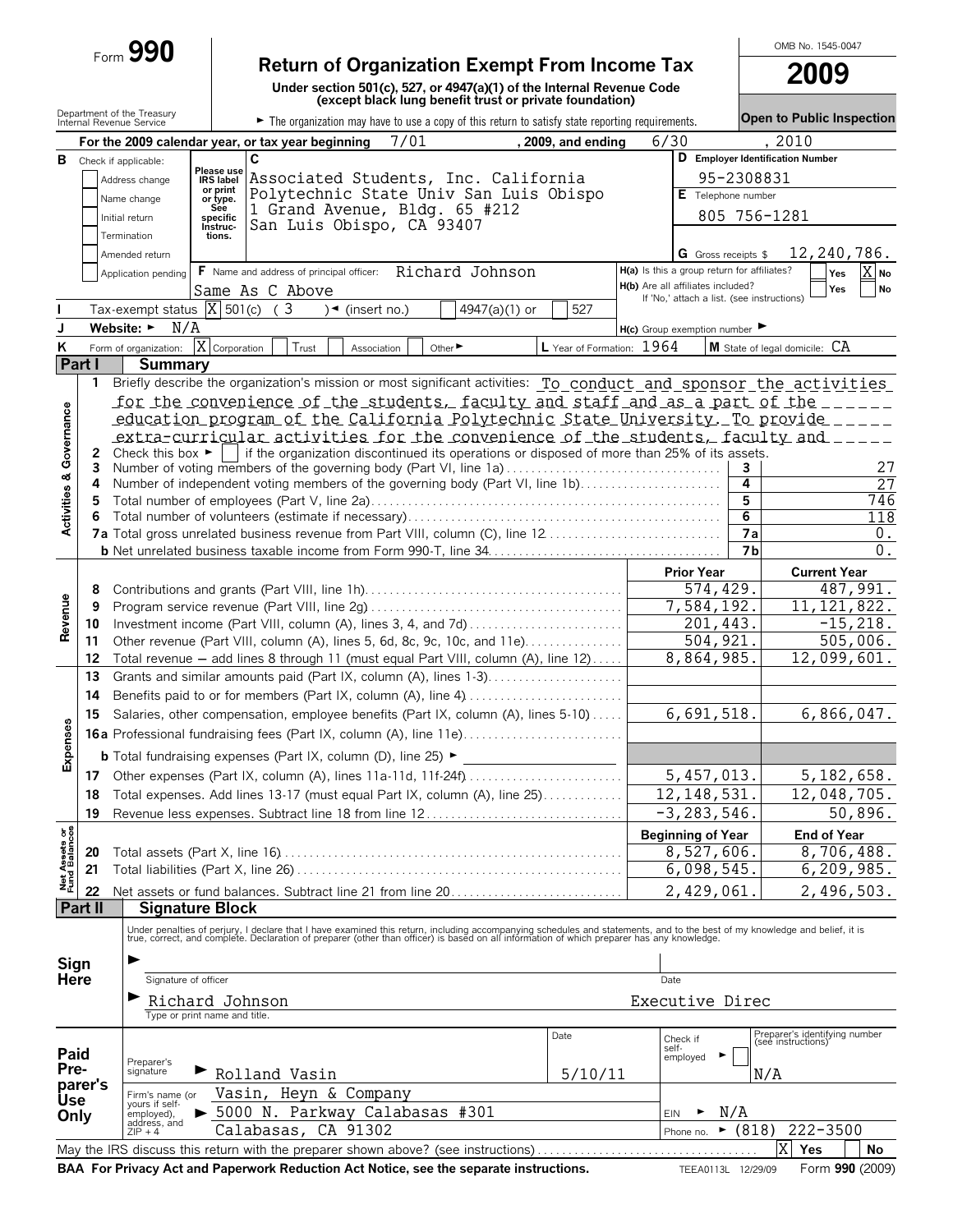| Form 990 (2009)                                                        | Associated Students, Inc. California                                                                                                                                                                                                                                                                                      | 95-2308831            | Page 2 |
|------------------------------------------------------------------------|---------------------------------------------------------------------------------------------------------------------------------------------------------------------------------------------------------------------------------------------------------------------------------------------------------------------------|-----------------------|--------|
| <b>Statement of Program Service Accomplishments</b><br><b>Part III</b> |                                                                                                                                                                                                                                                                                                                           |                       |        |
| 1 Briefly describe the organization's mission:                         |                                                                                                                                                                                                                                                                                                                           |                       |        |
| See Schedule O                                                         |                                                                                                                                                                                                                                                                                                                           |                       |        |
|                                                                        |                                                                                                                                                                                                                                                                                                                           |                       |        |
|                                                                        |                                                                                                                                                                                                                                                                                                                           |                       |        |
|                                                                        | 2 Did the organization undertake any significant program services during the year which were not listed on the prior                                                                                                                                                                                                      |                       |        |
| Form 990 or 990-EZ?                                                    |                                                                                                                                                                                                                                                                                                                           | Χ<br>Yes              | No     |
| If 'Yes,' describe these new services on Schedule O.                   |                                                                                                                                                                                                                                                                                                                           |                       |        |
| 3                                                                      | Did the organization cease conducting, or make significant changes in how it conducts, any program services?                                                                                                                                                                                                              | X<br>Yes              | No     |
| If 'Yes,' describe these changes on Schedule O.                        |                                                                                                                                                                                                                                                                                                                           |                       |        |
| 4<br>expenses, and revenue, if any, for each program service reported. | Describe the exempt purpose achievements for each of the organization's three largest program services by expenses. Section 501(c)(3)<br>and 501(c)(4) organizations and section 4947(a)(1) trusts are required to report the amount of grants and allocations to others, the total                                       |                       |        |
| $4a$ (Code:                                                            | <b>Expenses <math>\frac{242}{997}</math>.</b> including grants of $\frac{242}{997}$ and $\frac{242}{997}$ including grants of $\frac{2}{7}$<br>University Union provides for the operation of the facilities for approximately                                                                                            |                       |        |
| 19,000 students.                                                       |                                                                                                                                                                                                                                                                                                                           |                       |        |
|                                                                        |                                                                                                                                                                                                                                                                                                                           |                       |        |
|                                                                        |                                                                                                                                                                                                                                                                                                                           |                       |        |
|                                                                        |                                                                                                                                                                                                                                                                                                                           |                       |        |
|                                                                        |                                                                                                                                                                                                                                                                                                                           |                       |        |
|                                                                        |                                                                                                                                                                                                                                                                                                                           |                       |        |
|                                                                        |                                                                                                                                                                                                                                                                                                                           |                       |        |
|                                                                        |                                                                                                                                                                                                                                                                                                                           |                       |        |
|                                                                        |                                                                                                                                                                                                                                                                                                                           |                       |        |
| $4b$ (Code:                                                            | ) (Expenses $\frac{1}{5}$ 4, 289, 724. including grants of $\frac{1}{5}$<br>Student programs provide for diverse avenues of education: athletic and fitness<br>programs, music, debate, and miscellaneous events for approximately 19,000 students.                                                                       | ) (Revenue<br>Ş       |        |
|                                                                        |                                                                                                                                                                                                                                                                                                                           |                       |        |
| 4c (Code:                                                              | ) (Expenses $\,$ \$ 1,712,897. including grants of $\,$ \$<br>The children's center provides child care for the children of students and staff in<br>an on-campus facility. The facility also offers the students studying to become<br>teachers hands-on experience dealing with pre-school and elementary-age children. | (Revenue) (<br>- \$   |        |
|                                                                        |                                                                                                                                                                                                                                                                                                                           |                       |        |
|                                                                        |                                                                                                                                                                                                                                                                                                                           |                       |        |
|                                                                        |                                                                                                                                                                                                                                                                                                                           |                       |        |
|                                                                        |                                                                                                                                                                                                                                                                                                                           |                       |        |
|                                                                        |                                                                                                                                                                                                                                                                                                                           |                       |        |
|                                                                        |                                                                                                                                                                                                                                                                                                                           |                       |        |
| 4d Other program services. (Describe in Schedule O.)                   |                                                                                                                                                                                                                                                                                                                           |                       |        |
| \$<br>(Expenses                                                        | including grants of<br>Ş.                                                                                                                                                                                                                                                                                                 | ) (Revenue $\sqrt{5}$ |        |
| 4e Total program service expenses ►                                    | 11,245,618.                                                                                                                                                                                                                                                                                                               |                       |        |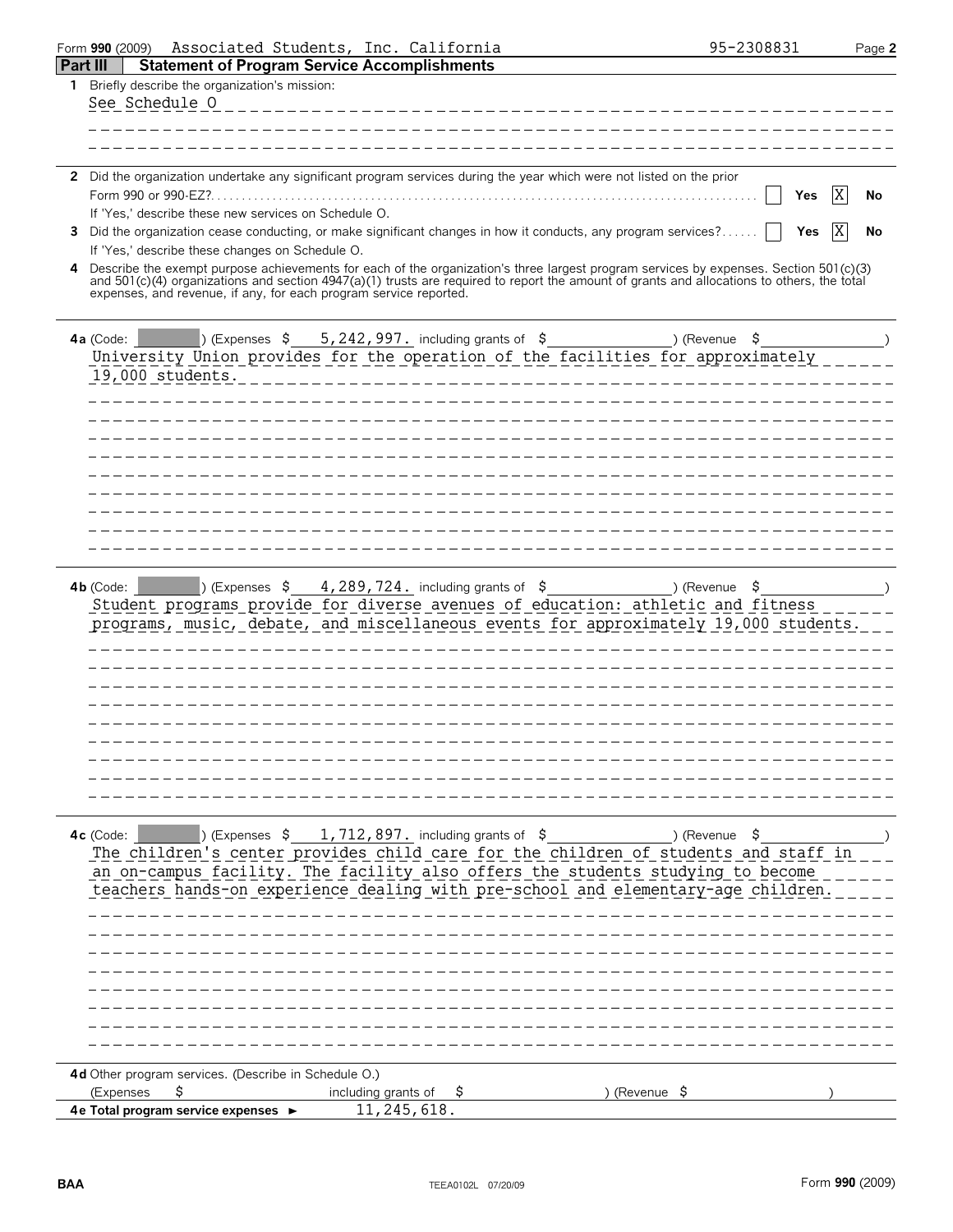#### Form **990** (2009) Associated Students, Inc. California 95-2308831 Page **3** Associated Students, Inc. California 95-2308831

|    | <b>Checklist of Required Schedules</b><br><b>Part IV</b>                                                                                                                                                                                       |                |            |    |
|----|------------------------------------------------------------------------------------------------------------------------------------------------------------------------------------------------------------------------------------------------|----------------|------------|----|
|    |                                                                                                                                                                                                                                                |                | <b>Yes</b> | No |
|    | 1 Is the organization described in section 501(c)(3) or 4947(a)(1) (other than a private foundation)? If 'Yes,' complete                                                                                                                       | $\mathbf{1}$   | X          |    |
|    |                                                                                                                                                                                                                                                | $\overline{2}$ |            | X  |
| 3. | Did the organization engage in direct or indirect political campaign activities on behalf of or in opposition to candidates                                                                                                                    | 3              |            | Χ  |
|    | Section 501(c)(3) organizations. Did the organization engage in lobbying activities? If 'Yes,' complete                                                                                                                                        | 4              |            | Χ  |
|    | 5 Section 501(c)(4), 501(c)(5), and 501(c)(6) organizations. Is the organization subject to the section 6033(e) notice and                                                                                                                     | 5              |            |    |
| 6  | Did the organization maintain any donor advised funds or any similar funds or accounts where donors have the right to<br>provide advice on the distribution or investment of amounts in such funds or accounts? If 'Yes,' complete Schedule D, | 6              |            | Χ  |
|    | 7 Did the organization receive or hold a conservation easement, including easements to preserve open space, the                                                                                                                                | $\overline{7}$ |            | Χ  |
| 8  | Did the organization maintain collections of works of art, historical treasures, or other similar assets? If 'Yes,'                                                                                                                            | 8              |            | Χ  |
|    | 9 Did the organization report an amount in Part X, line 21; serve as a custodian for amounts not listed in Part X;<br>or provide credit counseling, debt management, credit repair, or debt negotiation services? If 'Yes,' complete           | 9              |            | X  |
|    | 10 Did the organization, directly or through a related organization, hold assets in term, permanent, or quasi-endowments? If                                                                                                                   | 10             |            | X  |
|    | 11 Is the organization's answer to any of the following questions 'Yes'? If so, complete Schedule D, Parts VI, VII, VIII, IX, or                                                                                                               | 11             | Χ          |    |
|    | . Did the organization report an amount for land, buildings and equipment in Part X, line 10? If 'Yes,' complete Schedule                                                                                                                      |                |            |    |
|    | . Did the organization report an amount for investments- other securities in Part X, line 12 that is 5% or more of its total                                                                                                                   |                |            |    |
|    | • Did the organization report an amount for investments— program related in Part X, line 13 that is 5% or more of its total assets reported in Part X, line 16? If 'Yes,' complete Schedule D, Part VIII.                                      |                |            |    |
|    | . Did the organization report an amount for other assets in Part X, line 15 that is 5% or more of its total assets reported in                                                                                                                 |                |            |    |
|    | • Did the organization report an amount for other liabilities in Part X, line 25? If 'Yes,' complete Schedule D, Part X                                                                                                                        |                |            |    |
|    | . Did the organization's separate or consolidated financial statements for the tax year include a footnote that addresses                                                                                                                      |                |            |    |
|    | 12 Did the organization obtain separate, independent audited financial statement for the tax year? If 'Yes,' complete                                                                                                                          | 12             | Χ          |    |
|    | 12A Was the organization included in consolidated, independent audited financial statement for the tax<br>Yes<br>No<br>X<br>year? If 'Yes,' completing Schedule D, Parts XI, XII, and XIII is optional12 A                                     |                |            |    |
|    |                                                                                                                                                                                                                                                | 13             |            | Χ  |
|    |                                                                                                                                                                                                                                                | 14a            |            | X  |
|    | <b>b</b> Did the organization have aggregate revenues or expenses of more than \$10,000 from grantmaking, fundraising,                                                                                                                         | 14b            |            | Χ  |
|    | 15 Did the organization report on Part IX, column (A), line 3, more than \$5,000 of grants or assistance to any organization                                                                                                                   | 15             |            | X  |
|    | 16 Did the organization report on Part IX, column (A), line 3, more than \$5,000 of aggregate grants or assistance to                                                                                                                          | 16             |            | Χ  |
|    | 17 Did the organization report a total of more than \$15,000 of expenses for professional fundraising services on Part IX,                                                                                                                     | 17             |            | X  |
|    | 18 Did the organization report more than \$15,000 total of fundraising event gross income and contributions on Part VIII,                                                                                                                      | 18             |            | Χ  |
|    | 19 Did the organization report more than \$15,000 of gross income from gaming activities on Part VIII, line 9a? If 'Yes,'                                                                                                                      | 19             |            | Χ  |
|    |                                                                                                                                                                                                                                                | 20             |            | X  |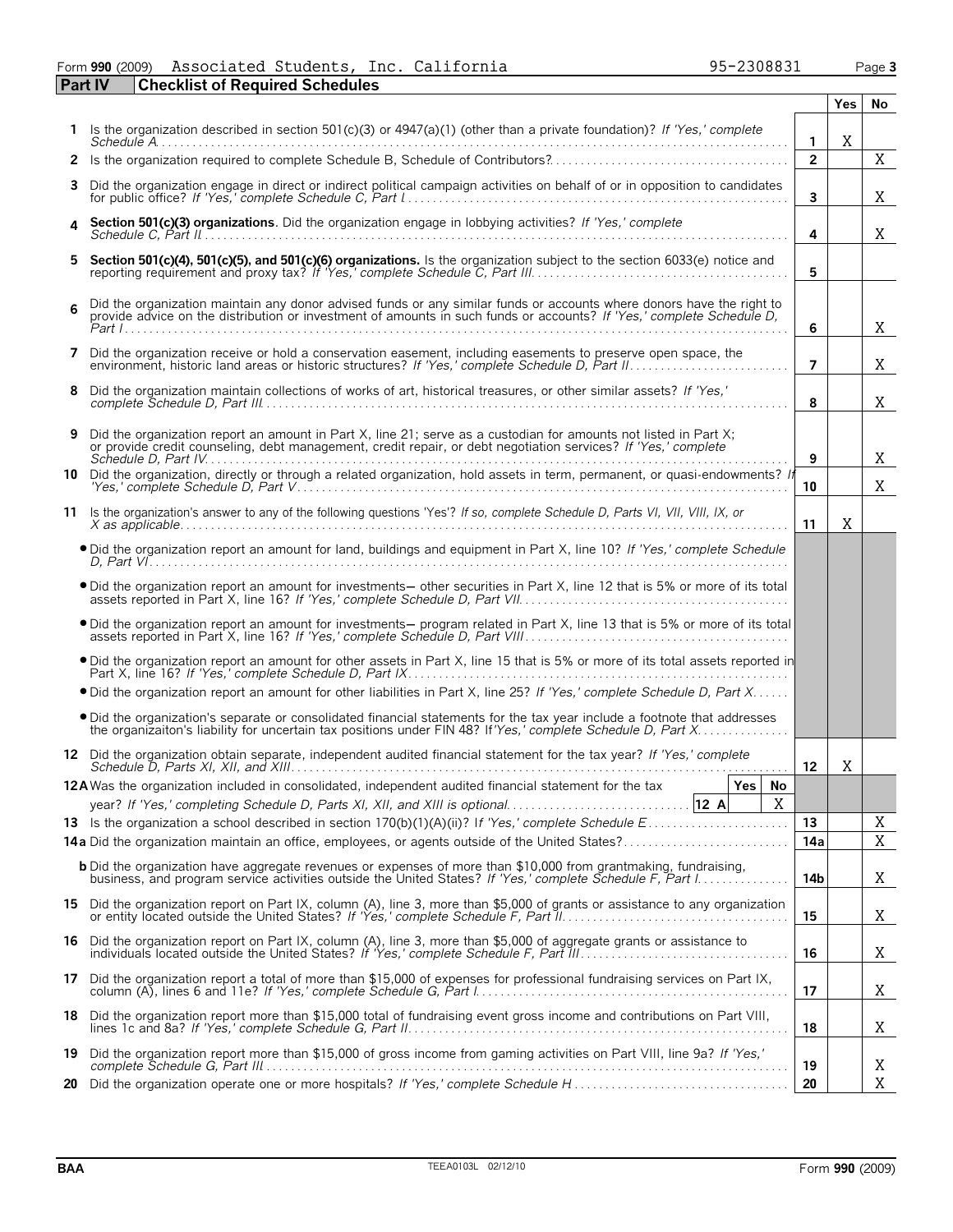Form **990** (2009) Associated Students, Inc. California 95-2308831 Page **4** Associated Students, Inc. California 95-2308831

| <b>Part IV</b> | <b>Checklist of Required Schedules</b> (continued)                                                                                                                                                                                                    |                 |     |                 |
|----------------|-------------------------------------------------------------------------------------------------------------------------------------------------------------------------------------------------------------------------------------------------------|-----------------|-----|-----------------|
|                |                                                                                                                                                                                                                                                       |                 | Yes | No              |
|                | 21 Did the organization report more than \$5,000 of grants and other assistance to governments and organizations in the                                                                                                                               | 21              |     | X               |
|                | 22 Did the organization report more than \$5,000 of grants and other assistance to individuals in the United States on Part                                                                                                                           | 22              |     | X               |
|                | 23 Did the organization answer 'Yes' to Part VII, Section A, line 3, 4, or 5 about compensation of the organization's current<br>and former officers, directors, trustees, key employees, and highest compensated employees? If 'Yes,' complete       | 23              | Χ   |                 |
|                | 24a Did the organization have a tax-exempt bond issue with an outstanding principal amount of more than \$100,000<br>as of the last day of the year, and that was issued after December 31, 2002? If 'Yes,' answer lines 24b throu                    | 24a             |     | X               |
|                | <b>b</b> Did the organization invest any proceeds of tax-exempt bonds beyond a temporary period exception?                                                                                                                                            | 24 <sub>b</sub> |     |                 |
|                | c Did the organization maintain an escrow account other than a refunding escrow at any time during the year to defease                                                                                                                                | 24c             |     |                 |
|                | d Did the organization act as an 'on behalf of' issuer for bonds outstanding at any time during the year?                                                                                                                                             | 24d             |     |                 |
|                | 25 a Section 501(c)(3) and 501(c)(4) organizations. Did the organization engage in an excess benefit transaction with a                                                                                                                               | 25a             |     | Χ               |
|                | b is the organization aware that it engaged in an excess benefit transaction with a disqualified person in a prior year, and<br>that the transaction has not been reported on any of the organization's prior Forms 990 or 990-EZ? If 'Yes,' complete | 25 <sub>b</sub> |     | Χ               |
|                | 26 Was a loan to or by a current or former officer, director, trustee, key employee, highly compensated employee, or<br>disqualified person outstanding as of the end of the organization's tax year? If 'Yes,' complete Schedule L, Part II.         | 26              |     | Χ               |
|                | 27 Did the organization provide a grant or other assistance to an officer, director, trustee, key employee, substantial<br>contributor, or a grant selection comittee member, or to a person related to such an individual? If 'Yes,' complete        | 27              |     | X               |
| 28             | Was the organization a party to a business transation with one of the following parties (see Schedule L, Part IV<br>instructions for applicable filing thresholds, conditions, and exceptions):                                                       |                 |     |                 |
|                |                                                                                                                                                                                                                                                       | 28a             |     | X               |
|                | <b>b</b> A family member of a current or former officer, director, trustee, or key employee? If 'Yes,' complete                                                                                                                                       | 28b             |     | Χ               |
|                | c An entity of which a current or former officer, director, trustee, or key employee of the organization (or a family member)                                                                                                                         | 28c             |     | Χ               |
|                | 29 Did the organization receive more than \$25,000 in non-cash contributions? If 'Yes,' complete Schedule M                                                                                                                                           | 29              |     | $\mathbf X$     |
| 30             | Did the organization receive contributions of art, historical treasures, or other similar assets, or qualified conservation                                                                                                                           | 30              |     | Χ               |
| 31             | Did the organization liquidate, terminate, or dissolve and cease operations? If 'Yes,' complete Schedule N, Part I.                                                                                                                                   | 31              |     | $\mathbf X$     |
|                | 32 Did the organization sell, exchange, dispose of, or transfer more than 25% of its net assets? If 'Yes,' complete                                                                                                                                   | 32              |     | Χ               |
|                | 33 Did the organization own 100% of an entity disregarded as separate from the organization under Regulations sections                                                                                                                                | 33              |     | X               |
| 34             | Was the organization related to any tax-exempt or taxable entity? If 'Yes,' complete Schedule R, Parts II, III, IV, and V,                                                                                                                            | 34              | X   |                 |
| 35             | Is any related organization a controlled entity within the meaning of section 512(b)(13)? If 'Yes,' complete Schedule R,                                                                                                                              | 35              |     | Χ               |
|                | 36 Section 501(c)(3) organizations. Did the organization make any transfers to an exempt non-charitable related                                                                                                                                       | 36              |     | Χ               |
|                | 37 Did the organization conduct more than 5% of its activities through an entity that is not a related organization and that is<br>treated as a partnership for federal income tax purposes? If 'Yes,' complete Schedule R, Part VI.                  | 37              |     | Χ               |
| 38             | Did the organization complete Schedule O and provide explanations in Schedule O for Part VI, lines 11 and 19?                                                                                                                                         | 38              | Χ   |                 |
| <b>BAA</b>     |                                                                                                                                                                                                                                                       |                 |     | Form 990 (2009) |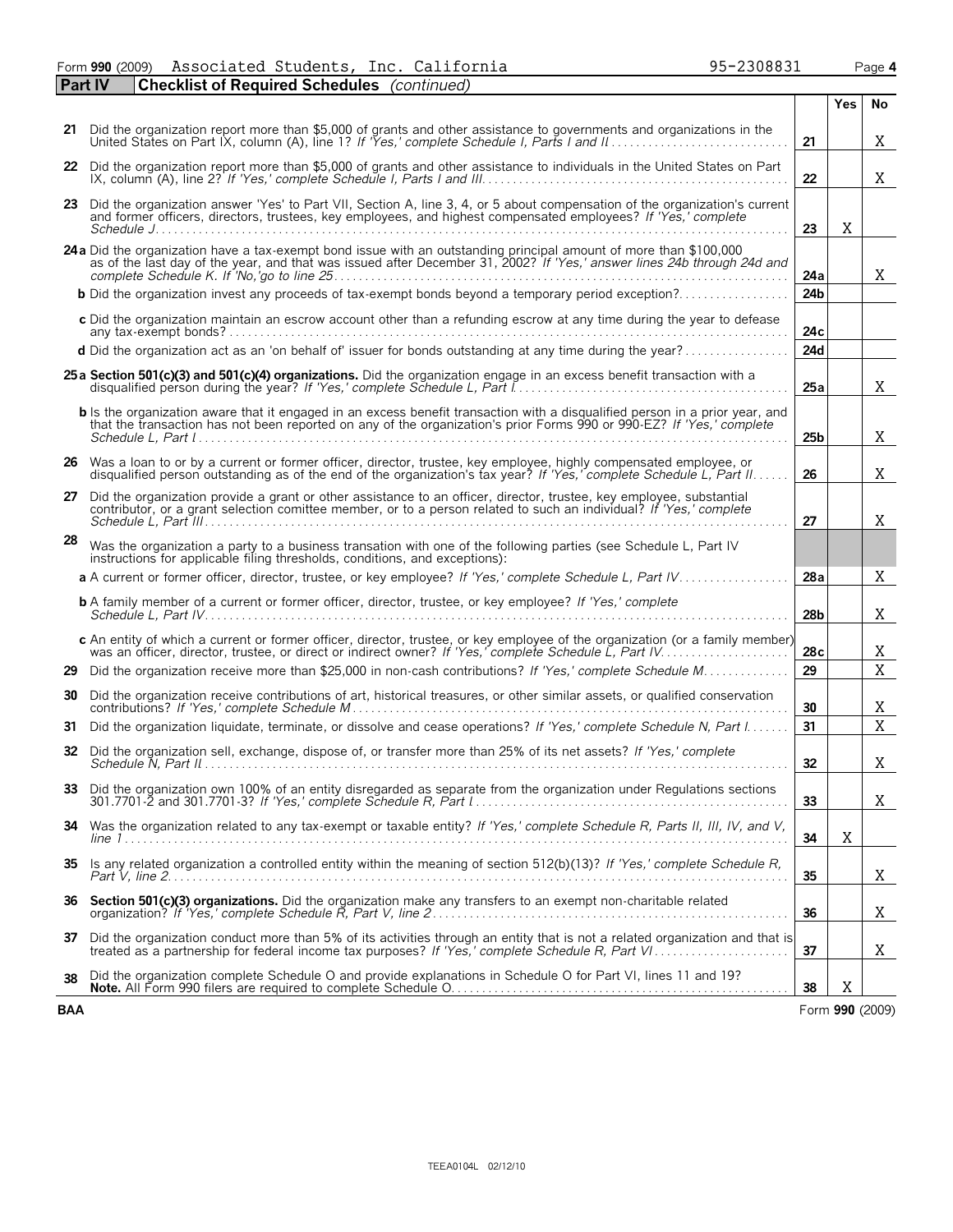| <b>Yes</b><br>No<br>89<br>1а<br>$\Omega$<br><b>b</b> Enter the number of Forms W-2G included in line 1a. Enter -0- if not applicable<br>1 <sub>b</sub><br>c Did the organization comply with backup withholding rules for reportable payments to vendors and reportable gaming<br>Χ<br>1 c l<br>2a Enter the number of employees reported on Form W-3, Transmittal of Wage and Tax Statements, filed for the<br>746<br>2a<br>2b If at least one is reported on line 2a, did the organization file all required federal employment tax returns?<br>X<br>2bl<br>Note. If the sum of lines 1a and 2a is greater than 250, you may be required to e-file this return. (see instructions)<br>3a Did the organization have unrelated business gross income of \$1,000 or more during the year covered by<br>X<br>3a<br>3 <sub>b</sub><br><b>b</b> If 'Yes' has it filed a Form 990-T for this year? If 'No,' provide an explanation in Schedule O<br>4a At any time during the calendar year, did the organization have an interest in, or a signature or other authority over, a financial account in a foreign country (such as a bank account, securities account, or other fina<br>X<br>4a<br><b>b</b> If 'Yes,' enter the name of the foreign country: $\blacktriangleright$<br>See the instructions for exceptions and filing requirements for Form TD F 90-22.1, Report of Foreign Bank and<br>Financial Accounts.<br><b>5a</b> Was the organization a party to a prohibited tax shelter transaction at any time during the tax year?<br>5a<br>Χ<br>X<br><b>b</b> Did any taxable party notify the organization that it was or is a party to a prohibited tax shelter transaction?<br>5 <sub>b</sub><br>c If 'Yes,' to line 5a or 5b, did the organization file Form 8886-T, Disclosure by Tax-Exempt Entity Regarding Prohibited<br>5с<br>6a Does the organization have annual gross receipts that are normally greater than \$100,000, and did the organization<br>Χ<br>6a<br>b If 'Yes,' did the organization include with every solicitation an express statement that such contributions or gifts were not<br>6b<br>$deductible ? \ldots \ldots \ldots \ldots \ldots \ldots \ldots$<br>7 Organizations that may receive deductible contributions under section 170(c).<br>a Did the organization receive a payment in excess of \$75 made partly as a contribution and partly for goods and services<br>X<br>7а<br>7 <sub>b</sub><br>c Did the organization sell, exchange, or otherwise dispose of tangible personal property for which it was required to file<br>X<br>7с<br>d If 'Yes,' indicate the number of Forms 8282 filed during the year<br>7d<br>e Did the organization, during the year, receive any funds, directly or indirectly, to pay premiums on a personal<br>Χ<br>7е<br>X<br>f Did the organization, during the year, pay premiums, directly or indirectly, on a personal benefit contract?<br><b>7f</b><br>g For all contributions of qualified intellectual property, did the organization file Form 8899 as required?<br>7 <sub>g</sub><br>7 <sub>h</sub><br>h For contributions of cars, boats, airplanes, and other vehicles, did the organization file a Form 1098-C as required?<br>Sponsoring organizations maintaining donor advised funds and section 509(a)(3) supporting organizations. Did the<br>supporting organization, or a donor advised fund maintained by a sponsoring organization, have excess business<br>8<br>holdings at any time during the year?.<br>Sponsoring organizations maintaining donor advised funds.<br>9<br>9a<br>9 <sub>b</sub><br>10 Section 501(c)(7) organizations. Enter:<br>10a<br><b>a</b> Initiation fees and capital contributions included on Part VIII, line 12<br>10 <sub>b</sub><br><b>b</b> Gross Receipts, included on Form 990, Part VIII, line 12, for public use of club facilities<br>11 Section 501(c)(12) organizations. Enter:<br>11a<br><b>b</b> Gross income from other sources (Do not net amounts due or paid to other sources against<br>11 <sub>b</sub><br>12a Section 4947(a)(1) non-exempt charitable trusts. Is the organization filing Form 990 in lieu of Form 1041?<br>12a<br>12 <sub>b</sub><br><b>b</b> If 'Yes,' enter the amount of tax-exempt interest received or accrued during the year | Associated Students, Inc. California<br>95-2308831<br>Form 990 (2009)      |  | Page 5 |
|---------------------------------------------------------------------------------------------------------------------------------------------------------------------------------------------------------------------------------------------------------------------------------------------------------------------------------------------------------------------------------------------------------------------------------------------------------------------------------------------------------------------------------------------------------------------------------------------------------------------------------------------------------------------------------------------------------------------------------------------------------------------------------------------------------------------------------------------------------------------------------------------------------------------------------------------------------------------------------------------------------------------------------------------------------------------------------------------------------------------------------------------------------------------------------------------------------------------------------------------------------------------------------------------------------------------------------------------------------------------------------------------------------------------------------------------------------------------------------------------------------------------------------------------------------------------------------------------------------------------------------------------------------------------------------------------------------------------------------------------------------------------------------------------------------------------------------------------------------------------------------------------------------------------------------------------------------------------------------------------------------------------------------------------------------------------------------------------------------------------------------------------------------------------------------------------------------------------------------------------------------------------------------------------------------------------------------------------------------------------------------------------------------------------------------------------------------------------------------------------------------------------------------------------------------------------------------------------------------------------------------------------------------------------------------------------------------------------------------------------------------------------------------------------------------------------------------------------------------------------------------------------------------------------------------------------------------------------------------------------------------------------------------------------------------------------------------------------------------------------------------------------------------------------------------------------------------------------------------------------------------------------------------------------------------------------------------------------------------------------------------------------------------------------------------------------------------------------------------------------------------------------------------------------------------------------------------------------------------------------------------------------------------------------------------------------------------------------------------------------------------------------------------------------------------------------------------------------------------------------------------------------------------------------------------------------------------------------------------------------------------------------------------------------------------------------------------------------------------------------------------------------------------------------------------------------------------------------------------------------------------------------------------------------------|----------------------------------------------------------------------------|--|--------|
|                                                                                                                                                                                                                                                                                                                                                                                                                                                                                                                                                                                                                                                                                                                                                                                                                                                                                                                                                                                                                                                                                                                                                                                                                                                                                                                                                                                                                                                                                                                                                                                                                                                                                                                                                                                                                                                                                                                                                                                                                                                                                                                                                                                                                                                                                                                                                                                                                                                                                                                                                                                                                                                                                                                                                                                                                                                                                                                                                                                                                                                                                                                                                                                                                                                                                                                                                                                                                                                                                                                                                                                                                                                                                                                                                                                                                                                                                                                                                                                                                                                                                                                                                                                                                                                                                                   | <b>Statements Regarding Other IRS Filings and Tax Compliance</b><br>Part V |  |        |
|                                                                                                                                                                                                                                                                                                                                                                                                                                                                                                                                                                                                                                                                                                                                                                                                                                                                                                                                                                                                                                                                                                                                                                                                                                                                                                                                                                                                                                                                                                                                                                                                                                                                                                                                                                                                                                                                                                                                                                                                                                                                                                                                                                                                                                                                                                                                                                                                                                                                                                                                                                                                                                                                                                                                                                                                                                                                                                                                                                                                                                                                                                                                                                                                                                                                                                                                                                                                                                                                                                                                                                                                                                                                                                                                                                                                                                                                                                                                                                                                                                                                                                                                                                                                                                                                                                   |                                                                            |  |        |
|                                                                                                                                                                                                                                                                                                                                                                                                                                                                                                                                                                                                                                                                                                                                                                                                                                                                                                                                                                                                                                                                                                                                                                                                                                                                                                                                                                                                                                                                                                                                                                                                                                                                                                                                                                                                                                                                                                                                                                                                                                                                                                                                                                                                                                                                                                                                                                                                                                                                                                                                                                                                                                                                                                                                                                                                                                                                                                                                                                                                                                                                                                                                                                                                                                                                                                                                                                                                                                                                                                                                                                                                                                                                                                                                                                                                                                                                                                                                                                                                                                                                                                                                                                                                                                                                                                   |                                                                            |  |        |
|                                                                                                                                                                                                                                                                                                                                                                                                                                                                                                                                                                                                                                                                                                                                                                                                                                                                                                                                                                                                                                                                                                                                                                                                                                                                                                                                                                                                                                                                                                                                                                                                                                                                                                                                                                                                                                                                                                                                                                                                                                                                                                                                                                                                                                                                                                                                                                                                                                                                                                                                                                                                                                                                                                                                                                                                                                                                                                                                                                                                                                                                                                                                                                                                                                                                                                                                                                                                                                                                                                                                                                                                                                                                                                                                                                                                                                                                                                                                                                                                                                                                                                                                                                                                                                                                                                   |                                                                            |  |        |
|                                                                                                                                                                                                                                                                                                                                                                                                                                                                                                                                                                                                                                                                                                                                                                                                                                                                                                                                                                                                                                                                                                                                                                                                                                                                                                                                                                                                                                                                                                                                                                                                                                                                                                                                                                                                                                                                                                                                                                                                                                                                                                                                                                                                                                                                                                                                                                                                                                                                                                                                                                                                                                                                                                                                                                                                                                                                                                                                                                                                                                                                                                                                                                                                                                                                                                                                                                                                                                                                                                                                                                                                                                                                                                                                                                                                                                                                                                                                                                                                                                                                                                                                                                                                                                                                                                   |                                                                            |  |        |
|                                                                                                                                                                                                                                                                                                                                                                                                                                                                                                                                                                                                                                                                                                                                                                                                                                                                                                                                                                                                                                                                                                                                                                                                                                                                                                                                                                                                                                                                                                                                                                                                                                                                                                                                                                                                                                                                                                                                                                                                                                                                                                                                                                                                                                                                                                                                                                                                                                                                                                                                                                                                                                                                                                                                                                                                                                                                                                                                                                                                                                                                                                                                                                                                                                                                                                                                                                                                                                                                                                                                                                                                                                                                                                                                                                                                                                                                                                                                                                                                                                                                                                                                                                                                                                                                                                   |                                                                            |  |        |
|                                                                                                                                                                                                                                                                                                                                                                                                                                                                                                                                                                                                                                                                                                                                                                                                                                                                                                                                                                                                                                                                                                                                                                                                                                                                                                                                                                                                                                                                                                                                                                                                                                                                                                                                                                                                                                                                                                                                                                                                                                                                                                                                                                                                                                                                                                                                                                                                                                                                                                                                                                                                                                                                                                                                                                                                                                                                                                                                                                                                                                                                                                                                                                                                                                                                                                                                                                                                                                                                                                                                                                                                                                                                                                                                                                                                                                                                                                                                                                                                                                                                                                                                                                                                                                                                                                   |                                                                            |  |        |
|                                                                                                                                                                                                                                                                                                                                                                                                                                                                                                                                                                                                                                                                                                                                                                                                                                                                                                                                                                                                                                                                                                                                                                                                                                                                                                                                                                                                                                                                                                                                                                                                                                                                                                                                                                                                                                                                                                                                                                                                                                                                                                                                                                                                                                                                                                                                                                                                                                                                                                                                                                                                                                                                                                                                                                                                                                                                                                                                                                                                                                                                                                                                                                                                                                                                                                                                                                                                                                                                                                                                                                                                                                                                                                                                                                                                                                                                                                                                                                                                                                                                                                                                                                                                                                                                                                   |                                                                            |  |        |
|                                                                                                                                                                                                                                                                                                                                                                                                                                                                                                                                                                                                                                                                                                                                                                                                                                                                                                                                                                                                                                                                                                                                                                                                                                                                                                                                                                                                                                                                                                                                                                                                                                                                                                                                                                                                                                                                                                                                                                                                                                                                                                                                                                                                                                                                                                                                                                                                                                                                                                                                                                                                                                                                                                                                                                                                                                                                                                                                                                                                                                                                                                                                                                                                                                                                                                                                                                                                                                                                                                                                                                                                                                                                                                                                                                                                                                                                                                                                                                                                                                                                                                                                                                                                                                                                                                   |                                                                            |  |        |
|                                                                                                                                                                                                                                                                                                                                                                                                                                                                                                                                                                                                                                                                                                                                                                                                                                                                                                                                                                                                                                                                                                                                                                                                                                                                                                                                                                                                                                                                                                                                                                                                                                                                                                                                                                                                                                                                                                                                                                                                                                                                                                                                                                                                                                                                                                                                                                                                                                                                                                                                                                                                                                                                                                                                                                                                                                                                                                                                                                                                                                                                                                                                                                                                                                                                                                                                                                                                                                                                                                                                                                                                                                                                                                                                                                                                                                                                                                                                                                                                                                                                                                                                                                                                                                                                                                   |                                                                            |  |        |
|                                                                                                                                                                                                                                                                                                                                                                                                                                                                                                                                                                                                                                                                                                                                                                                                                                                                                                                                                                                                                                                                                                                                                                                                                                                                                                                                                                                                                                                                                                                                                                                                                                                                                                                                                                                                                                                                                                                                                                                                                                                                                                                                                                                                                                                                                                                                                                                                                                                                                                                                                                                                                                                                                                                                                                                                                                                                                                                                                                                                                                                                                                                                                                                                                                                                                                                                                                                                                                                                                                                                                                                                                                                                                                                                                                                                                                                                                                                                                                                                                                                                                                                                                                                                                                                                                                   |                                                                            |  |        |
|                                                                                                                                                                                                                                                                                                                                                                                                                                                                                                                                                                                                                                                                                                                                                                                                                                                                                                                                                                                                                                                                                                                                                                                                                                                                                                                                                                                                                                                                                                                                                                                                                                                                                                                                                                                                                                                                                                                                                                                                                                                                                                                                                                                                                                                                                                                                                                                                                                                                                                                                                                                                                                                                                                                                                                                                                                                                                                                                                                                                                                                                                                                                                                                                                                                                                                                                                                                                                                                                                                                                                                                                                                                                                                                                                                                                                                                                                                                                                                                                                                                                                                                                                                                                                                                                                                   |                                                                            |  |        |
|                                                                                                                                                                                                                                                                                                                                                                                                                                                                                                                                                                                                                                                                                                                                                                                                                                                                                                                                                                                                                                                                                                                                                                                                                                                                                                                                                                                                                                                                                                                                                                                                                                                                                                                                                                                                                                                                                                                                                                                                                                                                                                                                                                                                                                                                                                                                                                                                                                                                                                                                                                                                                                                                                                                                                                                                                                                                                                                                                                                                                                                                                                                                                                                                                                                                                                                                                                                                                                                                                                                                                                                                                                                                                                                                                                                                                                                                                                                                                                                                                                                                                                                                                                                                                                                                                                   |                                                                            |  |        |
|                                                                                                                                                                                                                                                                                                                                                                                                                                                                                                                                                                                                                                                                                                                                                                                                                                                                                                                                                                                                                                                                                                                                                                                                                                                                                                                                                                                                                                                                                                                                                                                                                                                                                                                                                                                                                                                                                                                                                                                                                                                                                                                                                                                                                                                                                                                                                                                                                                                                                                                                                                                                                                                                                                                                                                                                                                                                                                                                                                                                                                                                                                                                                                                                                                                                                                                                                                                                                                                                                                                                                                                                                                                                                                                                                                                                                                                                                                                                                                                                                                                                                                                                                                                                                                                                                                   |                                                                            |  |        |
|                                                                                                                                                                                                                                                                                                                                                                                                                                                                                                                                                                                                                                                                                                                                                                                                                                                                                                                                                                                                                                                                                                                                                                                                                                                                                                                                                                                                                                                                                                                                                                                                                                                                                                                                                                                                                                                                                                                                                                                                                                                                                                                                                                                                                                                                                                                                                                                                                                                                                                                                                                                                                                                                                                                                                                                                                                                                                                                                                                                                                                                                                                                                                                                                                                                                                                                                                                                                                                                                                                                                                                                                                                                                                                                                                                                                                                                                                                                                                                                                                                                                                                                                                                                                                                                                                                   |                                                                            |  |        |
|                                                                                                                                                                                                                                                                                                                                                                                                                                                                                                                                                                                                                                                                                                                                                                                                                                                                                                                                                                                                                                                                                                                                                                                                                                                                                                                                                                                                                                                                                                                                                                                                                                                                                                                                                                                                                                                                                                                                                                                                                                                                                                                                                                                                                                                                                                                                                                                                                                                                                                                                                                                                                                                                                                                                                                                                                                                                                                                                                                                                                                                                                                                                                                                                                                                                                                                                                                                                                                                                                                                                                                                                                                                                                                                                                                                                                                                                                                                                                                                                                                                                                                                                                                                                                                                                                                   |                                                                            |  |        |
|                                                                                                                                                                                                                                                                                                                                                                                                                                                                                                                                                                                                                                                                                                                                                                                                                                                                                                                                                                                                                                                                                                                                                                                                                                                                                                                                                                                                                                                                                                                                                                                                                                                                                                                                                                                                                                                                                                                                                                                                                                                                                                                                                                                                                                                                                                                                                                                                                                                                                                                                                                                                                                                                                                                                                                                                                                                                                                                                                                                                                                                                                                                                                                                                                                                                                                                                                                                                                                                                                                                                                                                                                                                                                                                                                                                                                                                                                                                                                                                                                                                                                                                                                                                                                                                                                                   |                                                                            |  |        |
|                                                                                                                                                                                                                                                                                                                                                                                                                                                                                                                                                                                                                                                                                                                                                                                                                                                                                                                                                                                                                                                                                                                                                                                                                                                                                                                                                                                                                                                                                                                                                                                                                                                                                                                                                                                                                                                                                                                                                                                                                                                                                                                                                                                                                                                                                                                                                                                                                                                                                                                                                                                                                                                                                                                                                                                                                                                                                                                                                                                                                                                                                                                                                                                                                                                                                                                                                                                                                                                                                                                                                                                                                                                                                                                                                                                                                                                                                                                                                                                                                                                                                                                                                                                                                                                                                                   |                                                                            |  |        |
|                                                                                                                                                                                                                                                                                                                                                                                                                                                                                                                                                                                                                                                                                                                                                                                                                                                                                                                                                                                                                                                                                                                                                                                                                                                                                                                                                                                                                                                                                                                                                                                                                                                                                                                                                                                                                                                                                                                                                                                                                                                                                                                                                                                                                                                                                                                                                                                                                                                                                                                                                                                                                                                                                                                                                                                                                                                                                                                                                                                                                                                                                                                                                                                                                                                                                                                                                                                                                                                                                                                                                                                                                                                                                                                                                                                                                                                                                                                                                                                                                                                                                                                                                                                                                                                                                                   |                                                                            |  |        |
|                                                                                                                                                                                                                                                                                                                                                                                                                                                                                                                                                                                                                                                                                                                                                                                                                                                                                                                                                                                                                                                                                                                                                                                                                                                                                                                                                                                                                                                                                                                                                                                                                                                                                                                                                                                                                                                                                                                                                                                                                                                                                                                                                                                                                                                                                                                                                                                                                                                                                                                                                                                                                                                                                                                                                                                                                                                                                                                                                                                                                                                                                                                                                                                                                                                                                                                                                                                                                                                                                                                                                                                                                                                                                                                                                                                                                                                                                                                                                                                                                                                                                                                                                                                                                                                                                                   |                                                                            |  |        |
|                                                                                                                                                                                                                                                                                                                                                                                                                                                                                                                                                                                                                                                                                                                                                                                                                                                                                                                                                                                                                                                                                                                                                                                                                                                                                                                                                                                                                                                                                                                                                                                                                                                                                                                                                                                                                                                                                                                                                                                                                                                                                                                                                                                                                                                                                                                                                                                                                                                                                                                                                                                                                                                                                                                                                                                                                                                                                                                                                                                                                                                                                                                                                                                                                                                                                                                                                                                                                                                                                                                                                                                                                                                                                                                                                                                                                                                                                                                                                                                                                                                                                                                                                                                                                                                                                                   |                                                                            |  |        |
|                                                                                                                                                                                                                                                                                                                                                                                                                                                                                                                                                                                                                                                                                                                                                                                                                                                                                                                                                                                                                                                                                                                                                                                                                                                                                                                                                                                                                                                                                                                                                                                                                                                                                                                                                                                                                                                                                                                                                                                                                                                                                                                                                                                                                                                                                                                                                                                                                                                                                                                                                                                                                                                                                                                                                                                                                                                                                                                                                                                                                                                                                                                                                                                                                                                                                                                                                                                                                                                                                                                                                                                                                                                                                                                                                                                                                                                                                                                                                                                                                                                                                                                                                                                                                                                                                                   |                                                                            |  |        |
|                                                                                                                                                                                                                                                                                                                                                                                                                                                                                                                                                                                                                                                                                                                                                                                                                                                                                                                                                                                                                                                                                                                                                                                                                                                                                                                                                                                                                                                                                                                                                                                                                                                                                                                                                                                                                                                                                                                                                                                                                                                                                                                                                                                                                                                                                                                                                                                                                                                                                                                                                                                                                                                                                                                                                                                                                                                                                                                                                                                                                                                                                                                                                                                                                                                                                                                                                                                                                                                                                                                                                                                                                                                                                                                                                                                                                                                                                                                                                                                                                                                                                                                                                                                                                                                                                                   |                                                                            |  |        |
|                                                                                                                                                                                                                                                                                                                                                                                                                                                                                                                                                                                                                                                                                                                                                                                                                                                                                                                                                                                                                                                                                                                                                                                                                                                                                                                                                                                                                                                                                                                                                                                                                                                                                                                                                                                                                                                                                                                                                                                                                                                                                                                                                                                                                                                                                                                                                                                                                                                                                                                                                                                                                                                                                                                                                                                                                                                                                                                                                                                                                                                                                                                                                                                                                                                                                                                                                                                                                                                                                                                                                                                                                                                                                                                                                                                                                                                                                                                                                                                                                                                                                                                                                                                                                                                                                                   |                                                                            |  |        |
|                                                                                                                                                                                                                                                                                                                                                                                                                                                                                                                                                                                                                                                                                                                                                                                                                                                                                                                                                                                                                                                                                                                                                                                                                                                                                                                                                                                                                                                                                                                                                                                                                                                                                                                                                                                                                                                                                                                                                                                                                                                                                                                                                                                                                                                                                                                                                                                                                                                                                                                                                                                                                                                                                                                                                                                                                                                                                                                                                                                                                                                                                                                                                                                                                                                                                                                                                                                                                                                                                                                                                                                                                                                                                                                                                                                                                                                                                                                                                                                                                                                                                                                                                                                                                                                                                                   |                                                                            |  |        |
|                                                                                                                                                                                                                                                                                                                                                                                                                                                                                                                                                                                                                                                                                                                                                                                                                                                                                                                                                                                                                                                                                                                                                                                                                                                                                                                                                                                                                                                                                                                                                                                                                                                                                                                                                                                                                                                                                                                                                                                                                                                                                                                                                                                                                                                                                                                                                                                                                                                                                                                                                                                                                                                                                                                                                                                                                                                                                                                                                                                                                                                                                                                                                                                                                                                                                                                                                                                                                                                                                                                                                                                                                                                                                                                                                                                                                                                                                                                                                                                                                                                                                                                                                                                                                                                                                                   |                                                                            |  |        |
|                                                                                                                                                                                                                                                                                                                                                                                                                                                                                                                                                                                                                                                                                                                                                                                                                                                                                                                                                                                                                                                                                                                                                                                                                                                                                                                                                                                                                                                                                                                                                                                                                                                                                                                                                                                                                                                                                                                                                                                                                                                                                                                                                                                                                                                                                                                                                                                                                                                                                                                                                                                                                                                                                                                                                                                                                                                                                                                                                                                                                                                                                                                                                                                                                                                                                                                                                                                                                                                                                                                                                                                                                                                                                                                                                                                                                                                                                                                                                                                                                                                                                                                                                                                                                                                                                                   |                                                                            |  |        |
|                                                                                                                                                                                                                                                                                                                                                                                                                                                                                                                                                                                                                                                                                                                                                                                                                                                                                                                                                                                                                                                                                                                                                                                                                                                                                                                                                                                                                                                                                                                                                                                                                                                                                                                                                                                                                                                                                                                                                                                                                                                                                                                                                                                                                                                                                                                                                                                                                                                                                                                                                                                                                                                                                                                                                                                                                                                                                                                                                                                                                                                                                                                                                                                                                                                                                                                                                                                                                                                                                                                                                                                                                                                                                                                                                                                                                                                                                                                                                                                                                                                                                                                                                                                                                                                                                                   |                                                                            |  |        |
|                                                                                                                                                                                                                                                                                                                                                                                                                                                                                                                                                                                                                                                                                                                                                                                                                                                                                                                                                                                                                                                                                                                                                                                                                                                                                                                                                                                                                                                                                                                                                                                                                                                                                                                                                                                                                                                                                                                                                                                                                                                                                                                                                                                                                                                                                                                                                                                                                                                                                                                                                                                                                                                                                                                                                                                                                                                                                                                                                                                                                                                                                                                                                                                                                                                                                                                                                                                                                                                                                                                                                                                                                                                                                                                                                                                                                                                                                                                                                                                                                                                                                                                                                                                                                                                                                                   |                                                                            |  |        |
|                                                                                                                                                                                                                                                                                                                                                                                                                                                                                                                                                                                                                                                                                                                                                                                                                                                                                                                                                                                                                                                                                                                                                                                                                                                                                                                                                                                                                                                                                                                                                                                                                                                                                                                                                                                                                                                                                                                                                                                                                                                                                                                                                                                                                                                                                                                                                                                                                                                                                                                                                                                                                                                                                                                                                                                                                                                                                                                                                                                                                                                                                                                                                                                                                                                                                                                                                                                                                                                                                                                                                                                                                                                                                                                                                                                                                                                                                                                                                                                                                                                                                                                                                                                                                                                                                                   |                                                                            |  |        |
|                                                                                                                                                                                                                                                                                                                                                                                                                                                                                                                                                                                                                                                                                                                                                                                                                                                                                                                                                                                                                                                                                                                                                                                                                                                                                                                                                                                                                                                                                                                                                                                                                                                                                                                                                                                                                                                                                                                                                                                                                                                                                                                                                                                                                                                                                                                                                                                                                                                                                                                                                                                                                                                                                                                                                                                                                                                                                                                                                                                                                                                                                                                                                                                                                                                                                                                                                                                                                                                                                                                                                                                                                                                                                                                                                                                                                                                                                                                                                                                                                                                                                                                                                                                                                                                                                                   |                                                                            |  |        |
|                                                                                                                                                                                                                                                                                                                                                                                                                                                                                                                                                                                                                                                                                                                                                                                                                                                                                                                                                                                                                                                                                                                                                                                                                                                                                                                                                                                                                                                                                                                                                                                                                                                                                                                                                                                                                                                                                                                                                                                                                                                                                                                                                                                                                                                                                                                                                                                                                                                                                                                                                                                                                                                                                                                                                                                                                                                                                                                                                                                                                                                                                                                                                                                                                                                                                                                                                                                                                                                                                                                                                                                                                                                                                                                                                                                                                                                                                                                                                                                                                                                                                                                                                                                                                                                                                                   |                                                                            |  |        |
|                                                                                                                                                                                                                                                                                                                                                                                                                                                                                                                                                                                                                                                                                                                                                                                                                                                                                                                                                                                                                                                                                                                                                                                                                                                                                                                                                                                                                                                                                                                                                                                                                                                                                                                                                                                                                                                                                                                                                                                                                                                                                                                                                                                                                                                                                                                                                                                                                                                                                                                                                                                                                                                                                                                                                                                                                                                                                                                                                                                                                                                                                                                                                                                                                                                                                                                                                                                                                                                                                                                                                                                                                                                                                                                                                                                                                                                                                                                                                                                                                                                                                                                                                                                                                                                                                                   |                                                                            |  |        |
|                                                                                                                                                                                                                                                                                                                                                                                                                                                                                                                                                                                                                                                                                                                                                                                                                                                                                                                                                                                                                                                                                                                                                                                                                                                                                                                                                                                                                                                                                                                                                                                                                                                                                                                                                                                                                                                                                                                                                                                                                                                                                                                                                                                                                                                                                                                                                                                                                                                                                                                                                                                                                                                                                                                                                                                                                                                                                                                                                                                                                                                                                                                                                                                                                                                                                                                                                                                                                                                                                                                                                                                                                                                                                                                                                                                                                                                                                                                                                                                                                                                                                                                                                                                                                                                                                                   |                                                                            |  |        |
|                                                                                                                                                                                                                                                                                                                                                                                                                                                                                                                                                                                                                                                                                                                                                                                                                                                                                                                                                                                                                                                                                                                                                                                                                                                                                                                                                                                                                                                                                                                                                                                                                                                                                                                                                                                                                                                                                                                                                                                                                                                                                                                                                                                                                                                                                                                                                                                                                                                                                                                                                                                                                                                                                                                                                                                                                                                                                                                                                                                                                                                                                                                                                                                                                                                                                                                                                                                                                                                                                                                                                                                                                                                                                                                                                                                                                                                                                                                                                                                                                                                                                                                                                                                                                                                                                                   |                                                                            |  |        |
|                                                                                                                                                                                                                                                                                                                                                                                                                                                                                                                                                                                                                                                                                                                                                                                                                                                                                                                                                                                                                                                                                                                                                                                                                                                                                                                                                                                                                                                                                                                                                                                                                                                                                                                                                                                                                                                                                                                                                                                                                                                                                                                                                                                                                                                                                                                                                                                                                                                                                                                                                                                                                                                                                                                                                                                                                                                                                                                                                                                                                                                                                                                                                                                                                                                                                                                                                                                                                                                                                                                                                                                                                                                                                                                                                                                                                                                                                                                                                                                                                                                                                                                                                                                                                                                                                                   |                                                                            |  |        |
|                                                                                                                                                                                                                                                                                                                                                                                                                                                                                                                                                                                                                                                                                                                                                                                                                                                                                                                                                                                                                                                                                                                                                                                                                                                                                                                                                                                                                                                                                                                                                                                                                                                                                                                                                                                                                                                                                                                                                                                                                                                                                                                                                                                                                                                                                                                                                                                                                                                                                                                                                                                                                                                                                                                                                                                                                                                                                                                                                                                                                                                                                                                                                                                                                                                                                                                                                                                                                                                                                                                                                                                                                                                                                                                                                                                                                                                                                                                                                                                                                                                                                                                                                                                                                                                                                                   |                                                                            |  |        |
|                                                                                                                                                                                                                                                                                                                                                                                                                                                                                                                                                                                                                                                                                                                                                                                                                                                                                                                                                                                                                                                                                                                                                                                                                                                                                                                                                                                                                                                                                                                                                                                                                                                                                                                                                                                                                                                                                                                                                                                                                                                                                                                                                                                                                                                                                                                                                                                                                                                                                                                                                                                                                                                                                                                                                                                                                                                                                                                                                                                                                                                                                                                                                                                                                                                                                                                                                                                                                                                                                                                                                                                                                                                                                                                                                                                                                                                                                                                                                                                                                                                                                                                                                                                                                                                                                                   |                                                                            |  |        |
|                                                                                                                                                                                                                                                                                                                                                                                                                                                                                                                                                                                                                                                                                                                                                                                                                                                                                                                                                                                                                                                                                                                                                                                                                                                                                                                                                                                                                                                                                                                                                                                                                                                                                                                                                                                                                                                                                                                                                                                                                                                                                                                                                                                                                                                                                                                                                                                                                                                                                                                                                                                                                                                                                                                                                                                                                                                                                                                                                                                                                                                                                                                                                                                                                                                                                                                                                                                                                                                                                                                                                                                                                                                                                                                                                                                                                                                                                                                                                                                                                                                                                                                                                                                                                                                                                                   |                                                                            |  |        |

**BAA** Form **990** (2009)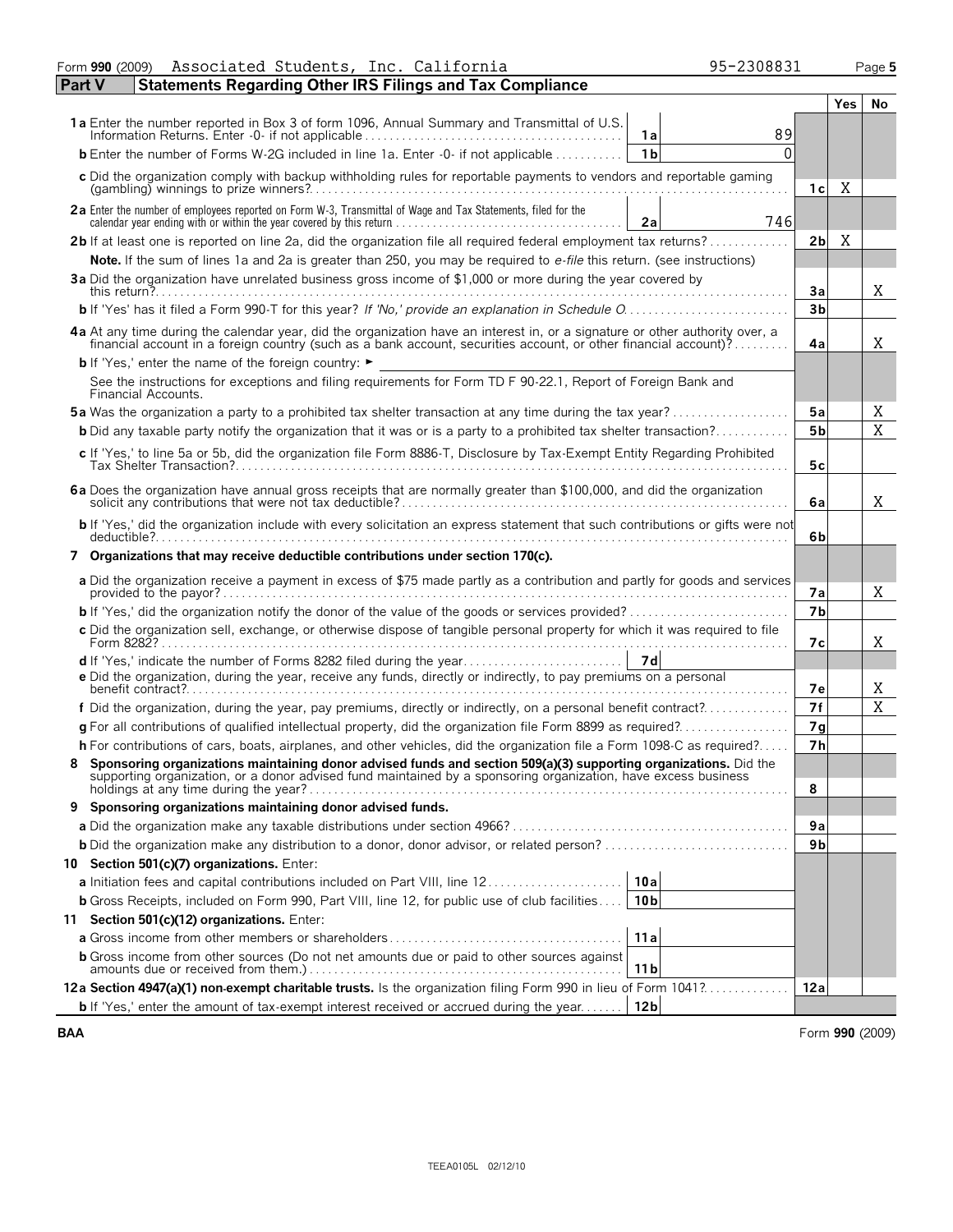#### Form **990** (2009) Page **6** Associated Students, Inc. California 95-2308831

**Part VI Governance, Management and Disclosure** *For each 'Yes' response to lines 2 through 7b below, and for*

| <b>Contract indicate the property of the contract of the contract of the contract of the contract of the contract o</b>             |  |
|-------------------------------------------------------------------------------------------------------------------------------------|--|
| a 'No' response to line 8a, 8b, or 10b below, describe the circumstances, processes, or changes in<br>Schedule O. See instructions. |  |

| Yes. | No. |
|------|-----|
|      |     |
|      |     |
|      |     |
|      | Χ   |
|      | Χ   |
| X    |     |
|      |     |
|      | X   |
| X    |     |
| X    |     |
|      | X   |
|      |     |
| Χ    |     |
|      | X   |
|      | Χ   |
|      |     |

| Revenue Code.)                                                                                                                                                                                                                                                   |                 |      |    |  |  |  |
|------------------------------------------------------------------------------------------------------------------------------------------------------------------------------------------------------------------------------------------------------------------|-----------------|------|----|--|--|--|
|                                                                                                                                                                                                                                                                  |                 | Yes. | No |  |  |  |
|                                                                                                                                                                                                                                                                  |                 |      |    |  |  |  |
| <b>b</b> If 'Yes,' does the organization have written policies and procedures governing the activities of such chapters, affiliates,                                                                                                                             | 10 <sub>b</sub> |      |    |  |  |  |
| 11 Has the organization provided a copy of this Form 990 to all members of its governing body before filing the form?                                                                                                                                            | 11              | Χ    |    |  |  |  |
| 11 A Describe in Schedule O the process, if any, used by the organization to review this Form 990. See Schedule O                                                                                                                                                |                 |      |    |  |  |  |
|                                                                                                                                                                                                                                                                  | 12a             | Χ    |    |  |  |  |
| <b>b</b> Are officers, directors or trustees, and key employees required to disclose annually interests that could give rise<br>to conflicts?                                                                                                                    | 12 <sub>b</sub> | X    |    |  |  |  |
| c Does the organization regularly and consistently monitor and enforce compliance with the policy? If 'Yes,' describe in<br>Schedule O how this is done  See Schedule 0.                                                                                         | 12c             | X    |    |  |  |  |
| 13.                                                                                                                                                                                                                                                              | 13              | X    |    |  |  |  |
| 14                                                                                                                                                                                                                                                               | 14              | X    |    |  |  |  |
| Did the process for determining compensation of the following persons include a review and approval by independent<br>15<br>persons, comparability data, and contemporaneous substantiation of the deliberation and decision?                                    |                 |      |    |  |  |  |
|                                                                                                                                                                                                                                                                  | 15a             | Χ    |    |  |  |  |
|                                                                                                                                                                                                                                                                  | 15 bl           | X    |    |  |  |  |
| If 'Yes' to line 15a or 15b, describe the process in Schedule O. (See instructions.)                                                                                                                                                                             |                 |      |    |  |  |  |
| 16a Did the organization invest in, contribute assets to, or participate in a joint venture or similar arrangement with a taxable                                                                                                                                | 16a             |      | X  |  |  |  |
| <b>b</b> If 'Yes,' has the organization adopted a written policy or procedure requiring the organization to evaluate its participation<br>in joint venture arrangements under applicable federal tax law, and taken steps to safeguard the organization's exempt | 16 bl           |      |    |  |  |  |
| <b>Section C. Disclosures</b>                                                                                                                                                                                                                                    |                 |      |    |  |  |  |

**17** List the states with which a copy of this Form 990 is required to be filed  $\blacktriangleright$   $\_\_$  CA

|             | inspection. Indicate how you make these available. Check all that apply. | 18 Section 6104 requires an organization to make its Forms 1023 (or 1024 if applicable), 990, and 990-T (501(c)(3)s only) available for public |
|-------------|--------------------------------------------------------------------------|------------------------------------------------------------------------------------------------------------------------------------------------|
| Own website | X Another's website                                                      | X Upon request                                                                                                                                 |

**19** Describe in Schedule O whether (and if so, how) the organization makes its governing documents, conflict of interest policy, and financial statements available to the public. See Schedule O

- **20** State the name, physical address, and telephone number of the person who possesses the books and records of the organization:
- **Dwayne Brummett 1 Grand Ave., Bldg. 65 Room 212 San Luis Obispo CA 93407 805-756-1281**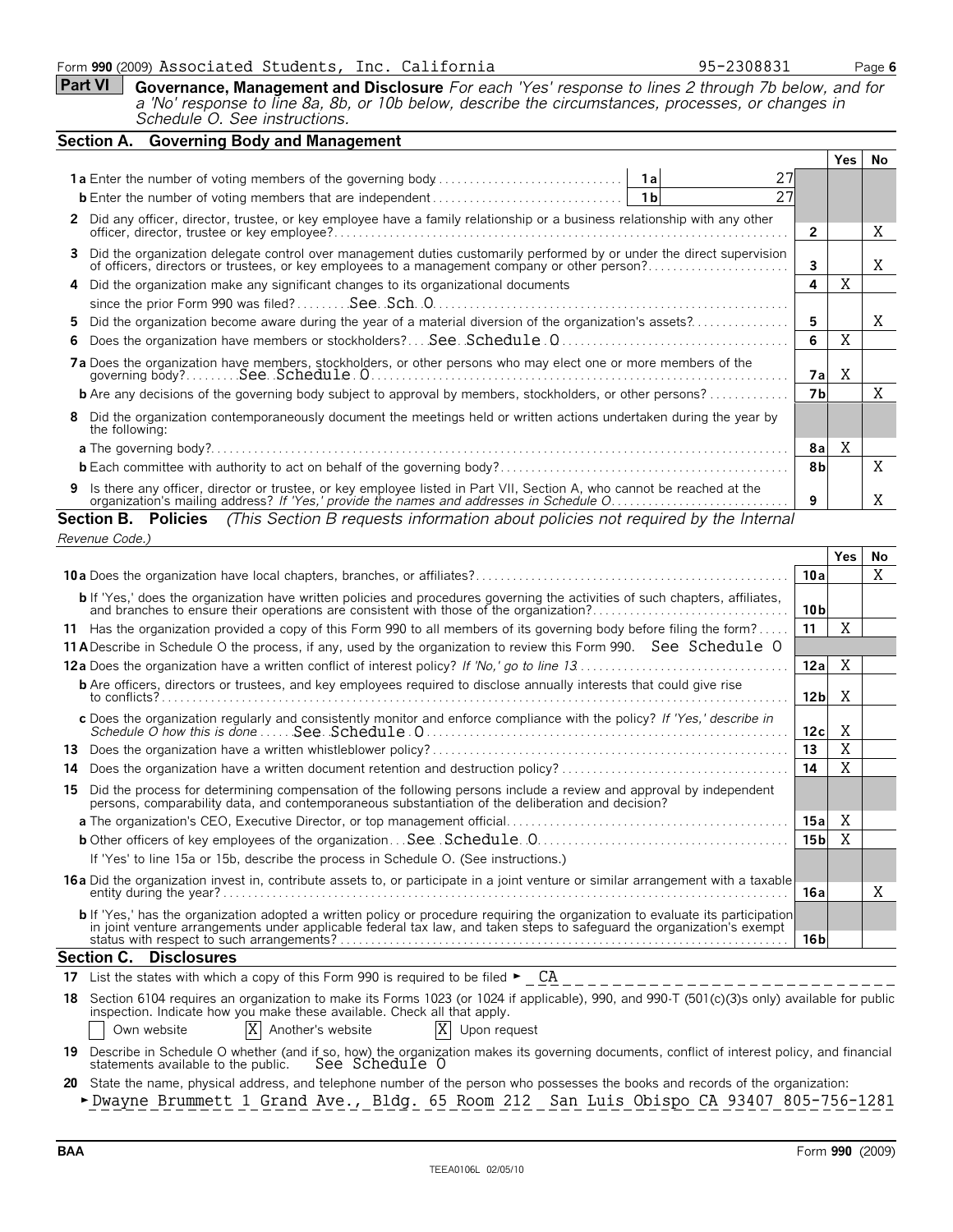### **Part VII Compensation of Officers, Directors, Trustees, Key Employees, Highest Compensated Employees, and Independent Contractors**

### **Section A. Officers, Directors, Trustees, Key Employees, and Highest Compensated Employees**

**1a** Complete this table for all persons required to be listed. Report compensation for the calendar year ending with or within the organizations's tax year. Use Schedule J-2 if additional space is needed.

? List all of the organization's **current** officers, directors, trustees (whether individuals or organizations), regardless of amount of compensation. Enter -0- in columns (D), (E), and (F) if no compensation was paid.

? List all of the organization's **current** key employees. See instructions for definition of 'key employees.'

? List the organization's five **current** highest compensated employees (other than an officer, director, trustee, or key employee) who received reportable compensation (Box 5 of Form W-2 and/or Box 7 of Form 1099-MISC) of more than \$100,000 from the organization and any related organizations.

? List all of the organization's **former** officers, key employees, and highest compensated employees who received more than \$100,000 of reportable compensation from the organization and any related organizations.

? List all of the organization's **former directors or trustees** that received, in the capacity as a former director or trustee of the organization, more than \$10,000 of reportable compensation from the organization and any related organizations.

List persons in the following order: individual trustees or directors; institutional trustees; officers; key employees; highest compensated employees; and former such persons.

Check this box if the organization did not compensate any current officer, director, or trustee.

| (A)                       | (B)              |                                   |                       |             | (c)          |                                 |        | (D)                                 | (E)                                      | (F)                                                                      |  |  |  |
|---------------------------|------------------|-----------------------------------|-----------------------|-------------|--------------|---------------------------------|--------|-------------------------------------|------------------------------------------|--------------------------------------------------------------------------|--|--|--|
| Name and Title            | Average<br>hours |                                   |                       |             |              | Position (check all that apply) |        | Reportable<br>compensation from     | Reportable<br>compensation from          | Estimated<br>amount of other                                             |  |  |  |
|                           | per week         | Individual trustee<br>or director | Institutional trustee |             | Key employee | Highest compensated<br>employee | Former | the organization<br>(W-2/1099-MISC) | related organizations<br>(W-2/1099-MISC) | compensation<br>from the<br>organization<br>and related<br>organizations |  |  |  |
|                           |                  |                                   |                       |             |              |                                 |        |                                     |                                          |                                                                          |  |  |  |
| Kelsey Rugani             |                  |                                   |                       |             |              |                                 |        |                                     |                                          |                                                                          |  |  |  |
| Chairman                  | 15               | $\mathbf X$                       |                       | $\mathbf X$ |              |                                 |        | $\mathsf{0}$ .                      | $0$ .                                    | $\boldsymbol{0}$ .                                                       |  |  |  |
| Kelly Griggs<br>President | 20               | $\mathbf X$                       |                       | $\mathbf X$ |              |                                 |        | 0.                                  | $\mathbf{0}$ .                           |                                                                          |  |  |  |
| Lorin Torbit              |                  |                                   |                       |             |              |                                 |        |                                     |                                          | $0_{.}$                                                                  |  |  |  |
| Sec/Treasurer             | 15               | X                                 |                       | X           |              |                                 |        | 0.                                  | 0.                                       | $0_{\cdot}$                                                              |  |  |  |
| Lauren Babek              |                  |                                   |                       |             |              |                                 |        |                                     |                                          |                                                                          |  |  |  |
| Director                  | 5                | $\mathbf X$                       |                       |             |              |                                 |        | $\overline{0}$ .                    | 0.                                       | $\mathbf 0$ .                                                            |  |  |  |
| Tanner Bennett            |                  |                                   |                       |             |              |                                 |        |                                     |                                          |                                                                          |  |  |  |
| Director                  | 5                | $\mathbf X$                       |                       |             |              |                                 |        | 0.                                  | 0.                                       | $\boldsymbol{0}$ .                                                       |  |  |  |
| Katie Berger              |                  |                                   |                       |             |              |                                 |        |                                     |                                          |                                                                          |  |  |  |
| Director                  | 5                | $\mathbf X$                       |                       |             |              |                                 |        | 0.                                  | 0.                                       | $\mathbf 0$ .                                                            |  |  |  |
| Jamie Callahan            |                  |                                   |                       |             |              |                                 |        |                                     |                                          |                                                                          |  |  |  |
| Director                  | 5                | $\mathbf X$                       |                       |             |              |                                 |        | 0.                                  | 0.                                       | $\boldsymbol{0}$ .                                                       |  |  |  |
| Wes Carlson               |                  |                                   |                       |             |              |                                 |        |                                     |                                          |                                                                          |  |  |  |
| Director                  | 5                | $\mathbf X$                       |                       |             |              |                                 |        | 0.                                  | 0.                                       | $\boldsymbol{0}$ .                                                       |  |  |  |
| Spencer Chin              |                  |                                   |                       |             |              |                                 |        |                                     |                                          |                                                                          |  |  |  |
| Director                  | 5                | $\mathbf X$                       |                       |             |              |                                 |        | $\mathbf{0}$ .                      | 0.                                       | $\boldsymbol{0}$ .                                                       |  |  |  |
| Joe Ciesinski             |                  |                                   |                       |             |              |                                 |        |                                     |                                          |                                                                          |  |  |  |
| Director                  | 5                | $\mathbf X$                       |                       |             |              |                                 |        | $\mathbf 0$ .                       | 0.                                       | $\mathbf 0$ .                                                            |  |  |  |
| Megan Cleary              |                  |                                   |                       |             |              |                                 |        |                                     |                                          |                                                                          |  |  |  |
| Director                  | 5                | $\mathbf X$                       |                       |             |              |                                 |        | 0.                                  | 0.                                       | $\boldsymbol{0}$ .                                                       |  |  |  |
| Lindsey Davison           |                  |                                   |                       |             |              |                                 |        |                                     |                                          |                                                                          |  |  |  |
| Director                  | 5                | $\mathbf X$                       |                       |             |              |                                 |        | 0.                                  | 0.                                       | $\boldsymbol{0}$ .                                                       |  |  |  |
| Nick Dindio               |                  |                                   |                       |             |              |                                 |        |                                     |                                          |                                                                          |  |  |  |
| Director                  | 5                | X                                 |                       |             |              |                                 |        | 0.                                  | 0.                                       | $\boldsymbol{0}$ .                                                       |  |  |  |
| Tyler Hartrich            |                  |                                   |                       |             |              |                                 |        |                                     |                                          |                                                                          |  |  |  |
| Director                  | 5                | $\mathbf X$                       |                       |             |              |                                 |        | $\mathbf{0}$ .                      | 0.                                       | $\boldsymbol{0}$ .                                                       |  |  |  |
| Kody Kester               |                  |                                   |                       |             |              |                                 |        |                                     |                                          |                                                                          |  |  |  |
| Director                  | 5                | $\rm X$                           |                       |             |              |                                 |        | $\overline{0}$ .                    | 0.                                       | $0$ .                                                                    |  |  |  |
| Josh Lazarus              |                  |                                   |                       |             |              |                                 |        |                                     |                                          |                                                                          |  |  |  |
| Director                  | 5                | X                                 |                       |             |              |                                 |        | 0.                                  | $0$ .                                    | $\boldsymbol{0}$ .                                                       |  |  |  |
| Allyson Marino            |                  |                                   |                       |             |              |                                 |        |                                     |                                          |                                                                          |  |  |  |
| Director                  | 5                | $\mathbf X$                       |                       |             |              |                                 |        | 0.                                  | 0.                                       | $\mathbf 0$ .                                                            |  |  |  |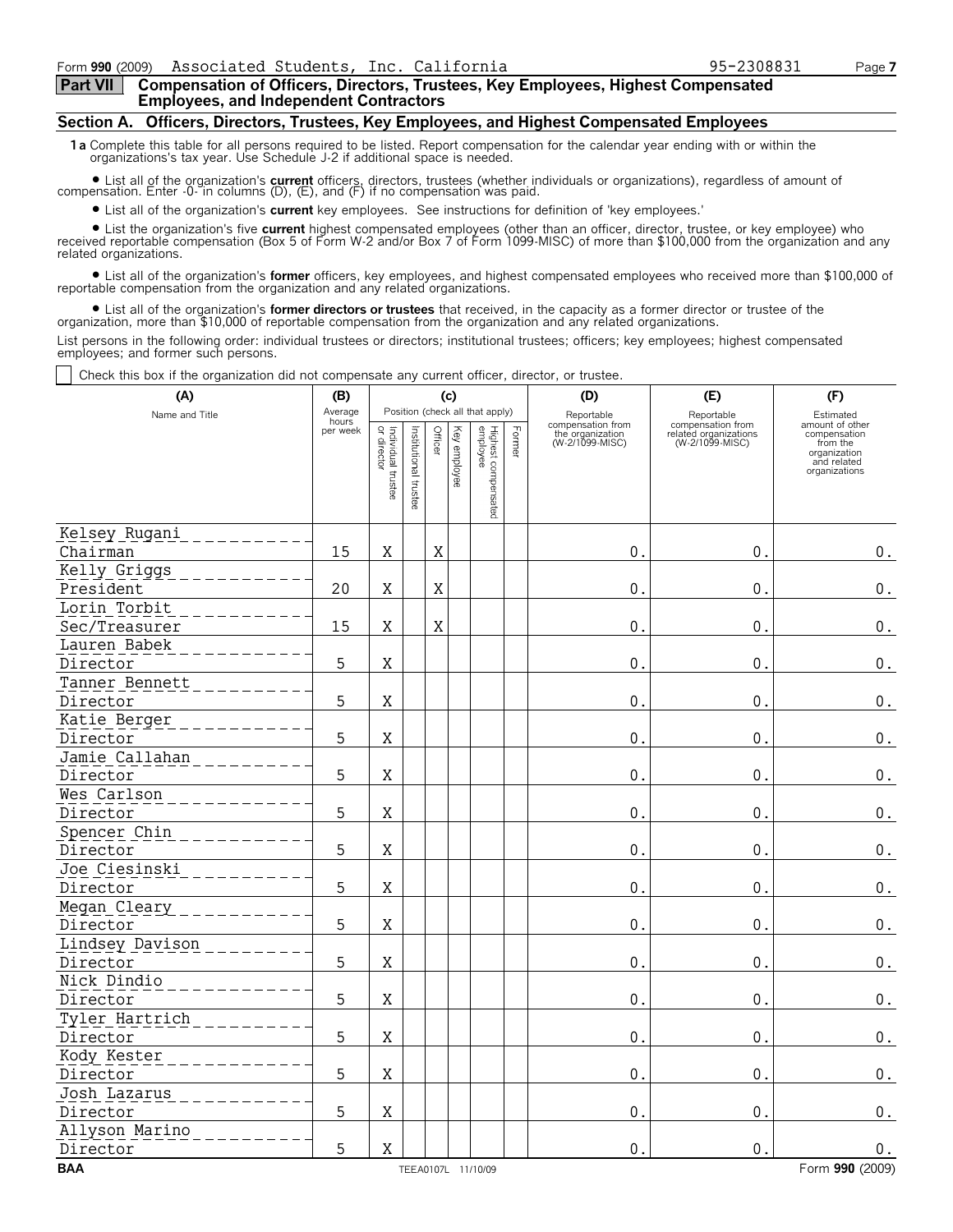#### Form **990** (2009) Page **8** Associated Students, Inc. California 95-2308831

| Part VII Section A. Officers, Directors, Trustees, Key Employees, and Highest Compensated Employees (cont.)                                                                                                        |                          |                          |                       |         |                                 |                                 |        |                                     |                                          |     |                              |
|--------------------------------------------------------------------------------------------------------------------------------------------------------------------------------------------------------------------|--------------------------|--------------------------|-----------------------|---------|---------------------------------|---------------------------------|--------|-------------------------------------|------------------------------------------|-----|------------------------------|
| (A)                                                                                                                                                                                                                | (D)<br>(E)<br>(B)<br>(c) |                          |                       |         |                                 |                                 |        |                                     | (F)                                      |     |                              |
| Name and Title                                                                                                                                                                                                     | Average<br>hours         |                          |                       |         | Position (check all that apply) |                                 |        | Reportable<br>compensation from     | Reportable<br>compensation from          |     | Estimated<br>amount of other |
|                                                                                                                                                                                                                    | per week                 | or directo<br>Individual |                       | Officer | Key employee                    | Highest compensated<br>employee | Former | the organization<br>(W-2/1099-MISC) | related organizations<br>(W-2/1099-MISC) |     | compensation<br>from the     |
|                                                                                                                                                                                                                    |                          |                          |                       |         |                                 |                                 |        |                                     |                                          |     | organization<br>and related  |
|                                                                                                                                                                                                                    |                          | truste                   |                       |         |                                 |                                 |        |                                     |                                          |     | organizations                |
|                                                                                                                                                                                                                    |                          |                          | Institutional trustee |         |                                 |                                 |        |                                     |                                          |     |                              |
|                                                                                                                                                                                                                    |                          |                          |                       |         |                                 |                                 |        |                                     |                                          |     |                              |
| Lindsey Newman                                                                                                                                                                                                     |                          |                          |                       |         |                                 |                                 |        |                                     |                                          |     |                              |
| Director                                                                                                                                                                                                           | 5                        | Χ                        |                       |         |                                 |                                 |        | 0.                                  | 0.                                       |     | $0_{.}$                      |
| Russell Noe                                                                                                                                                                                                        |                          |                          |                       |         |                                 |                                 |        |                                     |                                          |     |                              |
| Director                                                                                                                                                                                                           | 5                        | Χ                        |                       |         |                                 |                                 |        | 0.                                  | 0.                                       |     | $0$ .                        |
| Solomon Reda                                                                                                                                                                                                       |                          |                          |                       |         |                                 |                                 |        |                                     |                                          |     |                              |
| Director                                                                                                                                                                                                           | 5                        | Χ                        |                       |         |                                 |                                 |        | 0.                                  | 0.                                       |     | $0_{.}$                      |
| Kelsey Rice                                                                                                                                                                                                        |                          |                          |                       |         |                                 |                                 |        |                                     |                                          |     |                              |
| Director                                                                                                                                                                                                           | 5                        | Χ                        |                       |         |                                 |                                 |        | 0.                                  | 0.                                       |     | $0_{.}$                      |
| Ryan Santillan                                                                                                                                                                                                     |                          |                          |                       |         |                                 |                                 |        |                                     |                                          |     |                              |
| Director<br>Cammie Schlemer                                                                                                                                                                                        | 5                        | Χ                        |                       |         |                                 |                                 |        | 0.                                  | 0.                                       |     | $0$ .                        |
| Director                                                                                                                                                                                                           | 5                        | Χ                        |                       |         |                                 |                                 |        | 0.                                  | 0.                                       |     | $0_{.}$                      |
| Jesse Schwartz                                                                                                                                                                                                     |                          |                          |                       |         |                                 |                                 |        |                                     |                                          |     |                              |
| Director                                                                                                                                                                                                           | 5                        | Χ                        |                       |         |                                 |                                 |        | 0.                                  | 0.                                       |     | $0_{.}$                      |
| Kaitlin Spak                                                                                                                                                                                                       |                          |                          |                       |         |                                 |                                 |        |                                     |                                          |     |                              |
| Director                                                                                                                                                                                                           | 5                        | Χ                        |                       |         |                                 |                                 |        | 0.                                  | 0.                                       |     | $0$ .                        |
| Danielle Tucker                                                                                                                                                                                                    |                          |                          |                       |         |                                 |                                 |        |                                     |                                          |     |                              |
| Director                                                                                                                                                                                                           | 5                        | Χ                        |                       |         |                                 |                                 |        | 0.                                  | 0.                                       |     | $0$ .                        |
| Mitchell Yerxa                                                                                                                                                                                                     |                          |                          |                       |         |                                 |                                 |        |                                     |                                          |     |                              |
| Director                                                                                                                                                                                                           | 5                        | Χ                        |                       |         |                                 |                                 |        | 0.                                  | 0.                                       |     | $0$ .                        |
| Richard Johnson                                                                                                                                                                                                    |                          |                          |                       |         |                                 |                                 |        |                                     |                                          |     |                              |
| Executive Direc                                                                                                                                                                                                    | 40                       |                          |                       | Χ       |                                 |                                 |        | 178,700.                            | 0.                                       |     | 61,246.                      |
| Dwayne Brummett<br>Dir, BusServices                                                                                                                                                                                | 40                       |                          |                       | Χ       |                                 |                                 |        | 112,531                             | 0.                                       |     | 43, 427.                     |
| Marcy Maloney                                                                                                                                                                                                      |                          |                          |                       |         |                                 |                                 |        |                                     |                                          |     |                              |
| Dir, ASI Programs                                                                                                                                                                                                  | 40                       |                          |                       |         |                                 | X                               |        | 114,778.                            | 0.                                       |     | 34,896.                      |
| 1 b Total                                                                                                                                                                                                          |                          |                          |                       |         |                                 |                                 |        | 507,938.                            | $\Omega$                                 |     | 170,916.                     |
| 2 Total number of individuals (including but not limited to those listed above) who received more than \$100,000 in reportable compensation                                                                        |                          |                          |                       |         |                                 |                                 |        |                                     |                                          |     |                              |
| 4<br>from the organization                                                                                                                                                                                         |                          |                          |                       |         |                                 |                                 |        |                                     |                                          |     |                              |
|                                                                                                                                                                                                                    |                          |                          |                       |         |                                 |                                 |        |                                     |                                          |     | <b>Yes</b><br>No             |
| Did the organization list any former officer, director or trustee, key employee, or highest compensated employee<br>3                                                                                              |                          |                          |                       |         |                                 |                                 |        |                                     |                                          |     |                              |
|                                                                                                                                                                                                                    |                          |                          |                       |         |                                 |                                 |        |                                     |                                          | 3   | X                            |
| 4 For any individual listed on line 1a, is the sum of reportable compensation and other compensation from the organization and related organizations greater than \$150,000? If 'Yes' complete Schedule J for such |                          |                          |                       |         |                                 |                                 |        |                                     |                                          |     |                              |
|                                                                                                                                                                                                                    |                          |                          |                       |         |                                 |                                 |        |                                     |                                          | 4   | Χ                            |
| Did any person listed on line 1a receive or accrue compensation from any unrelated organization for services<br>5.                                                                                                 |                          |                          |                       |         |                                 |                                 |        |                                     |                                          |     |                              |
|                                                                                                                                                                                                                    |                          |                          |                       |         |                                 |                                 |        |                                     |                                          | 5   | Χ                            |
| <b>Section B. Independent Contractors</b><br>1 Complete this table for your five highest compensated independent contractors that received more than \$100,000 of                                                  |                          |                          |                       |         |                                 |                                 |        |                                     |                                          |     |                              |
| compensation from the organization.                                                                                                                                                                                |                          |                          |                       |         |                                 |                                 |        |                                     |                                          |     |                              |
| (A)                                                                                                                                                                                                                |                          |                          |                       |         |                                 |                                 |        | (B)                                 |                                          | (C) |                              |
| Description of Services<br>Name and business address                                                                                                                                                               |                          |                          |                       |         |                                 |                                 |        |                                     | Compensation                             |     |                              |
|                                                                                                                                                                                                                    |                          |                          |                       |         |                                 |                                 |        |                                     |                                          |     |                              |
|                                                                                                                                                                                                                    |                          |                          |                       |         |                                 |                                 |        |                                     |                                          |     |                              |
|                                                                                                                                                                                                                    |                          |                          |                       |         |                                 |                                 |        |                                     |                                          |     |                              |
|                                                                                                                                                                                                                    |                          |                          |                       |         |                                 |                                 |        |                                     |                                          |     |                              |
|                                                                                                                                                                                                                    |                          |                          |                       |         |                                 |                                 |        |                                     |                                          |     |                              |
| 2 Total number of independent contractors (including but not limited to those listed above) who received more than                                                                                                 |                          |                          |                       |         |                                 |                                 |        |                                     |                                          |     |                              |
| \$100,000 in compensation from the organization $\blacktriangleright$ 0                                                                                                                                            |                          |                          |                       |         |                                 |                                 |        |                                     |                                          |     |                              |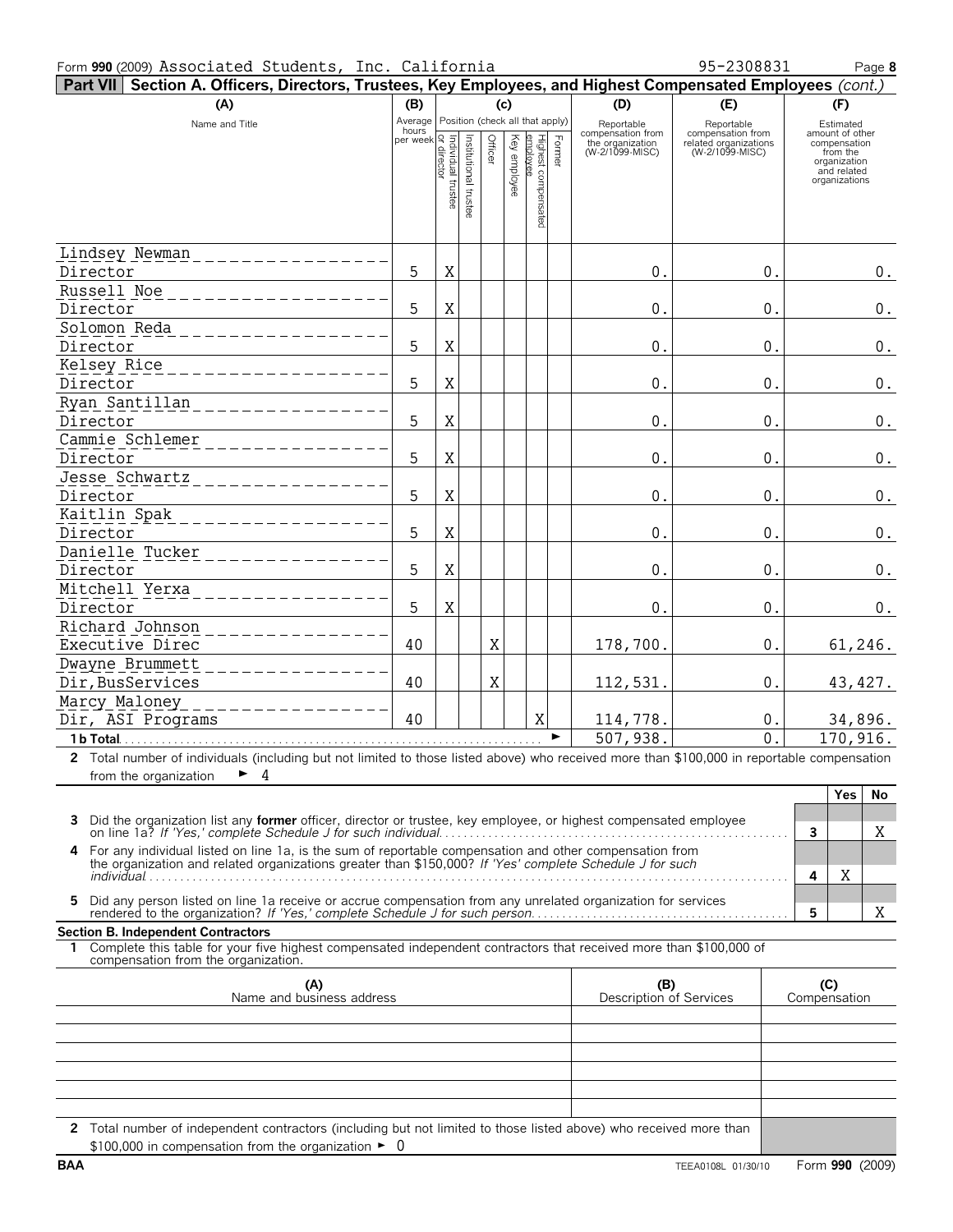| <b>SCHEDULE J-2</b> |  |
|---------------------|--|
| (Form 990)          |  |

# **OMB No. 1545-0047**<br>(Form 990) **Continuation Sheet for Form 990 2009**

| Attach to Form 990 to list additional information for Form 990, Part VII, Section A, line 1a. |  |
|-----------------------------------------------------------------------------------------------|--|
| $\triangleright$ See instructions for Form 990.                                               |  |

**Open to Public Inspection**

| Department of the Treasury<br>Internal Revenue Service                                                                                    |                           |                                   |                       |         |              |                                 |        |                                     |                                          | Inspection                                                                                  |
|-------------------------------------------------------------------------------------------------------------------------------------------|---------------------------|-----------------------------------|-----------------------|---------|--------------|---------------------------------|--------|-------------------------------------|------------------------------------------|---------------------------------------------------------------------------------------------|
| Name of the Organization                                                                                                                  |                           |                                   |                       |         |              |                                 |        |                                     | Employler Identification number          |                                                                                             |
| Associated Students, Inc. California<br><b>Part I</b> Continuation: Officers, Directors, Trustees, Key Employees, and Highest Compensated |                           |                                   |                       |         |              |                                 |        |                                     |                                          |                                                                                             |
| <b>Employees</b>                                                                                                                          |                           |                                   |                       |         |              |                                 |        |                                     |                                          |                                                                                             |
| (A)                                                                                                                                       | (B)                       |                                   |                       | (C)     |              |                                 |        | (D)                                 | (E)                                      | (F)                                                                                         |
| Name and Title                                                                                                                            | Average hours<br>per week |                                   |                       |         |              | Position (check all that apply) |        | Reportable<br>compensation from     | Reportable<br>compensation from          | Estimated                                                                                   |
|                                                                                                                                           |                           | Individual trustee<br>or director | Institutional trustee | Officer | Key employee |                                 | Former | the organization<br>(W-2/1099-MISC) | related organizations<br>(W-2/1099-MISC) | amount of other<br>compensation<br>from the<br>organization<br>and related<br>organizations |
|                                                                                                                                           |                           |                                   |                       |         |              | Highest compensated<br>employee |        |                                     |                                          |                                                                                             |
| Tonya Iversen                                                                                                                             |                           |                                   |                       |         |              |                                 |        |                                     |                                          |                                                                                             |
| Dir, Children Pgms                                                                                                                        | 40                        |                                   |                       |         |              | Χ                               |        | 101,929.                            | $\boldsymbol{0}$ .                       | 31, 347.                                                                                    |
|                                                                                                                                           |                           |                                   |                       |         |              |                                 |        |                                     |                                          |                                                                                             |
|                                                                                                                                           |                           |                                   |                       |         |              |                                 |        |                                     |                                          |                                                                                             |
|                                                                                                                                           |                           |                                   |                       |         |              |                                 |        |                                     |                                          |                                                                                             |
|                                                                                                                                           |                           |                                   |                       |         |              |                                 |        |                                     |                                          |                                                                                             |
|                                                                                                                                           |                           |                                   |                       |         |              |                                 |        |                                     |                                          |                                                                                             |
|                                                                                                                                           |                           |                                   |                       |         |              |                                 |        |                                     |                                          |                                                                                             |
|                                                                                                                                           |                           |                                   |                       |         |              |                                 |        |                                     |                                          |                                                                                             |
|                                                                                                                                           |                           |                                   |                       |         |              |                                 |        |                                     |                                          |                                                                                             |
|                                                                                                                                           |                           |                                   |                       |         |              |                                 |        |                                     |                                          |                                                                                             |
|                                                                                                                                           |                           |                                   |                       |         |              |                                 |        |                                     |                                          |                                                                                             |
|                                                                                                                                           |                           |                                   |                       |         |              |                                 |        |                                     |                                          |                                                                                             |
|                                                                                                                                           |                           |                                   |                       |         |              |                                 |        |                                     |                                          |                                                                                             |
|                                                                                                                                           |                           |                                   |                       |         |              |                                 |        |                                     |                                          |                                                                                             |
|                                                                                                                                           |                           |                                   |                       |         |              |                                 |        |                                     |                                          |                                                                                             |
|                                                                                                                                           |                           |                                   |                       |         |              |                                 |        |                                     |                                          |                                                                                             |
|                                                                                                                                           |                           |                                   |                       |         |              |                                 |        |                                     |                                          |                                                                                             |
|                                                                                                                                           |                           |                                   |                       |         |              |                                 |        |                                     |                                          |                                                                                             |
|                                                                                                                                           |                           |                                   |                       |         |              |                                 |        |                                     |                                          |                                                                                             |
|                                                                                                                                           |                           |                                   |                       |         |              |                                 |        |                                     |                                          |                                                                                             |
|                                                                                                                                           |                           |                                   |                       |         |              |                                 |        |                                     |                                          |                                                                                             |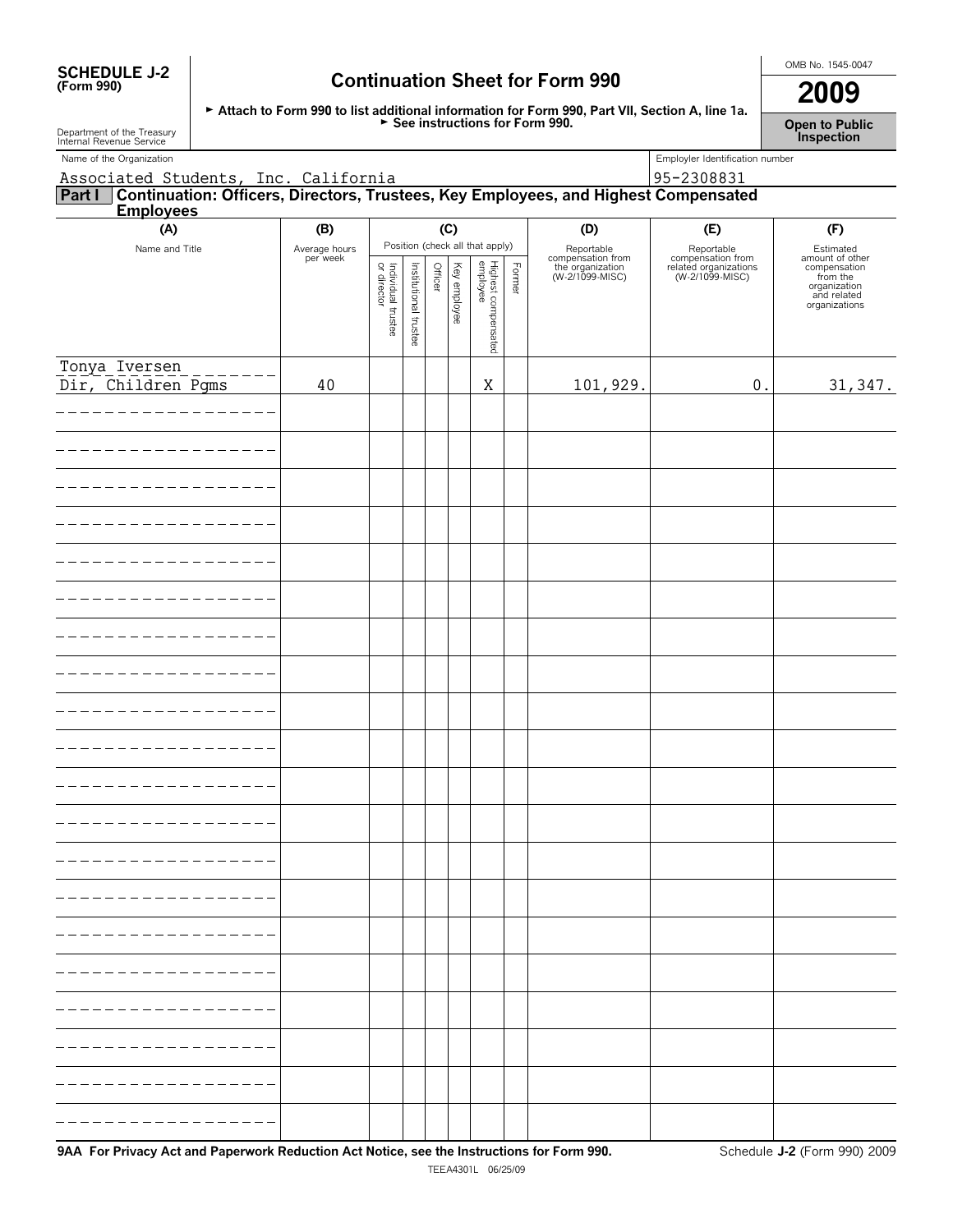### Form **990** (2009) Associated Students, Inc. California 95–2308831 Page **9 Part VIII Statement of Revenue**

|                                                                   |                                                                                                                                                            | (A)<br>Total revenue | (B)<br>Related or<br>exempt<br>function<br>revenue | (C)<br>Unrelated<br>business<br>revenue | (D)<br>Revenue<br>excluded from tax<br>under sections<br>512, 513, or 514 |
|-------------------------------------------------------------------|------------------------------------------------------------------------------------------------------------------------------------------------------------|----------------------|----------------------------------------------------|-----------------------------------------|---------------------------------------------------------------------------|
|                                                                   | 1 a<br><b>1a</b> Federated campaigns                                                                                                                       |                      |                                                    |                                         |                                                                           |
|                                                                   | 1 <sub>b</sub><br><b>b</b> Membership dues                                                                                                                 |                      |                                                    |                                         |                                                                           |
|                                                                   | 1 <sub>c</sub><br>c Fundraising events                                                                                                                     |                      |                                                    |                                         |                                                                           |
|                                                                   | 1 <sub>d</sub><br>d Related organizations                                                                                                                  |                      |                                                    |                                         |                                                                           |
|                                                                   | 284,206.<br>1e<br>e Government grants (contributions)                                                                                                      |                      |                                                    |                                         |                                                                           |
| <b>CONTRIBUTIONS, GIFTS, GRANTS<br/>AND OTHER SIMILAR AMOUNTS</b> | <b>f</b> All other contributions, gifts, grants, and similar amounts not included above<br>203,785.<br>1f<br>g Noncash contribns included in lns 1a-1f: \$ |                      |                                                    |                                         |                                                                           |
|                                                                   |                                                                                                                                                            | 487,991.             |                                                    |                                         |                                                                           |
|                                                                   | <b>Business Code</b>                                                                                                                                       |                      |                                                    |                                         |                                                                           |
|                                                                   | 2a Membership Dues & Assessments                                                                                                                           | 9,830,384.           | 9,830,384.                                         |                                         |                                                                           |
|                                                                   | <b>b</b> Revenue from Operations                                                                                                                           | 762,389.             | 762,389.                                           |                                         |                                                                           |
|                                                                   | c Parent Fees____________                                                                                                                                  | 529,049.             | 529,049.                                           |                                         |                                                                           |
|                                                                   | _______________                                                                                                                                            |                      |                                                    |                                         |                                                                           |
|                                                                   | _ _ _ _ _ _ _ _ _ _ _ _ _ _ _ _                                                                                                                            |                      |                                                    |                                         |                                                                           |
| PROGRAM SERVICE REVENUE                                           | f All other program service revenue                                                                                                                        |                      |                                                    |                                         |                                                                           |
|                                                                   |                                                                                                                                                            |                      |                                                    |                                         |                                                                           |
|                                                                   |                                                                                                                                                            | 103,533.             |                                                    |                                         | 103,533.                                                                  |
|                                                                   | Income from investment of tax-exempt bond proceeds ▶<br>4                                                                                                  |                      |                                                    |                                         |                                                                           |
|                                                                   | 5                                                                                                                                                          |                      |                                                    |                                         |                                                                           |
|                                                                   | (i) Real<br>(ii) Personal                                                                                                                                  |                      |                                                    |                                         |                                                                           |
|                                                                   | 288,164.<br>70,780.<br>6a Gross Rents                                                                                                                      |                      |                                                    |                                         |                                                                           |
|                                                                   | <b>b</b> Less: rental expenses.                                                                                                                            |                      |                                                    |                                         |                                                                           |
|                                                                   | 288, 164.<br>70,780.<br><b>c</b> Rental income or (loss) $\ldots$                                                                                          |                      |                                                    |                                         |                                                                           |
|                                                                   | ►<br>(i) Securities<br>(ii) Other                                                                                                                          | 358,944.             | 358,944.                                           |                                         |                                                                           |
|                                                                   | 7a Gross amount from sales of<br>22,434.<br>assets other than inventory                                                                                    |                      |                                                    |                                         |                                                                           |
|                                                                   | <b>b</b> Less: cost or other basis<br>141,185.                                                                                                             |                      |                                                    |                                         |                                                                           |
|                                                                   |                                                                                                                                                            |                      |                                                    |                                         |                                                                           |
|                                                                   |                                                                                                                                                            | $-118, 751.$         | $-118,751.$                                        |                                         |                                                                           |
| <b>OTHER REVENUE</b>                                              | 8a Gross income from fundraising events<br>(not including. \$<br>of contributions reported on line 1c).                                                    |                      |                                                    |                                         |                                                                           |
|                                                                   | See Part IV, line 18. a                                                                                                                                    |                      |                                                    |                                         |                                                                           |
|                                                                   | b Less: direct expenses b                                                                                                                                  |                      |                                                    |                                         |                                                                           |
|                                                                   | c Net income or (loss) from fundraising events                                                                                                             |                      |                                                    |                                         |                                                                           |
|                                                                   |                                                                                                                                                            |                      |                                                    |                                         |                                                                           |
|                                                                   | b Less: direct expenses b                                                                                                                                  |                      |                                                    |                                         |                                                                           |
|                                                                   | c Net income or (loss) from gaming activities                                                                                                              |                      |                                                    |                                         |                                                                           |
|                                                                   |                                                                                                                                                            |                      |                                                    |                                         |                                                                           |
|                                                                   | b Less: cost of goods sold b                                                                                                                               |                      |                                                    |                                         |                                                                           |
|                                                                   | c Net income or (loss) from sales of inventory                                                                                                             |                      |                                                    |                                         |                                                                           |
|                                                                   | Miscellaneous Revenue<br><b>Business Code</b>                                                                                                              |                      |                                                    |                                         |                                                                           |
|                                                                   | 11a Miscellaneous_Income___                                                                                                                                | 112,258.             | 112, 258.                                          |                                         |                                                                           |
|                                                                   | $b$ Commissions __________                                                                                                                                 | 33,804.              | 33,804.                                            |                                         |                                                                           |
|                                                                   | ________________                                                                                                                                           |                      |                                                    |                                         |                                                                           |
|                                                                   | <b>d</b> All other revenue $\ldots$ , $\ldots$<br>$\blacktriangleright$                                                                                    | 146,062.             |                                                    |                                         |                                                                           |
|                                                                   |                                                                                                                                                            |                      |                                                    | 0.                                      | 103,533.                                                                  |
| <b>BAA</b>                                                        |                                                                                                                                                            | TEEA0109L 02/12/10   |                                                    |                                         | Form 990 (2009)                                                           |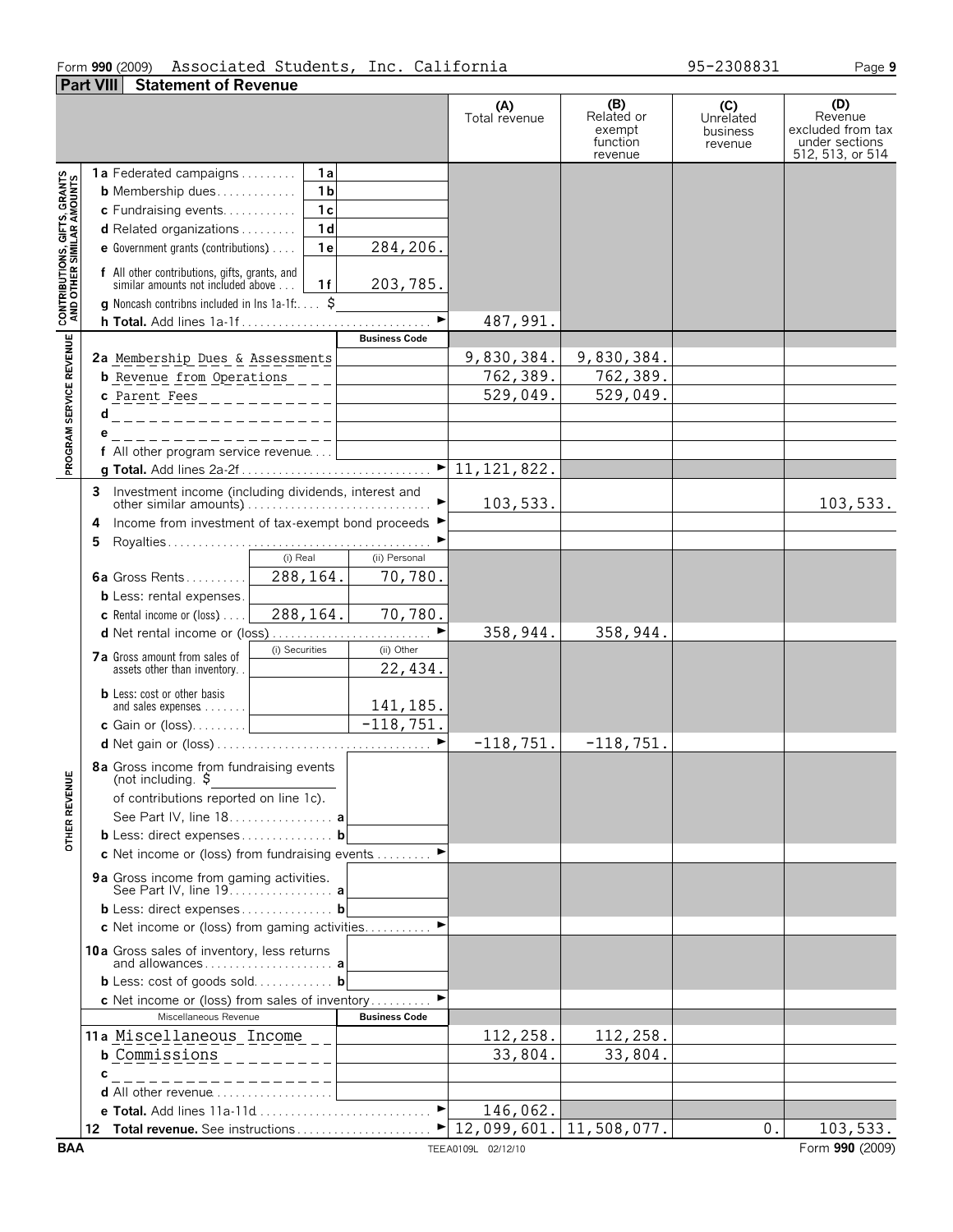**Section 501(c)(3) and 501(c)(4) organizations must complete all columns.**

**All other organizations must complete column (A) but are not required to complete columns (B), (C), and (D).**

|               | Do not include amounts reported on lines<br>6b, 7b, 8b, 9b, and 10b of Part VIII.                                                                                                                                                       | (A)<br>Total expenses | (B)<br>Program service<br>expenses | (C)<br>Management and<br>general expenses | (D)<br>Fundraising<br>expenses |
|---------------|-----------------------------------------------------------------------------------------------------------------------------------------------------------------------------------------------------------------------------------------|-----------------------|------------------------------------|-------------------------------------------|--------------------------------|
| 1             | Grants and other assistance to governments<br>and organizations in the U.S. See Part IV,                                                                                                                                                |                       |                                    |                                           |                                |
| $\mathcal{P}$ | Grants and other assistance to individuals in<br>the U.S. See Part IV, line 22.                                                                                                                                                         |                       |                                    |                                           |                                |
|               | Grants and other assistance to governments,<br>organizations, and individuals outside the<br>U.S. See Part IV, lines 15 and $16$                                                                                                        |                       |                                    |                                           |                                |
| 4             | Benefits paid to or for members                                                                                                                                                                                                         |                       |                                    |                                           |                                |
| 5.            | Compensation of current officers, directors,<br>trustees, and key employees                                                                                                                                                             | 291, 231.             | 291, 231.                          | 0 <sub>1</sub>                            | 0.                             |
| 6             | Compensation not included above, to<br>disqualified persons (as defined under<br>section 4958(f)(1) and persons described in                                                                                                            | $\mathbf 0$ .         | 0.                                 | 0.                                        | 0.                             |
| 7             | Other salaries and wages                                                                                                                                                                                                                | 4,345,368.            | 4,202,004.                         | 143,364.                                  |                                |
| 8             | Pension plan contributions (include section<br>401(k) and section 403(b) employer<br>$contributions) \dots \dots \dots \dots \dots \dots \dots \dots \dots \dots \dots \dots \dots \dots$                                               |                       |                                    |                                           |                                |
| 9             | Other employee benefits                                                                                                                                                                                                                 | 1,908,054.            | 1,576,195.                         | 331,859.                                  |                                |
| 10            | Payroll taxes                                                                                                                                                                                                                           | 321,394.              | 312,872.                           | 8,522.                                    |                                |
|               | 11 Fees for services (non-employees)                                                                                                                                                                                                    |                       |                                    |                                           |                                |
|               | a Management                                                                                                                                                                                                                            |                       |                                    |                                           |                                |
|               |                                                                                                                                                                                                                                         |                       |                                    |                                           |                                |
|               |                                                                                                                                                                                                                                         | 274, 172.             |                                    | 274, 172.                                 |                                |
|               |                                                                                                                                                                                                                                         |                       |                                    |                                           |                                |
|               | e Prof fundraising svcs. See Part IV, In 17                                                                                                                                                                                             |                       |                                    |                                           |                                |
|               | f Investment management fees                                                                                                                                                                                                            |                       |                                    |                                           |                                |
|               |                                                                                                                                                                                                                                         |                       |                                    |                                           |                                |
|               | 12 Advertising and promotion                                                                                                                                                                                                            | 6,461.                | 6,401.                             | 60.                                       |                                |
| 13            | Office expenses                                                                                                                                                                                                                         | 58,500.               | 54,841.                            | 3,659.                                    |                                |
| 14<br>15      |                                                                                                                                                                                                                                         |                       |                                    |                                           |                                |
| 16            | Occupancy                                                                                                                                                                                                                               |                       |                                    |                                           |                                |
| 17            |                                                                                                                                                                                                                                         | 78,175.               | 77,311.                            | 864.                                      |                                |
| 18            | Payments of travel or entertainment<br>expenses for any federal, state, or local                                                                                                                                                        |                       |                                    |                                           |                                |
| 19            | Conferences, conventions, and meetings                                                                                                                                                                                                  | 2,951.                | 2,951.                             |                                           |                                |
| 20            |                                                                                                                                                                                                                                         | 29,703.               | 29,703.                            |                                           |                                |
| 21.           | Payments to affiliates.                                                                                                                                                                                                                 |                       |                                    |                                           |                                |
|               | 22 Depreciation, depletion, and amortization                                                                                                                                                                                            | 368,775.              | 361, 976.                          | 6,799.                                    |                                |
| 23            | $insurance \ldots \ldots \ldots \ldots \ldots \ldots \ldots \ldots \ldots \ldots$                                                                                                                                                       | 150,797.              | 150,797.                           |                                           |                                |
| 24            | Other expenses. Itemize expenses not<br>covered above. (Expenses grouped together<br>and labeled miscellaneous may not exceed<br>5% of total expenses shown on line 25                                                                  |                       |                                    |                                           |                                |
|               | a Scholarships                                                                                                                                                                                                                          | 2,375,489.            | 2,375,489.                         |                                           |                                |
|               | <b>b</b> Utilities                                                                                                                                                                                                                      | 377,685.              | 377, 334.                          | 351.                                      |                                |
|               | c Student Program Activities                                                                                                                                                                                                            | 322,586.              | 322,586.                           |                                           |                                |
|               | d Repairs and Maintenance                                                                                                                                                                                                               | 255,202.              | 255, 202.                          |                                           |                                |
|               | e Outside Services                                                                                                                                                                                                                      | 169,654.              | 169,654.                           |                                           |                                |
|               |                                                                                                                                                                                                                                         | 712,508.              | 679,071.                           | 33, 437.                                  |                                |
|               | 25 Total functional expenses. Add lines 1 through 24f                                                                                                                                                                                   | 12,048,705.           | 11, 245, 618.                      | 803,087.                                  | $0$ .                          |
|               | 26 Joint costs. Check here $\blacktriangleright$<br>if following<br>SOP 98-2. Complete this line only if the<br>organization reported in column (B) joint<br>costs from a combined educational<br>campaign and fundraising solicitation |                       |                                    |                                           |                                |

**BAA** Form **990** (2009)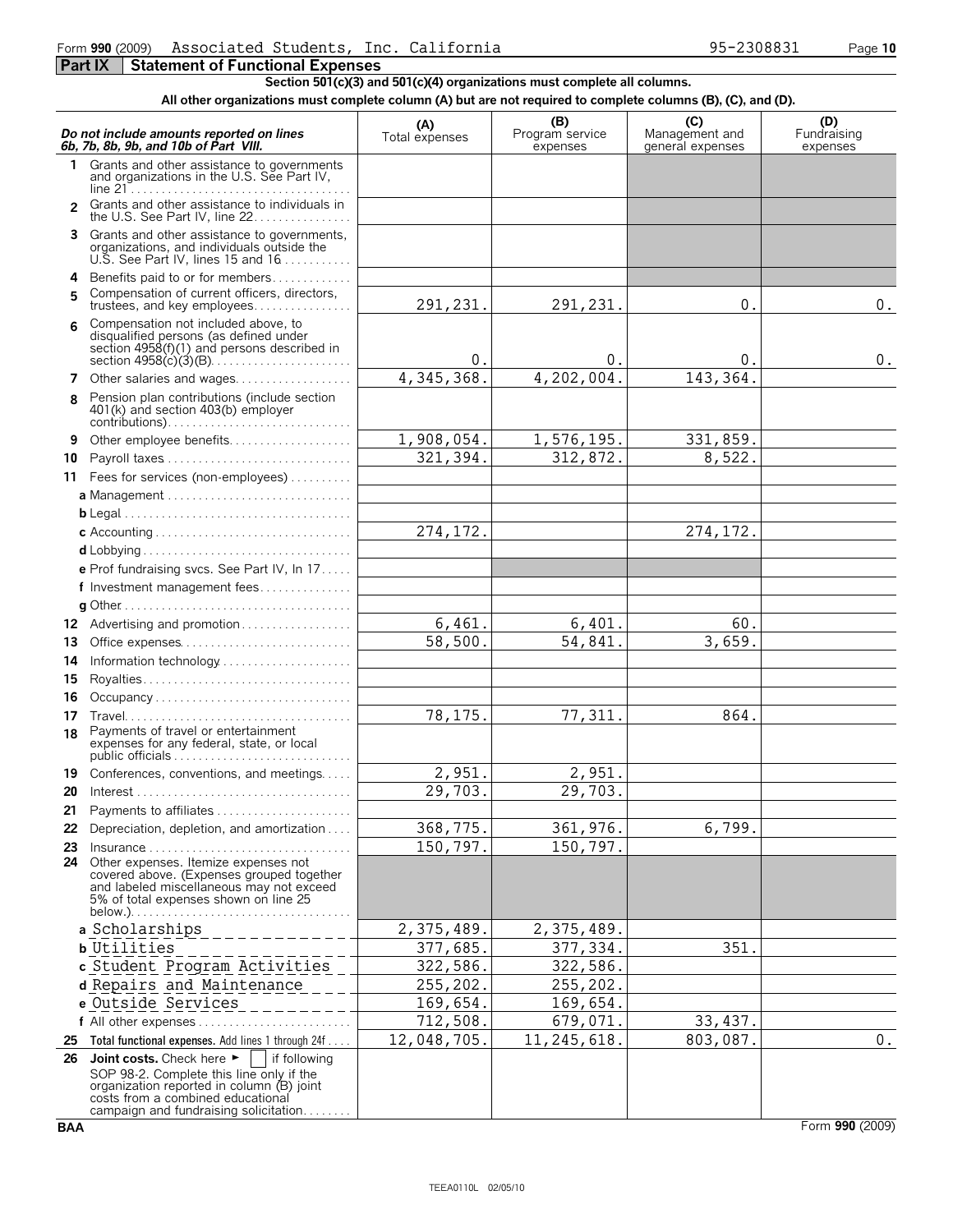#### Form **990** (2009) Page **11 Part X** | Balance Sheet Associated Students, Inc. California 95-2308831

|                    |    |                                                                                                                                                           |              |            | (A)<br>Beginning of year |                | $( B )$<br>End of year |
|--------------------|----|-----------------------------------------------------------------------------------------------------------------------------------------------------------|--------------|------------|--------------------------|----------------|------------------------|
|                    | 1  |                                                                                                                                                           |              |            | 494,169.                 | 1              | 525,011.               |
|                    | 2  |                                                                                                                                                           |              |            |                          | $\overline{2}$ |                        |
|                    | 3  |                                                                                                                                                           |              |            |                          | 3              |                        |
|                    | 4  |                                                                                                                                                           |              |            | 151,089.                 | 4              | 135,766.               |
|                    | 5  | Receivables from current and former officers, directors, trustees, key employees, and highest compensated employees. Complete Part II of Schedule L       |              |            |                          | 5              |                        |
|                    | 6  | Receivables from other disqualified persons (as defined under section 4958(f)(1))                                                                         |              |            |                          |                |                        |
|                    |    | and persons described in section 4958(c)(3)(B). Complete Part II of Schedule L                                                                            |              |            |                          | 6              |                        |
|                    | 7  |                                                                                                                                                           |              |            |                          | $\overline{7}$ |                        |
| <b>ASSETS</b>      | 8  |                                                                                                                                                           |              |            | 32,946.                  | 8              | 33, 221.               |
|                    | 9  |                                                                                                                                                           |              |            | 120,001.                 | 9              | 132,834.               |
|                    |    | 10a Land, buildings, and equipment: cost or other basis.                                                                                                  | 10a          | 5,866,183. |                          |                |                        |
|                    |    | Complete Part VI of Schedule D                                                                                                                            |              |            |                          |                |                        |
|                    |    |                                                                                                                                                           |              | 4,382,536. | 1,814,669.               | 10c            | 1,483,647.             |
|                    | 11 |                                                                                                                                                           |              |            |                          | 11             |                        |
|                    | 12 |                                                                                                                                                           |              |            | 12                       |                |                        |
|                    | 13 | Investments – program-related. See Part IV, line 11                                                                                                       |              | 13         |                          |                |                        |
|                    | 14 |                                                                                                                                                           |              |            | 14                       |                |                        |
|                    | 15 |                                                                                                                                                           | 5, 914, 732. | 15         | 6, 396, 009.             |                |                        |
|                    | 16 |                                                                                                                                                           |              |            | 8,527,606.               | 16             | 8,706,488.             |
|                    | 17 |                                                                                                                                                           |              |            | 170,616.                 | 17             | 154,714.               |
|                    | 18 |                                                                                                                                                           |              |            | 18                       |                |                        |
|                    | 19 |                                                                                                                                                           | 313,994.     | 19         | 187,575.                 |                |                        |
|                    | 20 |                                                                                                                                                           |              | 20         |                          |                |                        |
| A<br>B             | 21 | Escrow or custodial account liability. Complete Part IV of Schedule D.                                                                                    |              | 21         |                          |                |                        |
| $\frac{1}{T}$      | 22 | Payables to current and former officers, directors, trustees, key employees,<br>highest compensated employees, and disqualified persons. Complete Part II |              |            |                          |                |                        |
|                    |    |                                                                                                                                                           |              |            |                          | 22             |                        |
| E<br>S             | 23 | Secured mortgages and notes payable to unrelated third parties                                                                                            |              |            | 435,240                  | 23             | 359,939.               |
|                    | 24 | Unsecured notes and loans payable to unrelated third parties                                                                                              |              |            |                          | 24             |                        |
|                    | 25 |                                                                                                                                                           |              |            | 5,178,695                | 25             | 5,507,757.             |
|                    | 26 |                                                                                                                                                           |              |            | 6,098,545                | 26             | 6,209,985.             |
| ŗ                  |    | Organizations that follow SFAS 117, check here $\blacktriangleright$ $\overline{X}$ and complete lines<br>27 through 29 and lines 33 and 34.              |              |            |                          |                |                        |
|                    | 27 |                                                                                                                                                           |              |            | 2,429,061.               | 27             | 2,496,503.             |
| A<br>S<br>F        | 28 |                                                                                                                                                           |              |            |                          | 28             |                        |
| Ś                  | 29 |                                                                                                                                                           |              |            | 29                       |                |                        |
| $_{\rm R}^{\rm O}$ |    | Organizations that do not follow SFAS 117, check here ▶                                                                                                   |              |            |                          |                |                        |
|                    |    | lines 30 through 34.                                                                                                                                      |              |            |                          |                |                        |
| FUND               | 30 | Capital stock or trust principal, or current funds                                                                                                        |              |            |                          | 30             |                        |
|                    | 31 | Paid-in or capital surplus, or land, building, and equipment fund                                                                                         |              |            | 31                       |                |                        |
|                    | 32 | Retained earnings, endowment, accumulated income, or other funds                                                                                          |              |            |                          | 32             |                        |
| <b>BALANCES</b>    | 33 |                                                                                                                                                           |              |            | 2,429,061                | 33             | 2,496,503.             |
|                    | 34 |                                                                                                                                                           |              |            | 8,527,606.               | 34             | 8,706,488.             |
| <b>BAA</b>         |    |                                                                                                                                                           |              |            |                          |                | Form 990 (2009)        |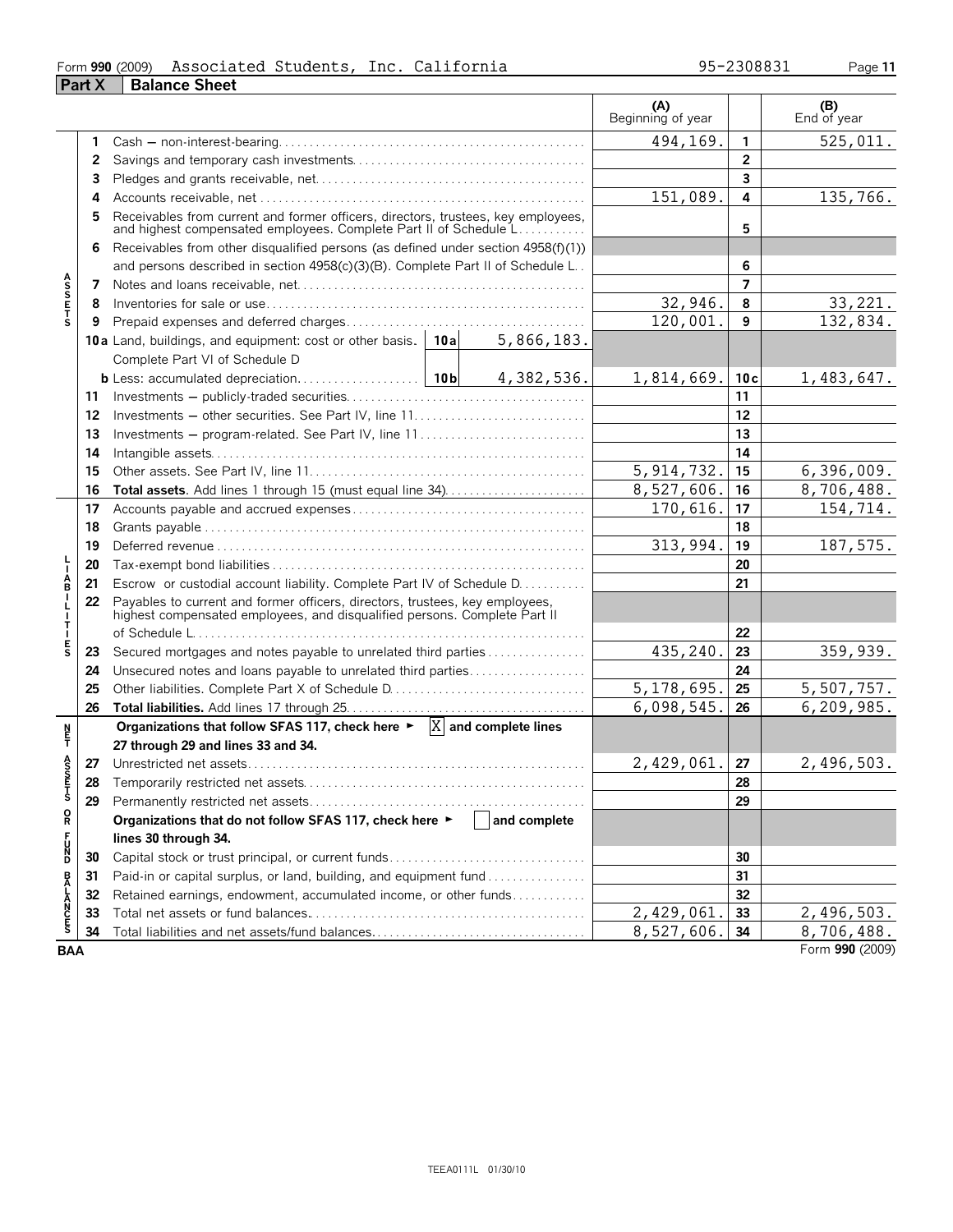| Form 990 (2009) | Associated Students, | Inc. | . California | $-2308831$<br>タラーン | Page <b>12</b> |
|-----------------|----------------------|------|--------------|--------------------|----------------|
| $-$<br>$  -$    |                      |      |              |                    |                |

| <b>Financial Statements and Reporting</b><br><b>Part XI</b>                                                                                                                                                                   |                |     |                 |
|-------------------------------------------------------------------------------------------------------------------------------------------------------------------------------------------------------------------------------|----------------|-----|-----------------|
|                                                                                                                                                                                                                               |                | Yes | No.             |
| Accounting method used to prepare the Form 990:<br>ΙXΙ<br>Other<br>Accrual<br>Cash                                                                                                                                            |                |     |                 |
| If the organization changed its method of accounting from a prior year or checked 'Other,' explain<br>in Schedule O.                                                                                                          |                |     |                 |
| <b>2a</b> Were the organization's financial statements compiled or reviewed by an independent accountant?                                                                                                                     | 2a             |     | Χ               |
| <b>b</b> Were the organization's financial statements audited by an independent accountant?                                                                                                                                   | 2 <sub>b</sub> | Χ   |                 |
| c If 'Yes' to line 2a or 2b, does the organization have a committee that assumes responsibility for oversight of the audit,<br>review, or compilation of its financial statements and selection of an independent accountant? | 2c             | Χ   |                 |
| If the organization changed either its oversight process or selection process during the tax year, explain<br>in Schedule O.                                                                                                  |                |     |                 |
| d If 'Yes' to line 2a or 2b, check a box below to indicate whether the financial statements for the year were issued on a<br>consolidated basis, separate basis, or both:                                                     |                |     |                 |
| Separate basis<br>Consolidated basis    <br>Both consolidated and separate basis                                                                                                                                              |                |     |                 |
| 3a As a result of a federal award, was the organization reguired to undergo an audit or audits as set forth in the Single                                                                                                     | 3al            | X   |                 |
| b If 'Yes,' did the organization undergo the required audit or audits? If the organization did not undergo the required audit or audits, explain why in Schedule O and describe any steps taken to undergo such audits        | 3bl            | Χ   |                 |
| <b>BAA</b>                                                                                                                                                                                                                    |                |     | Form 990 (2009) |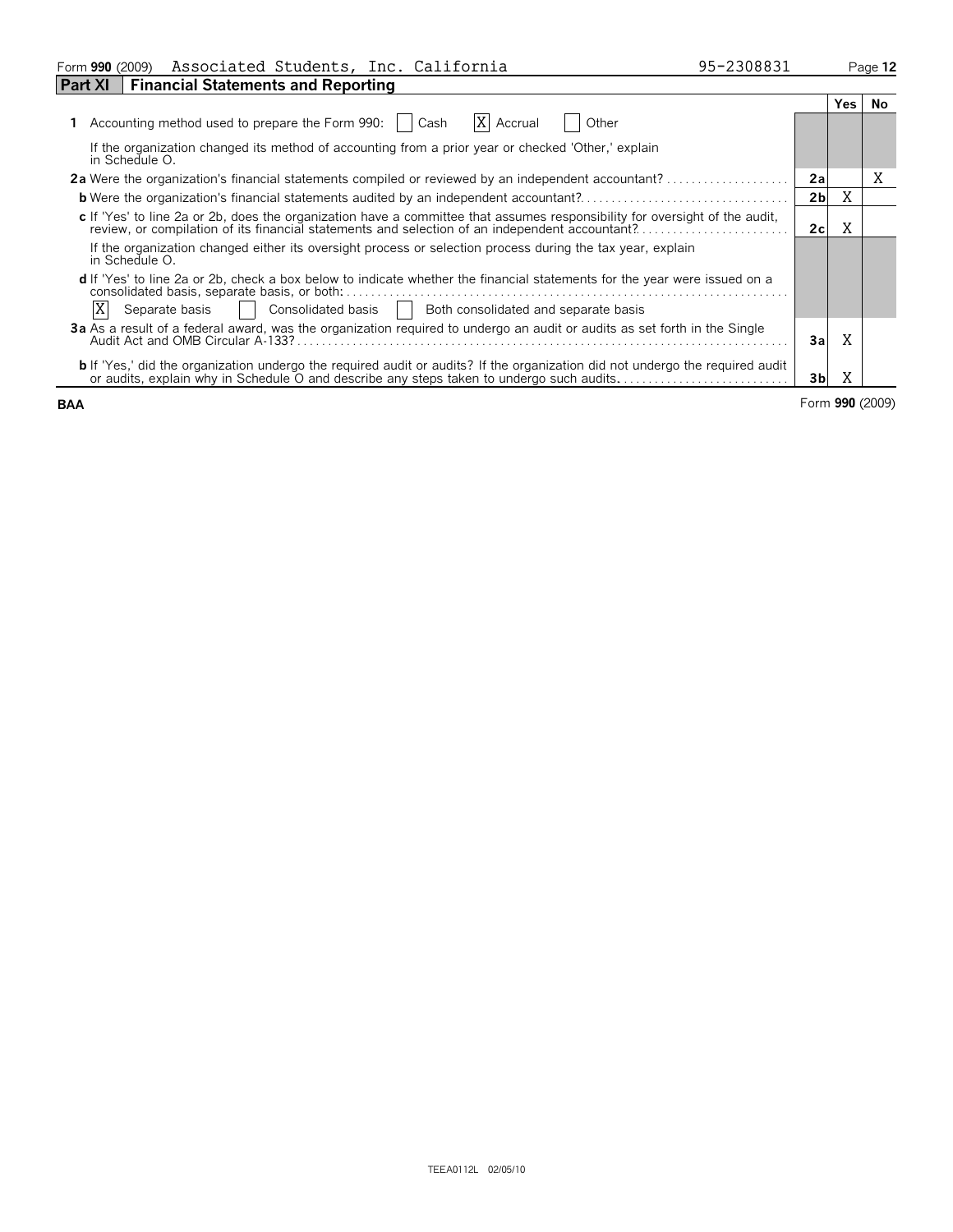| <b>SCHEDULE A</b><br>(Form 990 or 990-EZ)              |                                                                                                                                                                                       | <b>Public Charity Status and Public Support</b><br>2009    |                                                                                                                                                                                                                                                                               |                                    |                                                      |     |                                                     |                      |                               |                                      |     |    |
|--------------------------------------------------------|---------------------------------------------------------------------------------------------------------------------------------------------------------------------------------------|------------------------------------------------------------|-------------------------------------------------------------------------------------------------------------------------------------------------------------------------------------------------------------------------------------------------------------------------------|------------------------------------|------------------------------------------------------|-----|-----------------------------------------------------|----------------------|-------------------------------|--------------------------------------|-----|----|
|                                                        |                                                                                                                                                                                       |                                                            | Complete if the organization is a section 501(c)(3) organization or a section 4947(a)(1)<br>nonexempt charitable trust.                                                                                                                                                       |                                    |                                                      |     |                                                     |                      |                               |                                      |     |    |
| Department of the Treasury<br>Internal Revenue Service |                                                                                                                                                                                       |                                                            | Attach to Form 990 or Form 990-EZ. > See separate instructions.                                                                                                                                                                                                               |                                    |                                                      |     |                                                     |                      |                               | <b>Open to Public</b><br>Inspection  |     |    |
| Name of the organization                               |                                                                                                                                                                                       |                                                            | Associated Students, Inc. California<br>Polytechnic State Univ San Luis Obispo                                                                                                                                                                                                |                                    |                                                      |     |                                                     |                      | 95-2308831                    | Employer identification number       |     |    |
| Part I                                                 |                                                                                                                                                                                       |                                                            | <b>Reason for Public Charity Status (All organizations must complete this part.) See instructions</b>                                                                                                                                                                         |                                    |                                                      |     |                                                     |                      |                               |                                      |     |    |
|                                                        |                                                                                                                                                                                       |                                                            | The organization is not a private foundation because it is: (For lines 1 through 11, check only one box.)                                                                                                                                                                     |                                    |                                                      |     |                                                     |                      |                               |                                      |     |    |
| 1                                                      |                                                                                                                                                                                       |                                                            | A church, convention of churches or association of churches described in section 170(b)(1)(A)(i).                                                                                                                                                                             |                                    |                                                      |     |                                                     |                      |                               |                                      |     |    |
| $\overline{2}$                                         |                                                                                                                                                                                       |                                                            | A school described in section 170(b)(1)(A)(ii). (Attach Schedule E.)                                                                                                                                                                                                          |                                    |                                                      |     |                                                     |                      |                               |                                      |     |    |
| 3                                                      |                                                                                                                                                                                       |                                                            | A hospital or cooperative hospital service organization described in section 170(b)(1)(A)(iii).                                                                                                                                                                               |                                    |                                                      |     |                                                     |                      |                               |                                      |     |    |
| 4                                                      |                                                                                                                                                                                       |                                                            | A medical research organization operated in conjunction with a hospital described in section 170(b)(1)(A)(iii). Enter the hospital's                                                                                                                                          |                                    |                                                      |     |                                                     |                      |                               |                                      |     |    |
|                                                        | name, city, and state:                                                                                                                                                                |                                                            |                                                                                                                                                                                                                                                                               |                                    |                                                      |     |                                                     |                      |                               |                                      |     |    |
| 5<br>ΙX                                                | An organization operated for the benefit of a college or university owned or operated by a governmental unit described in <b>section</b><br>170(b) $(1)(A)(iv)$ . (Complete Part II.) |                                                            |                                                                                                                                                                                                                                                                               |                                    |                                                      |     |                                                     |                      |                               |                                      |     |    |
| 6                                                      |                                                                                                                                                                                       |                                                            | A federal, state, or local government or governmental unit described in section 170(b)(1)(A)(v).                                                                                                                                                                              |                                    |                                                      |     |                                                     |                      |                               |                                      |     |    |
| 7                                                      |                                                                                                                                                                                       | in section 170(b)(1)(A)(vi). (Complete Part II.)           | An organization that normally receives a substantial part of its support from a governmental unit or from the general public described                                                                                                                                        |                                    |                                                      |     |                                                     |                      |                               |                                      |     |    |
| 8                                                      |                                                                                                                                                                                       |                                                            | A community trust described in section 170(b)(1)(A)(vi). (Complete Part II.)                                                                                                                                                                                                  |                                    |                                                      |     |                                                     |                      |                               |                                      |     |    |
| 9                                                      |                                                                                                                                                                                       |                                                            | An organization that normally receives: (1) more than 33-1/3 % of its support from contributions, membership fees, and gross receipts                                                                                                                                         |                                    |                                                      |     |                                                     |                      |                               |                                      |     |    |
|                                                        |                                                                                                                                                                                       | June 30, 1975. See section 509(a)(2). (Complete Part III.) | from activities related to its exempt functions – subject to certain exceptions, and (2) no more than 33-1/3 % of its support from gross<br>investment income and unrelated business taxable income (less section 511 tax) from businesses acquired by the organization after |                                    |                                                      |     |                                                     |                      |                               |                                      |     |    |
| 10                                                     |                                                                                                                                                                                       |                                                            | An organization organized and operated exclusively to test for public safety. See section 509(a)(4).                                                                                                                                                                          |                                    |                                                      |     |                                                     |                      |                               |                                      |     |    |
| 11                                                     |                                                                                                                                                                                       |                                                            | An organization organized and operated exclusively for the benefit of, to perform the functions of, or carry out the purposes of one or                                                                                                                                       |                                    |                                                      |     |                                                     |                      |                               |                                      |     |    |
|                                                        |                                                                                                                                                                                       |                                                            | more publicly supported organizations described in section 509(a)(1) or section 509(a)(2). See section 509(a)(3). Check the box that<br>describes the type of supporting organization and complete lines 11e through 11h.                                                     |                                    |                                                      |     |                                                     |                      |                               |                                      |     |    |
| a                                                      | Type I                                                                                                                                                                                | b<br>Type II                                               | $c \mid$                                                                                                                                                                                                                                                                      | Type III - Functionally integrated |                                                      |     |                                                     |                      |                               | Type III-Other                       |     |    |
| e                                                      |                                                                                                                                                                                       |                                                            | By checking this box, I certify that the organization is not controlled directly or indirectly by one or more disqualified persons other                                                                                                                                      |                                    |                                                      |     |                                                     |                      |                               |                                      |     |    |
| $509(a)(2)$ .                                          |                                                                                                                                                                                       |                                                            | than foundation managers and other than one or more publicly supported organizations described in section 509(a)(1) or section                                                                                                                                                |                                    |                                                      |     |                                                     |                      |                               |                                      |     |    |
| f                                                      |                                                                                                                                                                                       |                                                            | If the organization received a written determination from the IRS that is a Type I, Type II or Type III supporting organization,                                                                                                                                              |                                    |                                                      |     |                                                     |                      |                               |                                      |     |    |
| g                                                      |                                                                                                                                                                                       |                                                            | Since August 17, 2006, has the organization accepted any gift or contribution from any of the following persons?                                                                                                                                                              |                                    |                                                      |     |                                                     |                      |                               |                                      |     |    |
|                                                        |                                                                                                                                                                                       |                                                            |                                                                                                                                                                                                                                                                               |                                    |                                                      |     |                                                     |                      |                               |                                      | Yes | No |
| (i)                                                    |                                                                                                                                                                                       |                                                            | a person who directly or indirectly controls, either alone or together with persons described in (ii) and (iii)                                                                                                                                                               |                                    |                                                      |     |                                                     |                      |                               |                                      |     |    |
| (ii)                                                   |                                                                                                                                                                                       |                                                            |                                                                                                                                                                                                                                                                               |                                    |                                                      |     |                                                     |                      |                               | 11 g (i)<br>11 g (ii)                |     |    |
| (iii)                                                  |                                                                                                                                                                                       |                                                            |                                                                                                                                                                                                                                                                               |                                    |                                                      |     |                                                     |                      |                               | 11 g (iii)                           |     |    |
| h                                                      |                                                                                                                                                                                       |                                                            | Provide the following information about the supported organizations.                                                                                                                                                                                                          |                                    |                                                      |     |                                                     |                      |                               |                                      |     |    |
|                                                        | (i) Name of Supported                                                                                                                                                                 | $(ii)$ EIN                                                 | (iii) Type of organization                                                                                                                                                                                                                                                    |                                    | (iv) is the                                          |     | (v) Did you notify                                  |                      | (vi) Is the                   | (vii) Amount of Support              |     |    |
|                                                        | Organization                                                                                                                                                                          |                                                            | (described on lines 1-9<br>above or IRC section<br>(see instructions))                                                                                                                                                                                                        |                                    | anization in col.<br>(i) listed in your<br>governing |     | the organization in<br>col. (i) of<br>your support? | organization in col. | (i) organized in the<br>U.S.? |                                      |     |    |
|                                                        |                                                                                                                                                                                       |                                                            |                                                                                                                                                                                                                                                                               |                                    | document?                                            |     |                                                     |                      |                               |                                      |     |    |
|                                                        |                                                                                                                                                                                       |                                                            |                                                                                                                                                                                                                                                                               | Yes                                | No                                                   | Yes | No                                                  | Yes                  | No                            |                                      |     |    |
|                                                        |                                                                                                                                                                                       |                                                            |                                                                                                                                                                                                                                                                               |                                    |                                                      |     |                                                     |                      |                               |                                      |     |    |
|                                                        |                                                                                                                                                                                       |                                                            |                                                                                                                                                                                                                                                                               |                                    |                                                      |     |                                                     |                      |                               |                                      |     |    |
|                                                        |                                                                                                                                                                                       |                                                            |                                                                                                                                                                                                                                                                               |                                    |                                                      |     |                                                     |                      |                               |                                      |     |    |
|                                                        |                                                                                                                                                                                       |                                                            |                                                                                                                                                                                                                                                                               |                                    |                                                      |     |                                                     |                      |                               |                                      |     |    |
|                                                        |                                                                                                                                                                                       |                                                            |                                                                                                                                                                                                                                                                               |                                    |                                                      |     |                                                     |                      |                               |                                      |     |    |
|                                                        |                                                                                                                                                                                       |                                                            |                                                                                                                                                                                                                                                                               |                                    |                                                      |     |                                                     |                      |                               |                                      |     |    |
|                                                        |                                                                                                                                                                                       |                                                            |                                                                                                                                                                                                                                                                               |                                    |                                                      |     |                                                     |                      |                               |                                      |     |    |
|                                                        |                                                                                                                                                                                       |                                                            |                                                                                                                                                                                                                                                                               |                                    |                                                      |     |                                                     |                      |                               |                                      |     |    |
|                                                        |                                                                                                                                                                                       |                                                            |                                                                                                                                                                                                                                                                               |                                    |                                                      |     |                                                     |                      |                               |                                      |     |    |
| Total                                                  |                                                                                                                                                                                       |                                                            |                                                                                                                                                                                                                                                                               |                                    |                                                      |     |                                                     |                      |                               |                                      |     |    |
|                                                        |                                                                                                                                                                                       |                                                            | BAA For Privacy Act and Paperwork Reduction Act Notice, see the Instructions for Form 990 or 990-EZ.                                                                                                                                                                          |                                    |                                                      |     |                                                     |                      |                               | Schedule A (Form 990 or 990-EZ) 2009 |     |    |

OMB No. 1545-0047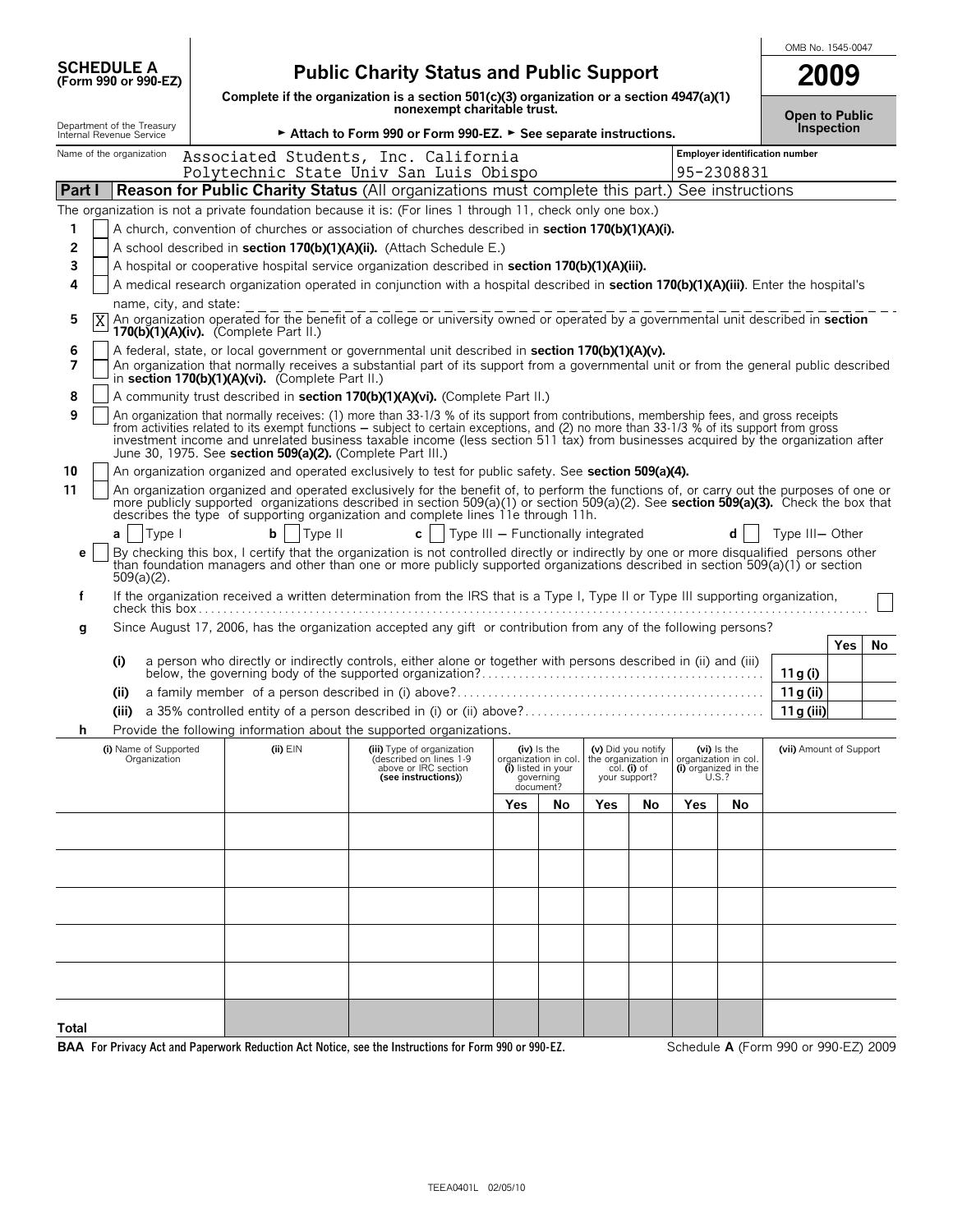|  |                                                                      | Part II Support Schedule for Organizations Described in Sections 170(b)(1)(A)(iv) and 170(b)(1)(A)(vi) |
|--|----------------------------------------------------------------------|--------------------------------------------------------------------------------------------------------|
|  | (Complete only if you checked the box on line 5, 7, or 8 of Part I.) |                                                                                                        |

**Section A. Public Support**

|   | scensi A. I usile support                                                                                                                                                                                                                                                                                                                                                                                          |            |                                             |                                        |            |            |                    |  |  |
|---|--------------------------------------------------------------------------------------------------------------------------------------------------------------------------------------------------------------------------------------------------------------------------------------------------------------------------------------------------------------------------------------------------------------------|------------|---------------------------------------------|----------------------------------------|------------|------------|--------------------|--|--|
|   | Calendar year (or fiscal year<br>beginning in) ►                                                                                                                                                                                                                                                                                                                                                                   | (a) 2005   | (b) $2006$                                  | $(c)$ 2007                             | (d) 2008   | $(e)$ 2009 | (f) Total          |  |  |
|   | 1 Gifts, grants, contributions and<br>membership fees received. (Do<br>not include 'unusual grants.')                                                                                                                                                                                                                                                                                                              |            | 7,082,062. 7,239,769. 9,517,868. 6,434,461. |                                        |            | 10318375.  | 40,592,535.        |  |  |
|   | 2 Tax revenues levied for the<br>organization's benefit and<br>either paid to it or expended<br>on its behalf                                                                                                                                                                                                                                                                                                      |            |                                             |                                        |            |            | $0$ .              |  |  |
|   | 3 The value of services or<br>facilities furnished to the<br>organization by a governmental<br>unit without charge. Do not<br>include the value of services or<br>facilities generally furnished to<br>the public without charge                                                                                                                                                                                   |            |                                             |                                        |            |            |                    |  |  |
|   | 4 Total. Add lines 1-through 3                                                                                                                                                                                                                                                                                                                                                                                     | 7,082,062. |                                             | 7, 239, 769. 9, 517, 868. 6, 434, 461. |            | 10318375.  | 40,592,535.        |  |  |
|   | 5 The portion of total<br>contributions by each person<br>(other than a governmental<br>unit or publicly supported<br>organization) included on line 1<br>that exceeds 2% of the amount<br>shown on line 11, column $(f)$                                                                                                                                                                                          |            |                                             |                                        |            |            | $0$ .              |  |  |
|   | 6 Public support. Subtract line 5<br>from line 4                                                                                                                                                                                                                                                                                                                                                                   |            |                                             |                                        |            |            | 40,592,535.        |  |  |
|   | <b>Section B. Total Support</b>                                                                                                                                                                                                                                                                                                                                                                                    |            |                                             |                                        |            |            |                    |  |  |
|   | Calendar year (or fiscal year<br>beginning in) ►                                                                                                                                                                                                                                                                                                                                                                   | $(a)$ 2005 | (b) $2006$                                  | $(c)$ 2007                             | $(d)$ 2008 | $(e)$ 2009 | (f) Total          |  |  |
|   | <b>7</b> Amounts from line $4, \ldots, \ldots$                                                                                                                                                                                                                                                                                                                                                                     | 7,082,062. | 7,239,769.                                  | 9,517,868.                             | 6,434,461  | 10318375.  | 40,592,535.        |  |  |
|   | 8 Gross income from interest,<br>dividends, payments received<br>on securities loans, rents,<br>royalties and income form<br>similar sources                                                                                                                                                                                                                                                                       | 285,664.   | 481,490.                                    | 437,700.                               | 201,443.   | 103, 533.  | 1,509,830.         |  |  |
| 9 | Net income from unrelated<br>business activities, whether or<br>not the business is regularly<br>carried on                                                                                                                                                                                                                                                                                                        |            |                                             |                                        |            |            | $0$ .              |  |  |
|   | 10 Other income. Do not include<br>gain or loss from the sale of<br>capital assets (Explain in<br>Part IV.) See Part JV                                                                                                                                                                                                                                                                                            |            | 1,644.                                      | 90,543.                                | 148,518.   | 112,258.   | 352,963.           |  |  |
|   | 11 Total support. Add lines 7                                                                                                                                                                                                                                                                                                                                                                                      |            |                                             |                                        |            |            | 42, 455, 328.      |  |  |
|   |                                                                                                                                                                                                                                                                                                                                                                                                                    |            |                                             |                                        |            | 12         | $\boldsymbol{0}$ . |  |  |
|   | 13 First five years. If the Form 990 is for the organization's first, second, third, fourth, or fifth tax year as a section 501(c)(3)                                                                                                                                                                                                                                                                              |            |                                             |                                        |            |            |                    |  |  |
|   | Section C. Computation of Public Support Percentage                                                                                                                                                                                                                                                                                                                                                                |            |                                             |                                        |            |            |                    |  |  |
|   |                                                                                                                                                                                                                                                                                                                                                                                                                    |            |                                             |                                        |            | 14<br>15   | 95.6%<br>95.2%     |  |  |
|   |                                                                                                                                                                                                                                                                                                                                                                                                                    |            |                                             |                                        |            |            |                    |  |  |
|   | 16 a 33-1/3 support test - 2009. If the organization did not check the box on line 13, and the line 14 is 33-1/3 % or more, check this box and stop here. The organization qualifies as a publicly supported organization<br>$\cdot$ X<br>b 33-1/3 support test - 2008. If the organization did not check a box on line 13, or 16a, and line 15 is 33-1/3% or more, check this box                                 |            |                                             |                                        |            |            |                    |  |  |
|   | 17a 10%-facts-and-circumstances test - 2009 If the organization did not check a box on line 13, 16a, or 16b, and line 14 is 10%<br>or more, and if the organization meets the 'facts-and-circumstances' test, check this box and <b>stop here.</b> Explain in Part IV how<br>the organization meets the 'facts-and-circumstances' test. The organization qualifies as a publicly supported organization            |            |                                             |                                        |            |            |                    |  |  |
|   | <b>b 10%-facts-and-circumstances test - 2008.</b> If the organization did not check a box on line 13, 16a, 16b, or 17a, and line 15 is 10%<br>or more, and if the organization meets the 'facts-and-circumstances' test, check this box and <b>stop here.</b> Explain in Part IV how the<br>organization meets the 'facts-and-circumstances' test. The organization qualifies as a publicly supported organization |            |                                             |                                        |            |            |                    |  |  |
|   | 18 Private foundation. If the organization did not check a box on line, 13, 16a, 16b, 17a, or 17b, check this box and see instructions $\blacktriangleright$                                                                                                                                                                                                                                                       |            |                                             |                                        |            |            |                    |  |  |

**BAA** Schedule **A** (Form 990 or 990-EZ) 2009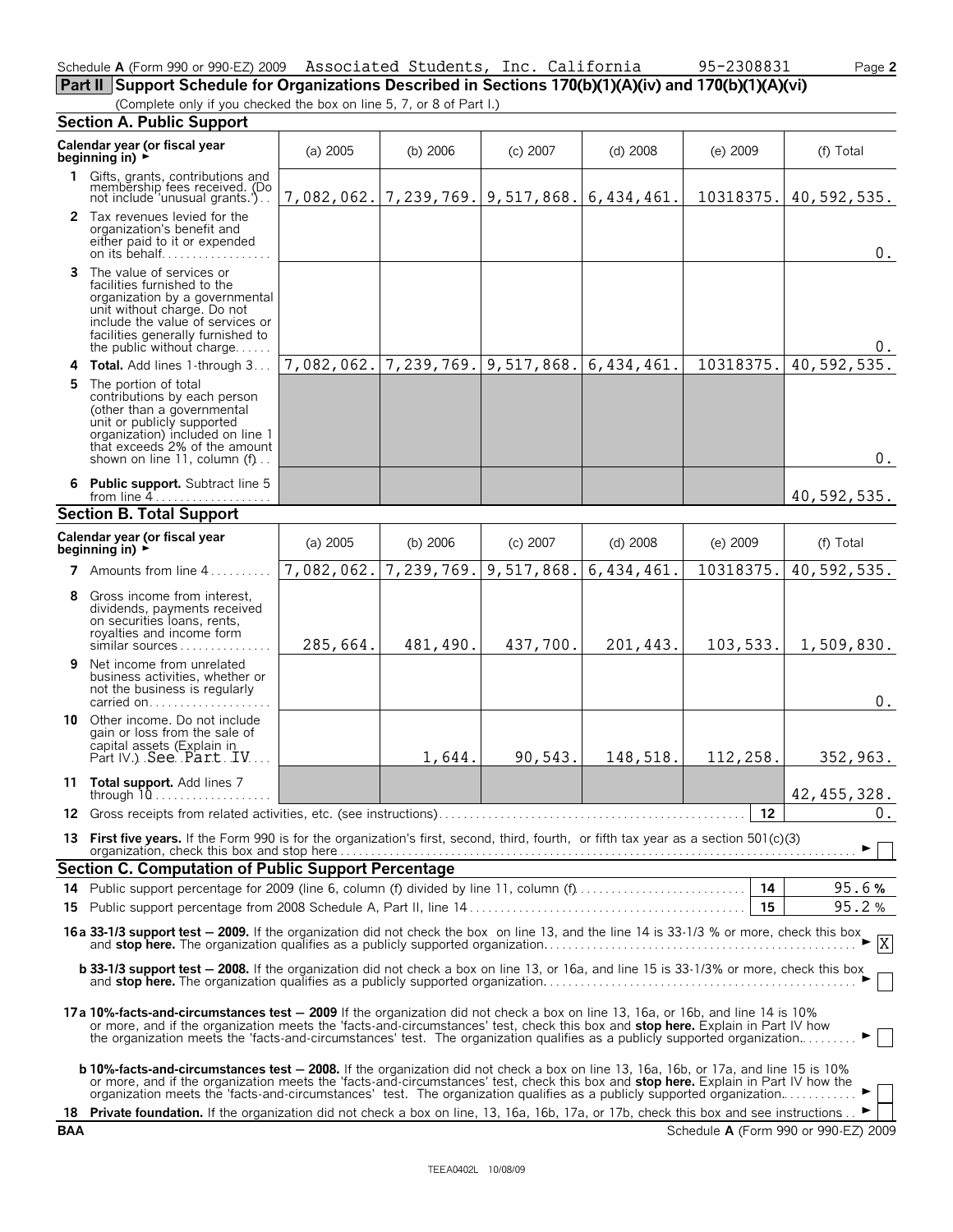### **Part III Support Schedule for Organizations Described in Section 509(a)(2)**

(Complete only if you checked the box on line 9 of Part I.)

|                | <b>Section A. Public Support</b>                                                                                                                                                                                                                                                                                                                                                |            |            |            |            |            |    |           |
|----------------|---------------------------------------------------------------------------------------------------------------------------------------------------------------------------------------------------------------------------------------------------------------------------------------------------------------------------------------------------------------------------------|------------|------------|------------|------------|------------|----|-----------|
|                | Calendar year (or fiscal yr beginning in)                                                                                                                                                                                                                                                                                                                                       | (a) 2005   | (b) 2006   | $(c)$ 2007 | $(d)$ 2008 | $(e)$ 2009 |    | (f) Total |
|                | 1 Gifts, grants, contributions and<br>membership fees received. (Do<br>not include 'unusual grants.').                                                                                                                                                                                                                                                                          |            |            |            |            |            |    |           |
| $\overline{2}$ | Gross receipts from<br>admissions, merchandise sold<br>or services performed, or<br>facilities furnished in a activity<br>that is related to the<br>organization's tax-exempt<br>$purpose$                                                                                                                                                                                      |            |            |            |            |            |    |           |
|                | 3 Gross receipts from activities that are<br>not an unrelated trade or business                                                                                                                                                                                                                                                                                                 |            |            |            |            |            |    |           |
|                | 4 Tax revenues levied for the<br>organization's benefit and<br>either paid to or expended on<br>its behalf                                                                                                                                                                                                                                                                      |            |            |            |            |            |    |           |
| 5              | The value of services or<br>facilities furnished by a<br>governmental unit to the<br>organization without charge                                                                                                                                                                                                                                                                |            |            |            |            |            |    |           |
|                | <b>6 Total.</b> Add lines 1 through 5                                                                                                                                                                                                                                                                                                                                           |            |            |            |            |            |    |           |
|                | <b>7a</b> Amounts included on lines 1.<br>2, 3 received from disqualified                                                                                                                                                                                                                                                                                                       |            |            |            |            |            |    |           |
|                | <b>b</b> Amounts included on lines 2<br>and 3 received from other than<br>disqualified persons that<br>exceed the greater of 1% of<br>the amount on line 13 for the                                                                                                                                                                                                             |            |            |            |            |            |    |           |
|                | c Add lines $7a$ and $7b$                                                                                                                                                                                                                                                                                                                                                       |            |            |            |            |            |    |           |
| 8              | <b>Public support (Subtract line</b>                                                                                                                                                                                                                                                                                                                                            |            |            |            |            |            |    |           |
|                | 7c from line 6.).                                                                                                                                                                                                                                                                                                                                                               |            |            |            |            |            |    |           |
|                | <b>Section B. Total Support</b>                                                                                                                                                                                                                                                                                                                                                 |            |            |            |            |            |    |           |
|                | Calendar year (or fiscal yr beginning in) ►                                                                                                                                                                                                                                                                                                                                     | (a) $2005$ | $(b)$ 2006 | $(c)$ 2007 | $(d)$ 2008 | $(e)$ 2009 |    | (f) Total |
|                |                                                                                                                                                                                                                                                                                                                                                                                 |            |            |            |            |            |    |           |
|                | 9 Amounts from line 6<br><b>10 a</b> Gross income from interest,<br>dividends, payments received<br>on securities loans, rents,<br>royalties and income form<br>similar sources                                                                                                                                                                                                 |            |            |            |            |            |    |           |
|                | <b>b</b> Unrelated business taxable<br>income (less section 511<br>taxes) from businesses<br>acquired after June 30, 1975                                                                                                                                                                                                                                                       |            |            |            |            |            |    |           |
| 11             | c Add lines $10a$ and $10b$<br>Net income from unrelated business<br>activities not included inline 10b,<br>whether or not the business is<br>regularly carried on                                                                                                                                                                                                              |            |            |            |            |            |    |           |
|                | 12 Other income. Do not include<br>gain or loss from the sale of<br>čapital assets (Explain in                                                                                                                                                                                                                                                                                  |            |            |            |            |            |    |           |
| 14             | 13 Total support. (add Ins 9, 10c, 11, and 12.)<br>First five years. If the Form 990 is for the organization's first, second, third, fourth, or fifth tax year as a section 501(c)(3)                                                                                                                                                                                           |            |            |            |            |            |    |           |
|                | <b>Section C. Computation of Public Support Percentage</b>                                                                                                                                                                                                                                                                                                                      |            |            |            |            |            |    |           |
|                | 15 Public support percentage for 2009 (line 8, column (f) divided by line 13, column (f)                                                                                                                                                                                                                                                                                        |            |            |            |            |            | 15 | %         |
| 16             |                                                                                                                                                                                                                                                                                                                                                                                 |            |            |            |            |            | 16 | %         |
|                | Section D. Computation of Investment Income Percentage                                                                                                                                                                                                                                                                                                                          |            |            |            |            |            |    |           |
|                |                                                                                                                                                                                                                                                                                                                                                                                 |            |            |            |            |            | 17 |           |
|                | 17 Investment income percentage for 2009 (line 10c, column (f) divided by line 13, column (f)                                                                                                                                                                                                                                                                                   |            |            |            |            |            | 18 | %<br>%    |
| 18.            |                                                                                                                                                                                                                                                                                                                                                                                 |            |            |            |            |            |    |           |
|                | 19 a 33-1/3 support tests - 2009. If the organization did not check the box on line 14, and line 15 is more than 33-1/3%, and line 17 is not more than 33-1/3%, check this box and stop here. The organization qualifies as a<br><b>b 33-1/3 support tests - 2008.</b> If the organization did not check a box on line 14 or 19a, and line 16 is more than 33-1/3%, and line 18 |            |            |            |            |            |    |           |
|                | is not more than 33-1/3%, check this box and stop here. The organization qualifies as a publicly supported organization                                                                                                                                                                                                                                                         |            |            |            |            |            |    |           |
|                | 20 Private foundation. If the organization did not check a box on line 14, 19a, or 19b, check this box and see instructions                                                                                                                                                                                                                                                     |            |            |            |            |            |    |           |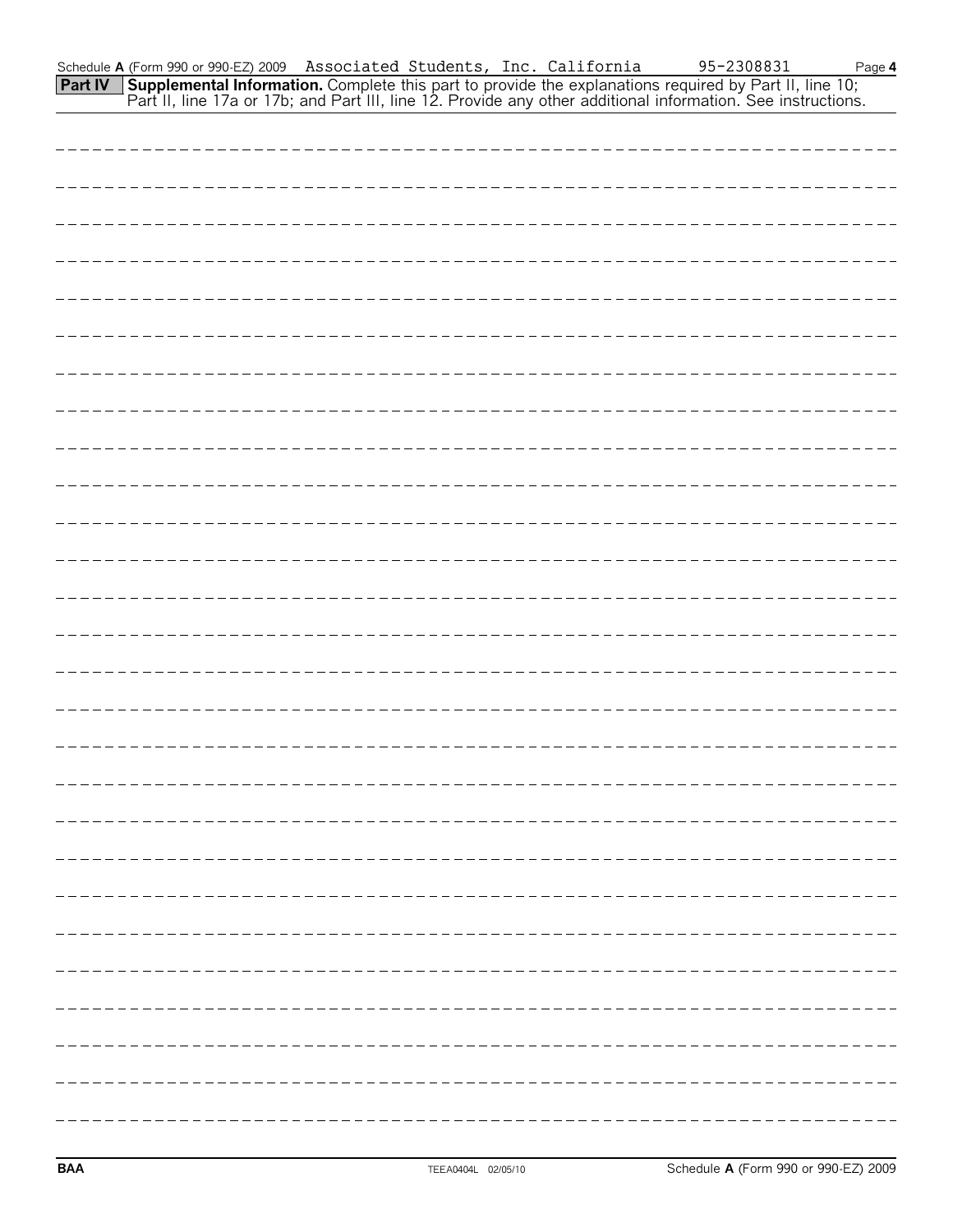## **2009 Schedule A, Part IV - Supplemental Information Page 5**

| <b>Client ASICPSLO</b>          |       | Associated Students, Inc. California<br>Polytechnic State Univ San Luis Obispo |                      |                   |        |      | 95-2308831 |
|---------------------------------|-------|--------------------------------------------------------------------------------|----------------------|-------------------|--------|------|------------|
| 5/10/11                         |       |                                                                                |                      |                   |        |      | 11:35AM    |
| Part II, Line 10 - Other Income |       |                                                                                |                      |                   |        |      |            |
| Nature and Source               |       | 2009                                                                           | 2008                 | 2007              | 2006   | 2005 |            |
| Other Revenue                   | Total | 112,258.<br>112,258.                                                           | 148,518.<br>148,518. | 90,543.<br>90,543 | 1,644. |      |            |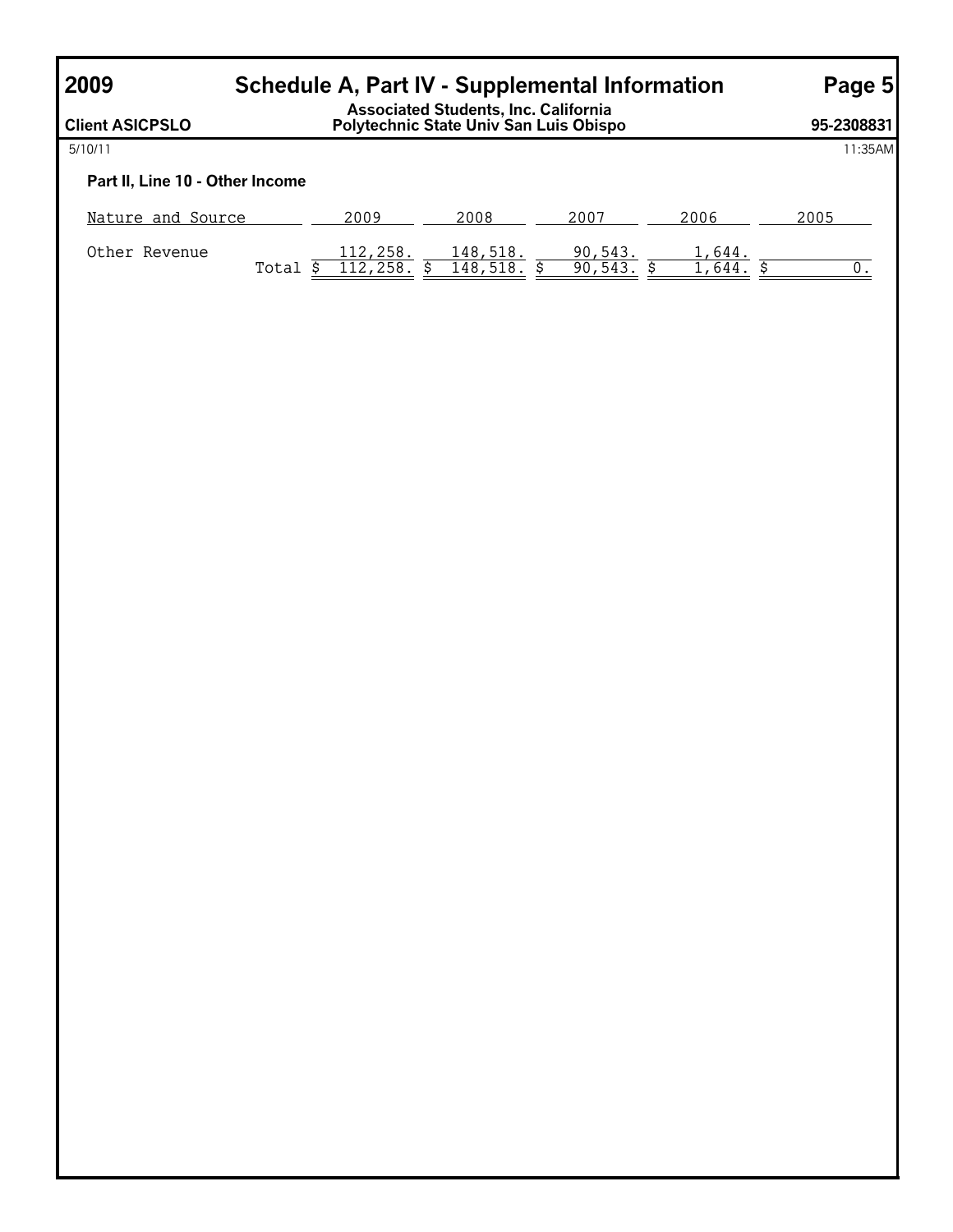|              | <b>SCHEDULE D</b>                     |                                                                                 |                                                                                                                                                                                                                                                                                                                                                                                     |                                                     | OMB No. 1545-0047                     |    |
|--------------|---------------------------------------|---------------------------------------------------------------------------------|-------------------------------------------------------------------------------------------------------------------------------------------------------------------------------------------------------------------------------------------------------------------------------------------------------------------------------------------------------------------------------------|-----------------------------------------------------|---------------------------------------|----|
| (Form 990)   |                                       |                                                                                 | <b>Supplemental Financial Statements</b>                                                                                                                                                                                                                                                                                                                                            |                                                     | 2009                                  |    |
|              | Department of the Treasury            |                                                                                 | ► Complete if the organization answered 'Yes,' to Form 990,<br>Part IV, lines 6, 7, 8, 9, 10, 11, or 12.                                                                                                                                                                                                                                                                            |                                                     | <b>Open to Public</b>                 |    |
|              | Internal Revenue Service              |                                                                                 | ► Attach to Form 990. ► See separate instructions                                                                                                                                                                                                                                                                                                                                   |                                                     | <b>Inspection</b>                     |    |
|              | Name of the organization              |                                                                                 |                                                                                                                                                                                                                                                                                                                                                                                     |                                                     | <b>Employer Identification number</b> |    |
|              |                                       | Associated Students, Inc. California<br>Polytechnic State Univ San Luis Obispo  |                                                                                                                                                                                                                                                                                                                                                                                     |                                                     | 95-2308831                            |    |
|              |                                       |                                                                                 | Part I   Organizations Maintaining Donor Advised Funds or Other Similar Funds or Accounts Complete if                                                                                                                                                                                                                                                                               |                                                     |                                       |    |
|              |                                       |                                                                                 | the organization answered 'Yes' to Form 990, Part IV, line 6.                                                                                                                                                                                                                                                                                                                       |                                                     |                                       |    |
|              |                                       |                                                                                 | (a) Donor advised funds                                                                                                                                                                                                                                                                                                                                                             |                                                     | (b) Funds and other accounts          |    |
| 1.           |                                       | Total number at end of year                                                     |                                                                                                                                                                                                                                                                                                                                                                                     |                                                     |                                       |    |
| 2<br>3       |                                       | Aggregate contributions to (during year)<br>Aggregate grants from (during year) | <u> 1989 - Johann Barbara, martin amerikan basar dan berasal dan berasal dalam basar dalam basar dalam basar dala</u>                                                                                                                                                                                                                                                               |                                                     |                                       |    |
| 4            |                                       | Aggregate value at end of year                                                  | <u> 1989 - Johann Barbara, martin amerikan basal dan berasal dan berasal dalam basal dalam basal dalam basal dala</u>                                                                                                                                                                                                                                                               |                                                     |                                       |    |
|              |                                       |                                                                                 |                                                                                                                                                                                                                                                                                                                                                                                     |                                                     |                                       |    |
| 5            |                                       |                                                                                 | Did the organization inform all donors and donor advisors in writing that the assets held in donor advised<br>funds are the organization's property, subject to the organization's exclusive legal control?                                                                                                                                                                         |                                                     | Yes                                   | No |
|              |                                       |                                                                                 | Did the organization inform all grantees, donors, and donor advisors in writing that grant funds may be<br>used only for charitable purposes and not for the benefit of the donor or donor advisor or for any other                                                                                                                                                                 |                                                     | Yes                                   | No |
|              |                                       |                                                                                 | Part II   Conservation Easements Complete if the organization answered 'Yes' to Form 990, Part IV, line 7.                                                                                                                                                                                                                                                                          |                                                     |                                       |    |
| 1.           |                                       |                                                                                 | Purpose(s) of conservation easements held by the organization (check all that apply).                                                                                                                                                                                                                                                                                               |                                                     |                                       |    |
|              |                                       | Preservation of land for public use (e.g., recreation or pleasure)              |                                                                                                                                                                                                                                                                                                                                                                                     | Preservation of an historically important land area |                                       |    |
|              |                                       | Protection of natural habitat                                                   |                                                                                                                                                                                                                                                                                                                                                                                     | Preservation of certified historic structure        |                                       |    |
|              |                                       | Preservation of open space                                                      |                                                                                                                                                                                                                                                                                                                                                                                     |                                                     |                                       |    |
| 2            | last day of the tax year.             |                                                                                 | Complete lines 2a through 2d if the organization held a qualified conservation contribution in the form of a conservation easement on the                                                                                                                                                                                                                                           |                                                     |                                       |    |
|              |                                       |                                                                                 |                                                                                                                                                                                                                                                                                                                                                                                     |                                                     | Held at the End of the Year           |    |
|              |                                       |                                                                                 |                                                                                                                                                                                                                                                                                                                                                                                     | 2a                                                  |                                       |    |
|              |                                       |                                                                                 |                                                                                                                                                                                                                                                                                                                                                                                     | 2 <sub>b</sub>                                      |                                       |    |
|              |                                       |                                                                                 | <b>c</b> Number of conservation easements on a certified historic structure included in (a) $\dots \dots \dots$                                                                                                                                                                                                                                                                     | 2c<br>2d                                            |                                       |    |
|              |                                       |                                                                                 | 3 Number of conservation easements modified, transferred, released, extinguished, or terminated by the organization during the tax                                                                                                                                                                                                                                                  |                                                     |                                       |    |
|              | $year \triangleright$                 |                                                                                 |                                                                                                                                                                                                                                                                                                                                                                                     |                                                     |                                       |    |
|              |                                       |                                                                                 | Number of states where property subject to conservation easement is located ►                                                                                                                                                                                                                                                                                                       |                                                     |                                       |    |
|              |                                       |                                                                                 |                                                                                                                                                                                                                                                                                                                                                                                     |                                                     | Yes                                   | No |
|              | during the year $\blacktriangleright$ |                                                                                 | Staff and volunteer hours devoted to monitoring, inspecting, and enforcing conservation easements                                                                                                                                                                                                                                                                                   |                                                     |                                       |    |
|              | during the year $\blacktriangleright$ |                                                                                 | 7 Amount of expenses incurred in monitoring, inspecting, and enforcing conservation easements                                                                                                                                                                                                                                                                                       | \$                                                  |                                       |    |
| 8            |                                       |                                                                                 | Does each conservation easement reported on line 2(d) above satisfy the requirements of section                                                                                                                                                                                                                                                                                     |                                                     | <b>Yes</b>                            | No |
|              | conservation easements.               |                                                                                 | In Part XIV, describe how the organization reports conservation easements in its revenue and expense statement, and balance sheet, and<br>include, if applicable, the text of the footnote to the organization's financial statements that describes the organization's accounting for                                                                                              |                                                     |                                       |    |
|              |                                       |                                                                                 | <b>Part III Organizations Maintaining Collections of Art, Historical Treasures, or Other Similar Assets</b><br>Complete if the organization answered 'Yes' to Form 990, Part IV, line 8.                                                                                                                                                                                            |                                                     |                                       |    |
|              |                                       |                                                                                 | 1a If the organization elected, as permitted under SFAS 116, not to report in its revenue statement and balance sheet works of art, historical<br>treasures, or other similar assets held for public exhibition, education, or research in furtherance of public service, provide, in Part XIV,<br>the text of the footnote to its financial statements that describes these items. |                                                     |                                       |    |
|              | amounts relating to these items:      |                                                                                 | <b>b</b> If the organization elected, as permitted under SFAS 116, to report in its revenue statement and balance sheet works of art, historical<br>treasures, or other similar assets held for public exhibition, education, or research in furtherance of public service, provide the following                                                                                   |                                                     |                                       |    |
|              |                                       |                                                                                 |                                                                                                                                                                                                                                                                                                                                                                                     |                                                     |                                       |    |
|              |                                       |                                                                                 |                                                                                                                                                                                                                                                                                                                                                                                     |                                                     |                                       |    |
| $\mathbf{2}$ |                                       | amounts required to be reported under SFAS 116 relating to these items:         | If the organization received or held works of art, historical treasures, or other similar assets for financial gain, provide the following                                                                                                                                                                                                                                          |                                                     |                                       |    |
|              |                                       |                                                                                 |                                                                                                                                                                                                                                                                                                                                                                                     |                                                     |                                       |    |
|              |                                       |                                                                                 |                                                                                                                                                                                                                                                                                                                                                                                     |                                                     |                                       |    |

|  | BAA For Privacy Act and Paperwork Reduction Act Notice, see the Instructions for Form 990. |  |  |
|--|--------------------------------------------------------------------------------------------|--|--|
|  |                                                                                            |  |  |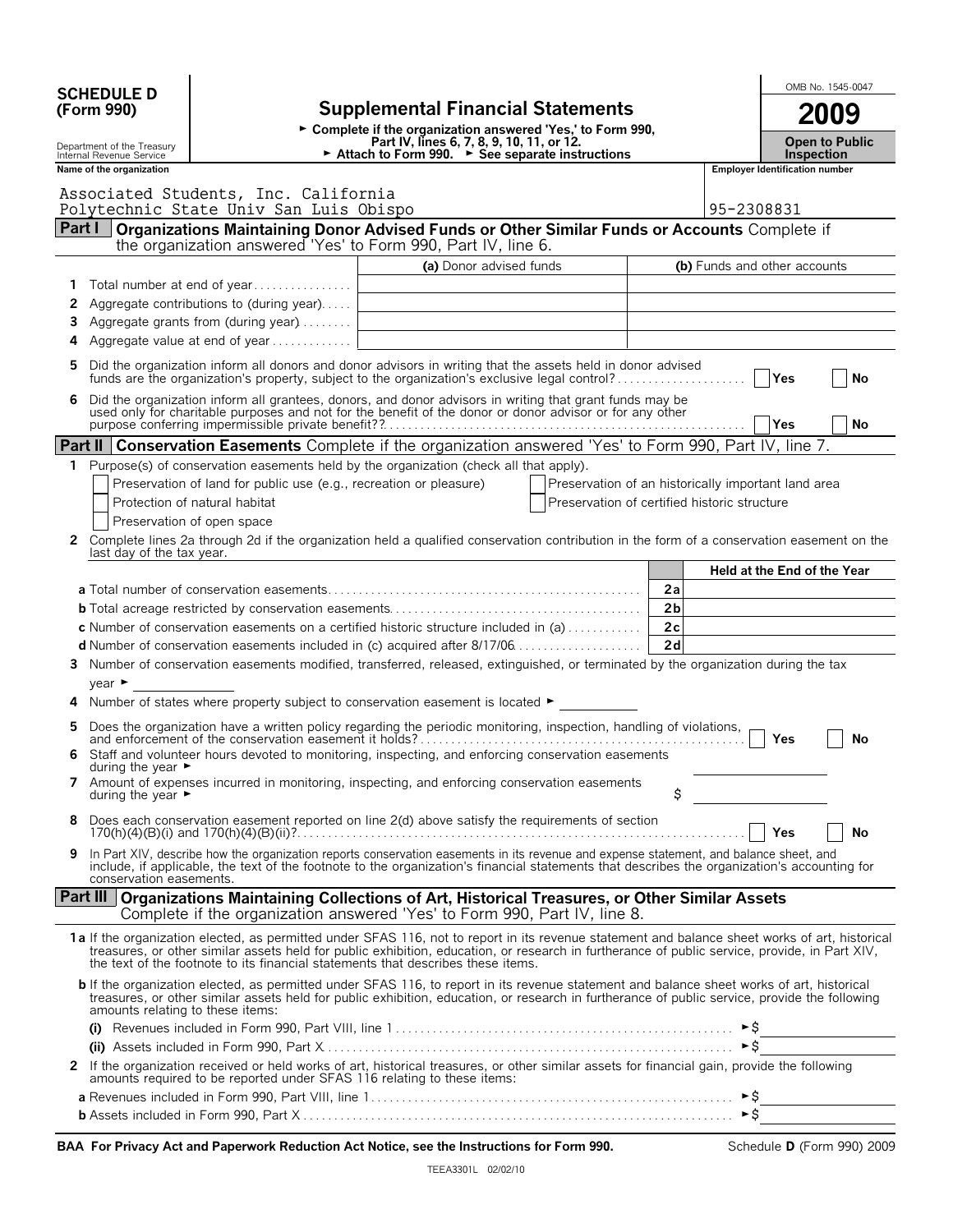| Schedule D (Form 990) 2009 Associated Students, Inc. California                                                                                                                                                                    |    |                                         |                                    |                | 95-2308831                      |                |                     | Page 2                     |
|------------------------------------------------------------------------------------------------------------------------------------------------------------------------------------------------------------------------------------|----|-----------------------------------------|------------------------------------|----------------|---------------------------------|----------------|---------------------|----------------------------|
| Part III   Organizations Maintaining Collections of Art, Historical Treasures, or Other Similar Assets (continued)                                                                                                                 |    |                                         |                                    |                |                                 |                |                     |                            |
| Using the organization's acquisition accession and other records, check any of the following that are a significant use of its collection<br>3.<br>items (check all that apply):                                                   |    |                                         |                                    |                |                                 |                |                     |                            |
| Public exhibition<br>a                                                                                                                                                                                                             |    |                                         | Loan or exchange programs          |                |                                 |                |                     |                            |
| Scholarly research<br>b                                                                                                                                                                                                            |    | Other<br>e                              |                                    |                |                                 |                |                     |                            |
| Preservation for future generations<br>c                                                                                                                                                                                           |    |                                         |                                    |                |                                 |                |                     |                            |
| Provide a description of the organization's collections and explain how they further the organization's exempt purpose in<br>4<br>Part XIV.                                                                                        |    |                                         |                                    |                |                                 |                |                     |                            |
| During the year, did the organization solicit or receive donations of art, historical treasures, or other similar<br>5.<br>assets to be sold to raise funds rather than to be maintained as part of the organization's collection? |    |                                         |                                    |                |                                 | Yes            |                     | No                         |
| <b>Part IV Escrow and Custodial Arrangements</b> Complete if organization answered 'Yes' to Form 990, Part IV, line<br>9, or reported an amount on Form 990, Part X, line 21.                                                      |    |                                         |                                    |                |                                 |                |                     |                            |
| 1a Is the organization an agent, trustee, custodian, or other intermediary for contributions or other assets not                                                                                                                   |    |                                         |                                    |                |                                 | Yes            |                     | No                         |
| <b>b</b> If 'Yes,' explain the arrangement in Part XIV and complete the following table:                                                                                                                                           |    |                                         |                                    |                |                                 |                |                     |                            |
|                                                                                                                                                                                                                                    |    |                                         |                                    |                |                                 | Amount         |                     |                            |
|                                                                                                                                                                                                                                    |    |                                         |                                    | 1c             |                                 |                |                     |                            |
|                                                                                                                                                                                                                                    |    |                                         |                                    | 1 <sub>d</sub> |                                 |                |                     |                            |
|                                                                                                                                                                                                                                    |    |                                         |                                    | 1e<br>1f       |                                 |                |                     |                            |
|                                                                                                                                                                                                                                    |    |                                         |                                    |                |                                 | Yes            |                     | <b>No</b>                  |
| <b>b</b> If 'Yes,' explain the arrangement in Part XIV.                                                                                                                                                                            |    |                                         |                                    |                |                                 |                |                     |                            |
| <b>Part V Endowment Funds</b> Complete if organization answered 'Yes' to Form 990, Part IV, line 10.                                                                                                                               |    |                                         |                                    |                |                                 |                |                     |                            |
| (a) Current year                                                                                                                                                                                                                   |    | (b) Prior year                          | (c) Two years back                 |                | (d) Three years back            |                | (e) Four years back |                            |
| <b>1a</b> Beginning of year balance                                                                                                                                                                                                |    |                                         |                                    |                |                                 |                |                     |                            |
| <b>b</b> Contributions                                                                                                                                                                                                             |    |                                         |                                    |                |                                 |                |                     |                            |
| c Net Investment earnings, gains,<br>and $losses$                                                                                                                                                                                  |    |                                         |                                    |                |                                 |                |                     |                            |
| <b>d</b> Grants or scholarships $\ldots \ldots$                                                                                                                                                                                    |    |                                         |                                    |                |                                 |                |                     |                            |
| e Other expenditures for facilities<br>and programs                                                                                                                                                                                |    |                                         |                                    |                |                                 |                |                     |                            |
| f Administrative expenses $\dots$                                                                                                                                                                                                  |    |                                         |                                    |                |                                 |                |                     |                            |
| <b>g</b> End of year balance $\ldots$                                                                                                                                                                                              |    |                                         |                                    |                |                                 |                |                     |                            |
| 2 Provide the estimated percentage of the year end balance held as:                                                                                                                                                                |    |                                         |                                    |                |                                 |                |                     |                            |
| a Board designated or quasi-endowment ►<br><b>b</b> Permanent endowment ►                                                                                                                                                          | ిన |                                         |                                    |                |                                 |                |                     |                            |
| ፟ዿ<br><b>c</b> Term endowment $\blacktriangleright$                                                                                                                                                                                |    |                                         |                                    |                |                                 |                |                     |                            |
|                                                                                                                                                                                                                                    |    |                                         |                                    |                |                                 |                |                     |                            |
| 3a Are there endowment funds not in the possession of the organization that are held and administered for the<br>organization by:                                                                                                  |    |                                         |                                    |                |                                 |                | Yes                 | No                         |
|                                                                                                                                                                                                                                    |    |                                         |                                    |                |                                 | 3a(i)          |                     |                            |
|                                                                                                                                                                                                                                    |    |                                         |                                    |                |                                 | 3a(ii)         |                     |                            |
|                                                                                                                                                                                                                                    |    |                                         |                                    |                |                                 | 3 <sub>b</sub> |                     |                            |
| 4 Describe in Part XIV the intended uses of the organization's endowment funds.                                                                                                                                                    |    |                                         |                                    |                |                                 |                |                     |                            |
| Part VI Investments-Land, Buildings, and Equipment. See Form 990, Part X, line 10.                                                                                                                                                 |    |                                         |                                    |                |                                 |                |                     |                            |
| Description of investment                                                                                                                                                                                                          |    | (a) Cost or other basis<br>(investment) | (b) Cost or other<br>basis (other) |                | (c) Accumulated<br>Depreciation |                | (d) Book Value      |                            |
|                                                                                                                                                                                                                                    |    |                                         |                                    |                |                                 |                |                     |                            |
| c Leasehold improvements                                                                                                                                                                                                           |    |                                         | 2,662,774.                         |                | 2,044,236.                      |                |                     | 618,538.                   |
|                                                                                                                                                                                                                                    |    |                                         | 3,015,051.                         |                | 2,338,300.                      |                |                     | 676,751.                   |
|                                                                                                                                                                                                                                    |    |                                         | 188,358.                           |                |                                 |                |                     | 188,358.                   |
| Total. Add lines 1a through 1e (Column (d) must equal Form 990, Part X, column (B), line 10(c).).                                                                                                                                  |    |                                         |                                    |                | $\blacktriangleright$           |                |                     | 1,483,647.                 |
| <b>BAA</b>                                                                                                                                                                                                                         |    |                                         |                                    |                |                                 |                |                     | Schedule D (Form 990) 2009 |

| I |  |  |
|---|--|--|
|   |  |  |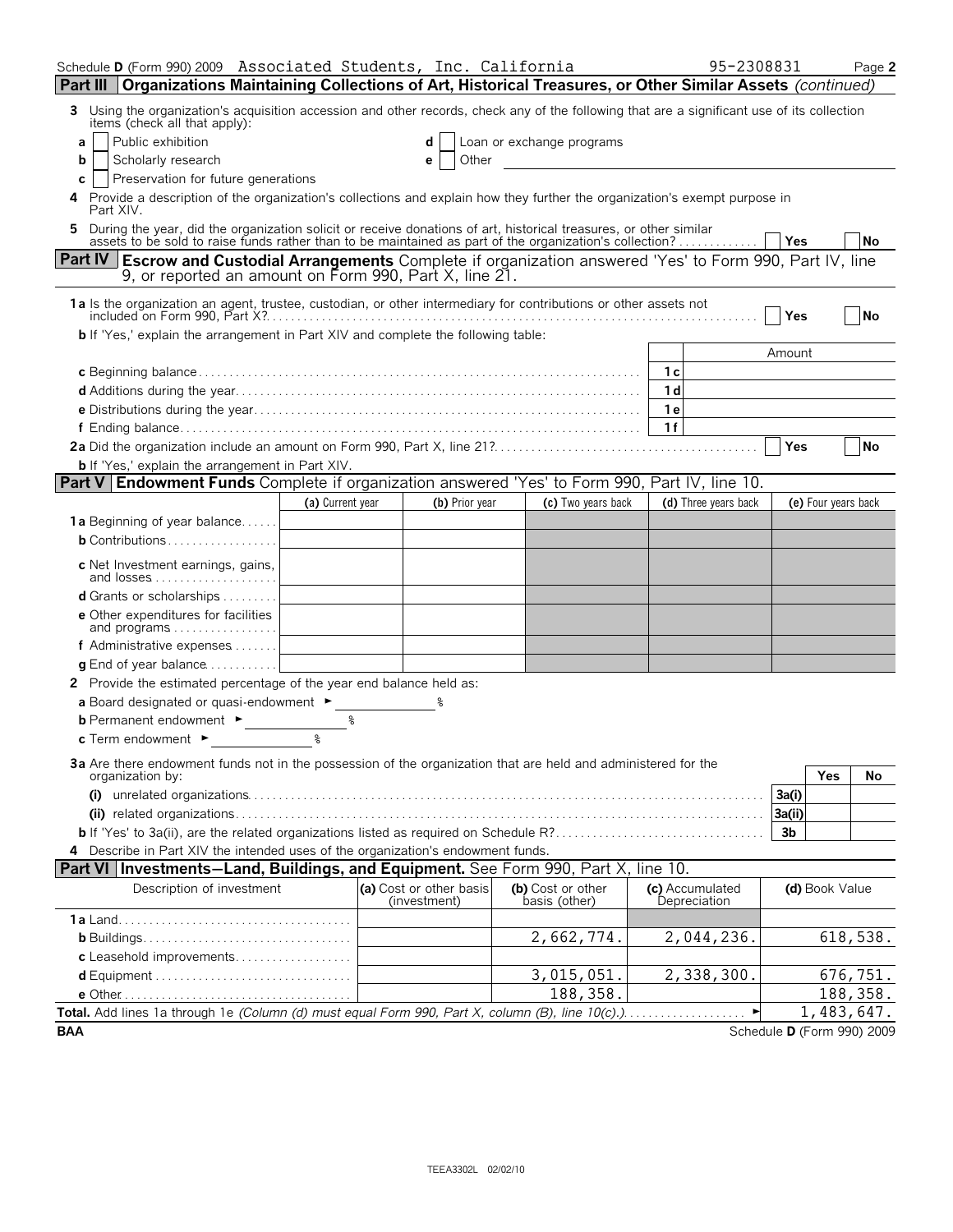| Schedule <b>D</b> (Form 990) 2009 | Associated Students, | Inc. | California | 2308831 | $P$ age $\sim$ |
|-----------------------------------|----------------------|------|------------|---------|----------------|
|                                   |                      |      |            |         |                |

| Part VII   Investments-Other Securities See Form 990, Part X, line 12.                                                                                                                                                                                                                                                                                                                                |                 | N/A                                                         |                          |
|-------------------------------------------------------------------------------------------------------------------------------------------------------------------------------------------------------------------------------------------------------------------------------------------------------------------------------------------------------------------------------------------------------|-----------------|-------------------------------------------------------------|--------------------------|
| (a) Description of security or category<br>(including name of security)                                                                                                                                                                                                                                                                                                                               | (b) Book value  | (c) Method of valuation<br>Cost or end-of-year market value |                          |
|                                                                                                                                                                                                                                                                                                                                                                                                       |                 |                                                             |                          |
|                                                                                                                                                                                                                                                                                                                                                                                                       |                 |                                                             |                          |
| Other<br>$\frac{1}{1} \frac{1}{1} \frac{1}{1} \frac{1}{1} \frac{1}{1} \frac{1}{1} \frac{1}{1} \frac{1}{1} \frac{1}{1} \frac{1}{1} \frac{1}{1} \frac{1}{1} \frac{1}{1} \frac{1}{1} \frac{1}{1} \frac{1}{1} \frac{1}{1} \frac{1}{1} \frac{1}{1} \frac{1}{1} \frac{1}{1} \frac{1}{1} \frac{1}{1} \frac{1}{1} \frac{1}{1} \frac{1}{1} \frac{1}{1} \frac{1}{1} \frac{1}{1} \frac{1}{1} \frac{1}{1} \frac{$ |                 |                                                             |                          |
|                                                                                                                                                                                                                                                                                                                                                                                                       |                 |                                                             |                          |
|                                                                                                                                                                                                                                                                                                                                                                                                       |                 |                                                             |                          |
|                                                                                                                                                                                                                                                                                                                                                                                                       |                 |                                                             |                          |
|                                                                                                                                                                                                                                                                                                                                                                                                       |                 |                                                             |                          |
|                                                                                                                                                                                                                                                                                                                                                                                                       |                 |                                                             |                          |
|                                                                                                                                                                                                                                                                                                                                                                                                       |                 |                                                             |                          |
|                                                                                                                                                                                                                                                                                                                                                                                                       |                 |                                                             |                          |
|                                                                                                                                                                                                                                                                                                                                                                                                       |                 |                                                             |                          |
| Total. (Column (b) must equal Form 990 Part X, col. (B) line 12.) $\blacktriangleright$                                                                                                                                                                                                                                                                                                               |                 |                                                             |                          |
| <b>Part VIII Investments-Program Related</b> (See Form 990, Part X, line 13)                                                                                                                                                                                                                                                                                                                          |                 | N/A                                                         |                          |
| (a) Description of investment type                                                                                                                                                                                                                                                                                                                                                                    | (b) Book value  | (c) Method of valuation<br>Cost or end-of-year market value |                          |
|                                                                                                                                                                                                                                                                                                                                                                                                       |                 |                                                             |                          |
|                                                                                                                                                                                                                                                                                                                                                                                                       |                 |                                                             |                          |
|                                                                                                                                                                                                                                                                                                                                                                                                       |                 |                                                             |                          |
|                                                                                                                                                                                                                                                                                                                                                                                                       |                 |                                                             |                          |
|                                                                                                                                                                                                                                                                                                                                                                                                       |                 |                                                             |                          |
|                                                                                                                                                                                                                                                                                                                                                                                                       |                 |                                                             |                          |
|                                                                                                                                                                                                                                                                                                                                                                                                       |                 |                                                             |                          |
|                                                                                                                                                                                                                                                                                                                                                                                                       |                 |                                                             |                          |
|                                                                                                                                                                                                                                                                                                                                                                                                       |                 |                                                             |                          |
|                                                                                                                                                                                                                                                                                                                                                                                                       |                 |                                                             |                          |
| Total. (Column (b) must equal Form 990, Part X, Col. (B) line 13.)<br>$\blacktriangleright$                                                                                                                                                                                                                                                                                                           |                 |                                                             |                          |
| Other Assets (See Form 990, Part X, line 15)<br>l Part IX                                                                                                                                                                                                                                                                                                                                             |                 |                                                             |                          |
| Interest Receivable                                                                                                                                                                                                                                                                                                                                                                                   | (a) Description |                                                             | (b) Book value<br>2,920. |
| Related Party Receivable                                                                                                                                                                                                                                                                                                                                                                              |                 |                                                             | 527, 913.                |
| U.S. Bank SWIFT Pool                                                                                                                                                                                                                                                                                                                                                                                  |                 |                                                             | 5,865,176.               |
|                                                                                                                                                                                                                                                                                                                                                                                                       |                 |                                                             |                          |
|                                                                                                                                                                                                                                                                                                                                                                                                       |                 |                                                             |                          |
|                                                                                                                                                                                                                                                                                                                                                                                                       |                 |                                                             |                          |
|                                                                                                                                                                                                                                                                                                                                                                                                       |                 |                                                             |                          |
|                                                                                                                                                                                                                                                                                                                                                                                                       |                 |                                                             |                          |
|                                                                                                                                                                                                                                                                                                                                                                                                       |                 |                                                             |                          |
|                                                                                                                                                                                                                                                                                                                                                                                                       |                 |                                                             |                          |
|                                                                                                                                                                                                                                                                                                                                                                                                       |                 | ٠                                                           | 6,396,009.               |
| Other Liabilities (See Form 990, Part X, line 25)<br><b>Part X</b>                                                                                                                                                                                                                                                                                                                                    |                 |                                                             |                          |

| (a) Description of Liability                                      | (b) Amount   |
|-------------------------------------------------------------------|--------------|
| Federal Income Taxes                                              |              |
| Accrued Payroll and Related Liabilities                           | 358,384.     |
| Funds Held for Others                                             | 1,064,996.   |
| Post-retirement Benefit Payable                                   | 3, 915, 142. |
| Related Party Payable                                             | 169,235.     |
|                                                                   |              |
|                                                                   |              |
|                                                                   |              |
|                                                                   |              |
|                                                                   |              |
|                                                                   |              |
| Total. (Column (b) must equal Form 990, Part X, col. (B) line 25) | 5,507,757.   |

**2.** FIN 48 Footnote. In Part XIV, provide the text of the footnote to the organization's financial statements that reports the organization's liability for uncertain tax positions under FIN 48.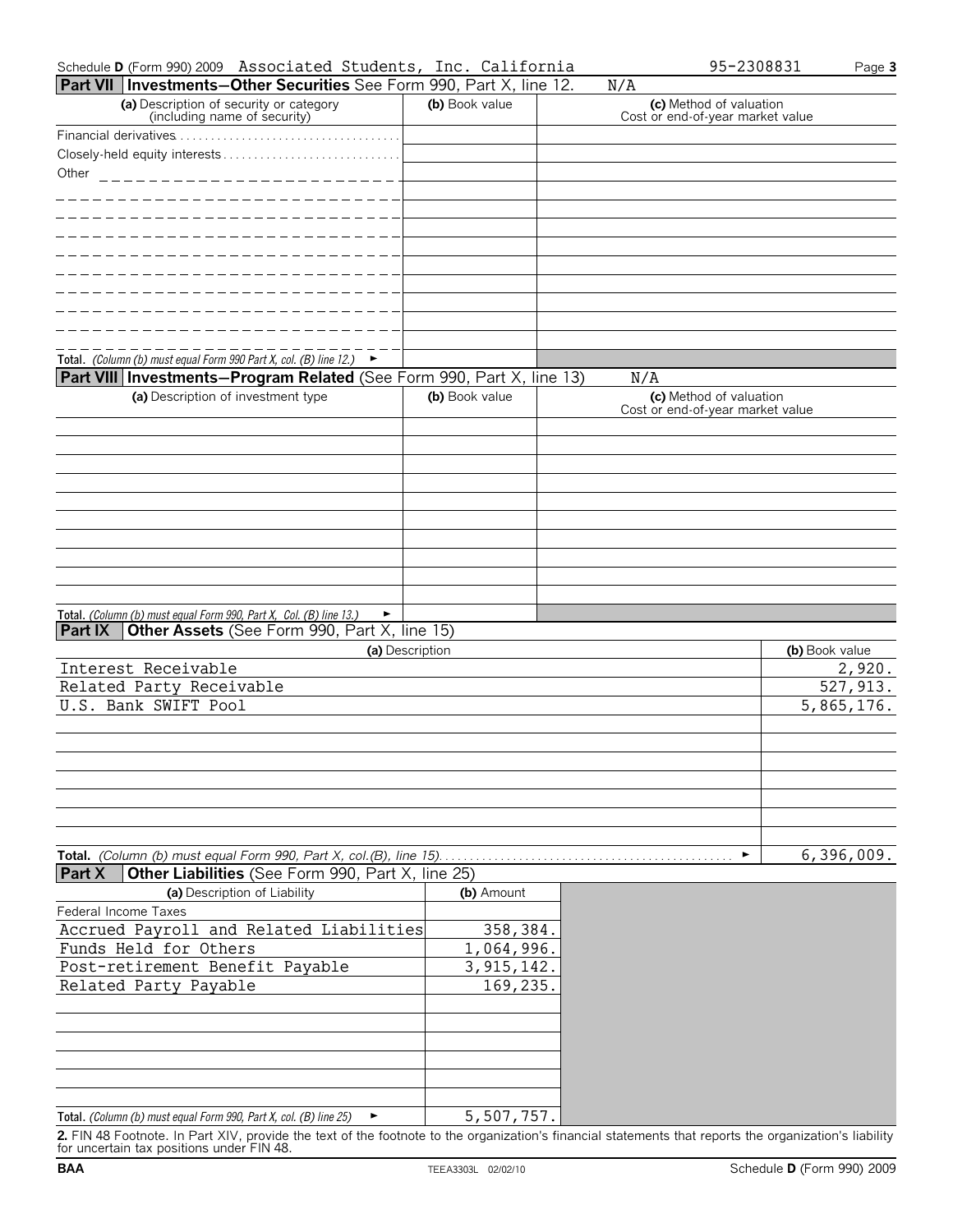| Schedule D (Form 990) 2009 Associated Students, Inc. California                                | 95-2308831     | Page 4        |
|------------------------------------------------------------------------------------------------|----------------|---------------|
| Reconciliation of Change in Net Assets from Form 990 to Financial Statements<br><b>Part XI</b> |                |               |
| $\mathbf{1}$                                                                                   |                | 12,099,601.   |
| 2                                                                                              |                | 12,048,705.   |
| 3                                                                                              |                | 50,896.       |
| 4                                                                                              |                | 16,546.       |
| 5                                                                                              |                |               |
| 6                                                                                              |                |               |
| 7                                                                                              |                |               |
| 8                                                                                              |                |               |
| 9                                                                                              |                | 16,546.       |
| 10                                                                                             |                | 67,442.       |
| Part XII Reconciliation of Revenue per Audited Financial Statements With Revenue per Return    |                |               |
| 1                                                                                              | $\mathbf{1}$   | 12, 116, 147. |
| 2 Amounts included on line 1 but not on Form 990, Part VIII, line 12:                          |                |               |
| 2al<br>16,546.                                                                                 |                |               |
| 2 <sub>b</sub>                                                                                 |                |               |
| 2c                                                                                             |                |               |
| 2d                                                                                             |                |               |
|                                                                                                | 2e             | 16,546.       |
| 3.                                                                                             | $\overline{3}$ | 12,099,601.   |
| Amounts included on Form 990, Part VIII, line 12, but not on line 1:                           |                |               |
| a Investments expenses not included on Form 990, Part VIII, line 7b.<br>4а                     |                |               |
| 4 <sub>b</sub>                                                                                 |                |               |
|                                                                                                | 4с             |               |
| 5 Total revenue. Add lines 3 and 4c. (This must equal Form 990, Part I, line 12.)              | 5 <sup>5</sup> | 12,099,601.   |
| Part XIII Reconciliation of Expenses per Audited Financial Statements With Expenses per Return |                |               |
| 1.                                                                                             | $\mathbf{1}$   | 12,048,705.   |
| 2 Amounts included on line 1 but not on Form 990, Part IX, line 25:                            |                |               |
| 2a                                                                                             |                |               |
| 2 <sub>b</sub>                                                                                 |                |               |
| 2c                                                                                             |                |               |
| 2 <sub>d</sub>                                                                                 |                |               |
|                                                                                                | 2e             |               |
| 3                                                                                              | 3              | 12,048,705.   |
| 4 Amounts included on Form 990, Part IX, line 25, but not on line 1:                           |                |               |
| a Investments expenses not included on Form 990, Part VIII, line 7b.<br>4a                     |                |               |
| 4 <sub>b</sub>                                                                                 |                |               |
|                                                                                                | 4с             |               |
| 5 Total expenses. Add lines 3 and 4c (This must equal Form 990, Part I, line 18.)              | 5              | 12,048,705.   |
| <b>Part XIV Supplemental Information</b>                                                       |                |               |

Complete this part to provide the descriptions required for Part II, lines 3, 5, and 9; Part III, lines 1a and 4; Part IV, lines 1b and 2b; Part V,<br>line 4; Part X, line 2; Part XI, line 8; Part XII, lines 2d and 4b; and Pa information.

-----------------------------------------------------------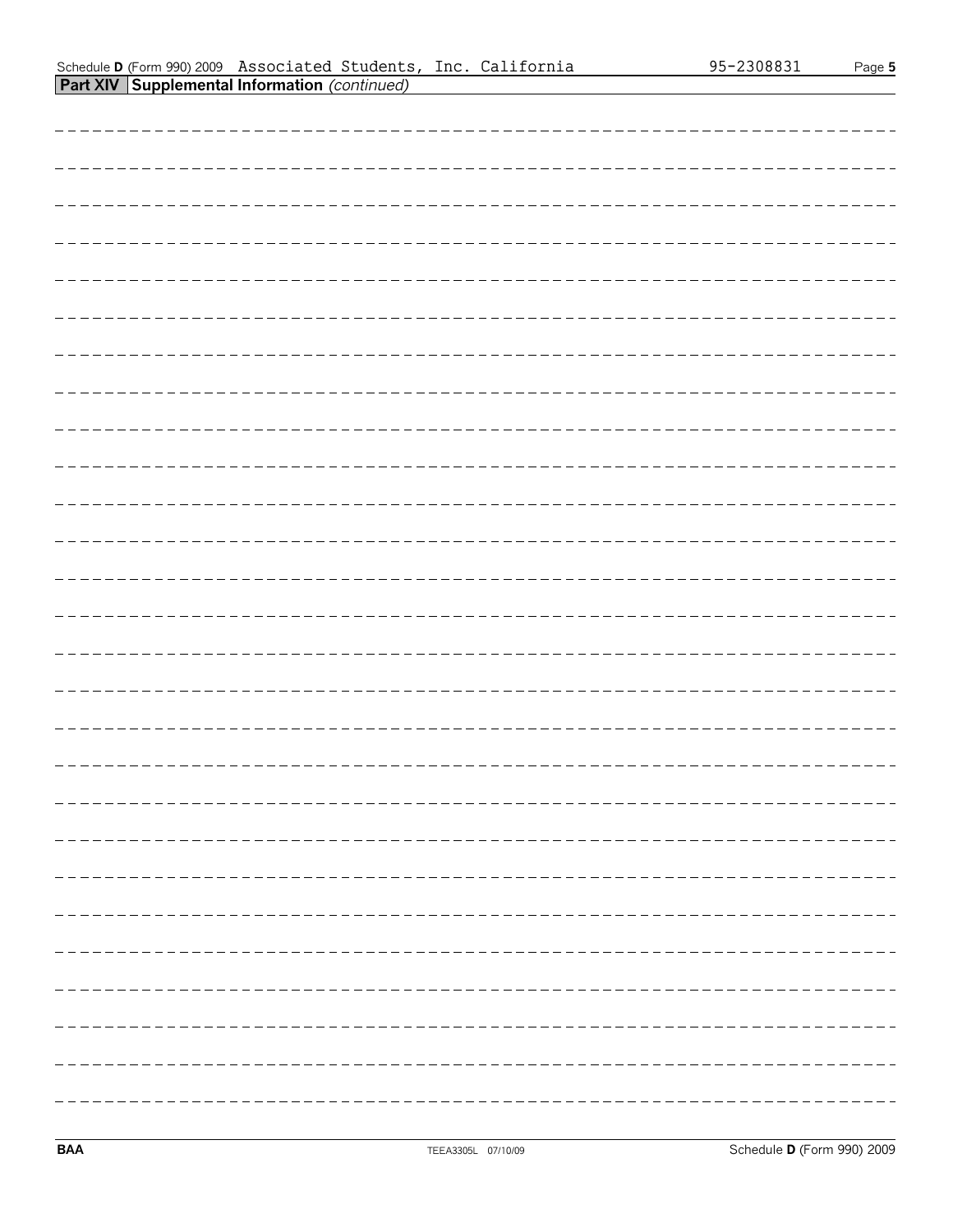| <b>SCHEDULE J</b>                                      |                            | <b>Compensation Information</b><br>OMB No. 1545-0047                                                                                                                                                                                                                                                                        |                                                                                                                            |                |            |             |  |
|--------------------------------------------------------|----------------------------|-----------------------------------------------------------------------------------------------------------------------------------------------------------------------------------------------------------------------------------------------------------------------------------------------------------------------------|----------------------------------------------------------------------------------------------------------------------------|----------------|------------|-------------|--|
| (Form 990)                                             |                            | For certain Officers, Directors, Trustees, Key Employees, and Highest<br><b>Compensated Employees</b>                                                                                                                                                                                                                       |                                                                                                                            | 2009           |            |             |  |
| Department of the Treasury<br>Internal Revenue Service |                            | Attach to Form 990. See separate instructions.                                                                                                                                                                                                                                                                              | ► Complete if the organization answered 'Yes' to Form 990, Part IV, line 23.<br><b>Open to Public</b><br><b>Inspection</b> |                |            |             |  |
| Name of the organization                               |                            |                                                                                                                                                                                                                                                                                                                             | Employer identification number                                                                                             |                |            |             |  |
|                                                        |                            | Associated Students, Inc. California                                                                                                                                                                                                                                                                                        | 95-2308831                                                                                                                 |                |            |             |  |
| <b>Part I</b>                                          |                            | <b>Questions Regarding Compensation</b>                                                                                                                                                                                                                                                                                     |                                                                                                                            |                |            |             |  |
|                                                        |                            | 1a Check the appropriate box(es) if the organization provided any of the following to or for a person listed in Form 990, Part<br>VII, Section A, line 1a. Complete Part III to provide any relevant information regarding these items.<br>First-class or charter travel<br>Housing allowance or residence for personal use |                                                                                                                            |                | <b>Yes</b> | No          |  |
|                                                        | Travel for companions      | Payments for business use of personal residence                                                                                                                                                                                                                                                                             |                                                                                                                            |                |            |             |  |
|                                                        |                            | Tax indemnification and gross-up payments<br>Health or social club dues or initiation fees                                                                                                                                                                                                                                  |                                                                                                                            |                |            |             |  |
|                                                        |                            | Personal services (e.g., maid, chauffeur, chef)<br>Discretionary spending account                                                                                                                                                                                                                                           |                                                                                                                            |                |            |             |  |
|                                                        |                            |                                                                                                                                                                                                                                                                                                                             |                                                                                                                            |                |            |             |  |
|                                                        |                            | <b>b</b> If any of the boxes on line 1a are checked, did the organization follow a written policy regarding payment or<br>reimbursement or provision of all of the expenses described above? If 'No,' complete Part III to explain                                                                                          |                                                                                                                            | 1 b            |            |             |  |
|                                                        |                            | Did the organization require substantiation prior to reimbursing or allowing expenses incurred by all officers, directors,                                                                                                                                                                                                  |                                                                                                                            |                |            |             |  |
|                                                        |                            |                                                                                                                                                                                                                                                                                                                             |                                                                                                                            | $\overline{2}$ |            |             |  |
| 3                                                      |                            | Indicate which, if any, of the following the organization uses to establish the compensation of the organization's<br>CEO/Executive Director. Check all that apply.                                                                                                                                                         |                                                                                                                            |                |            |             |  |
| X<br>$\overline{\text{X}}$                             |                            | Compensation committee<br>Written employment contract                                                                                                                                                                                                                                                                       |                                                                                                                            |                |            |             |  |
|                                                        |                            | X<br>Compensation survey or study<br>Independent compensation consultant<br>$\overline{\text{X}}$<br>Form 990 of other organizations<br>Approval by the board or compensation committee                                                                                                                                     |                                                                                                                            |                |            |             |  |
|                                                        | or a related organization: | During the year, did any person listed in Form 990, Part VII, Section A, line 1a with respect to the filing organization                                                                                                                                                                                                    |                                                                                                                            | 4a             |            | Χ           |  |
|                                                        |                            |                                                                                                                                                                                                                                                                                                                             |                                                                                                                            | 4 <sub>b</sub> |            | $\mathbf X$ |  |
|                                                        |                            |                                                                                                                                                                                                                                                                                                                             |                                                                                                                            | 4c             |            | X           |  |
|                                                        |                            | If 'Yes' to any of lines 4a-c, list the persons and provide the applicable amounts for each item in Part III.<br>Only section 501(c)(3) and 501(c)(4) organizations must complete lines 5-9.                                                                                                                                |                                                                                                                            |                |            |             |  |
| 5.                                                     |                            | For persons listed in Form 990, Part VII, Section A, line 1a, did the organization pay or accrue any compensation<br>contingent on the revenues of:                                                                                                                                                                         |                                                                                                                            |                |            |             |  |
|                                                        |                            |                                                                                                                                                                                                                                                                                                                             |                                                                                                                            | 5а             |            | Χ           |  |
|                                                        |                            |                                                                                                                                                                                                                                                                                                                             |                                                                                                                            | 5 <sub>b</sub> |            | $\mathbf X$ |  |
|                                                        |                            | If 'Yes' to line 5a or 5b, describe in Part III.                                                                                                                                                                                                                                                                            |                                                                                                                            |                |            |             |  |
| 6                                                      |                            | For persons listed in Form 990, Part VII, Section A, line 1a, did the organization pay or accrue any compensation<br>contingent on the net earnings of:                                                                                                                                                                     |                                                                                                                            |                |            |             |  |
|                                                        |                            |                                                                                                                                                                                                                                                                                                                             |                                                                                                                            | 6a             |            | Χ           |  |
|                                                        |                            |                                                                                                                                                                                                                                                                                                                             |                                                                                                                            | 6b             |            | X           |  |
|                                                        |                            | If 'Yes' to line 6a or 6b, describe in Part III.                                                                                                                                                                                                                                                                            |                                                                                                                            |                |            |             |  |
| 7                                                      |                            | For person listed in Form 990, Part VII, Section A, line 1a, did the organization provide any non-fixed payments not                                                                                                                                                                                                        |                                                                                                                            | $\overline{7}$ |            | Χ           |  |
| 8                                                      |                            | Were any amounts reported in Form 990, Part VII, paid or accrued pursuant to a contract that was subject to the initial contract exception described in Regs. section 53.4958-4(a)(3)? If 'Yes,' describe in Part III                                                                                                       |                                                                                                                            | 8              |            | Χ           |  |
| 9                                                      |                            | If 'Yes' to line 8, did the organization also follow the rebuttable presumption procedure described in Regulations                                                                                                                                                                                                          |                                                                                                                            | 9              |            | Χ           |  |
|                                                        |                            | BAA For Privacy Act and Paperwork Reduction Act Notice, see the Instructions for Form 990.                                                                                                                                                                                                                                  | Schedule J (Form 990) 2009                                                                                                 |                |            |             |  |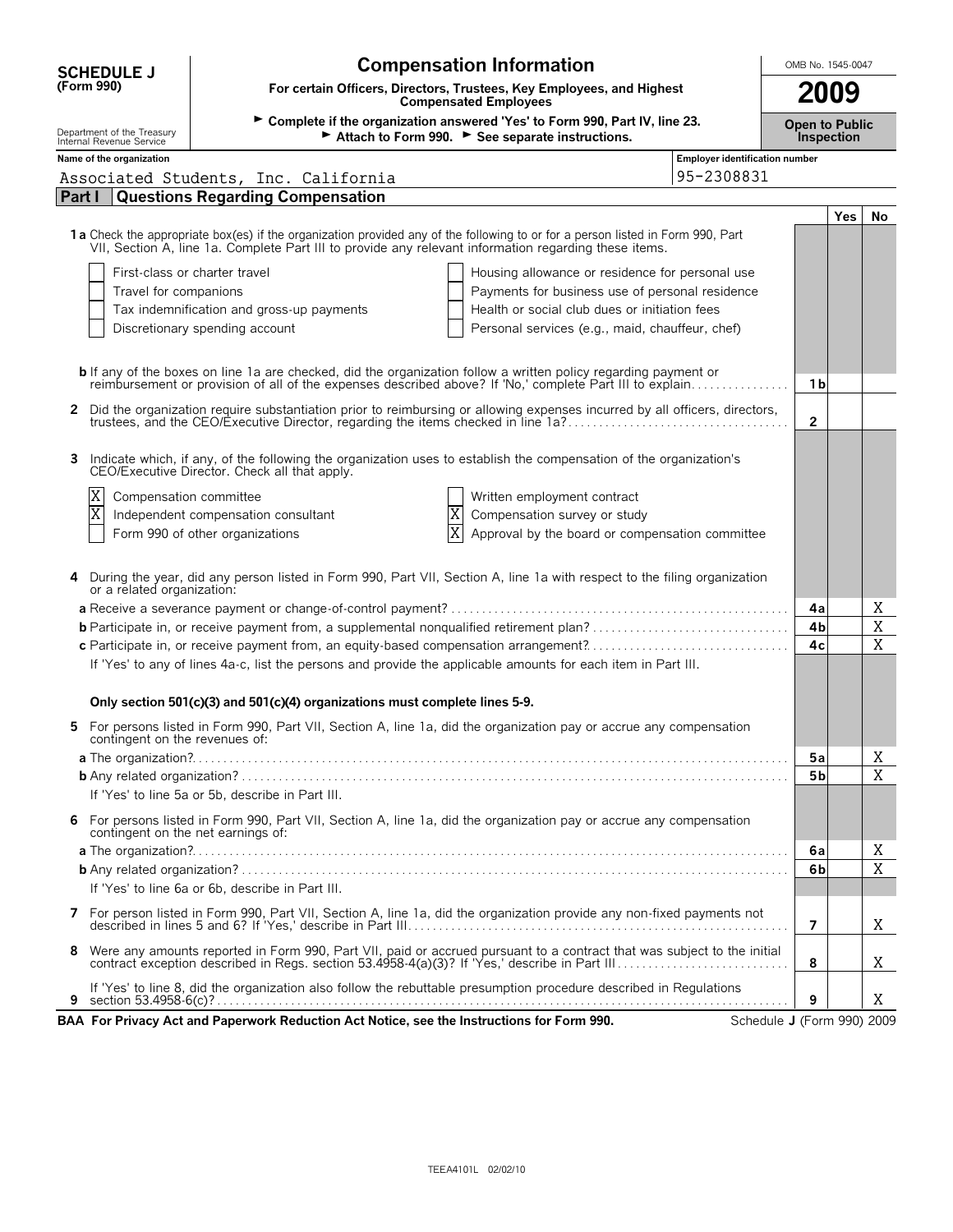### **Part II Officers, Directors, Trustees, Key Employees, and Highest Compensated Employees.** Use Schedule J-1 if additional space is needed.

For each individual whose compensation must be reported in Schedule J, report compensation from the organization on row (i) and from related organizations described in the instructions on<br>row (ii). Do not list any individu

Note. The sum of columns (B)(i)-(iii) must equal the applicable column (D) or column (E) amounts on Form 990, Part VII, line 1a.

|                 |      |                          | (B) Breakdown of W-2 and/or 1099-MISC compensation |                                           | (C) Retirement and<br>other deferred | (D) Nontaxable<br>benefits | <b>(E)</b> Total of columns $(B)(i) \cdot (D)$ |                                                                     |  |
|-----------------|------|--------------------------|----------------------------------------------------|-------------------------------------------|--------------------------------------|----------------------------|------------------------------------------------|---------------------------------------------------------------------|--|
| (A) Name        |      | (i) Base<br>compensation | (ii) Bonus and incentive<br>compensation           | (iii) Other<br>reportable<br>compensation | compensation                         |                            |                                                | (F) Compensation<br>reported in prior<br>Form 990 or<br>Form 990-EZ |  |
| Richard Johnson | (i)  | 178,700.                 | 0.                                                 | $\mathbf 0$ .                             | 0.                                   | 61,246                     | 239,946                                        | 192,328.                                                            |  |
|                 | (i)  | $\boldsymbol{0}$ .       | 0.                                                 | 0.                                        | $\mathsf{0}$ .                       | $\mathbf 0$                | $\mathbf 0$                                    | $\boldsymbol{0}$ .                                                  |  |
| Dwayne Brummett | (i)  | 112,531.                 | 0.                                                 | $0$ .                                     | 0.                                   | 43, 427                    | 155,958                                        | 108,096.                                                            |  |
|                 | (i)  | $\boldsymbol{0}$ .       | $\mathbf 0$ .                                      | $\mathbf{0}$ .                            | $\mathbf{0}$ .                       | 0                          | 0                                              | 0.                                                                  |  |
|                 | (i)  |                          |                                                    |                                           |                                      |                            |                                                |                                                                     |  |
|                 | (ii) |                          |                                                    |                                           |                                      |                            |                                                |                                                                     |  |
|                 | (i)  |                          |                                                    |                                           |                                      |                            |                                                |                                                                     |  |
|                 | (i)  |                          |                                                    |                                           |                                      |                            |                                                |                                                                     |  |
|                 | (i)  |                          |                                                    |                                           |                                      |                            |                                                |                                                                     |  |
|                 | (ii) |                          |                                                    |                                           |                                      |                            |                                                |                                                                     |  |
|                 | (i)  |                          |                                                    |                                           |                                      |                            |                                                |                                                                     |  |
|                 | (ii) |                          |                                                    |                                           |                                      |                            |                                                |                                                                     |  |
|                 | (i)  |                          |                                                    |                                           |                                      |                            |                                                |                                                                     |  |
|                 | (i)  |                          |                                                    |                                           |                                      |                            |                                                |                                                                     |  |
|                 | (i)  |                          |                                                    |                                           |                                      |                            |                                                |                                                                     |  |
|                 | (i)  |                          |                                                    |                                           |                                      |                            |                                                |                                                                     |  |
|                 | (i)  |                          |                                                    |                                           |                                      |                            |                                                |                                                                     |  |
|                 | (ii) |                          |                                                    |                                           |                                      |                            |                                                |                                                                     |  |
|                 | (i)  |                          |                                                    |                                           |                                      |                            |                                                |                                                                     |  |
|                 | (i)  |                          |                                                    |                                           |                                      |                            |                                                |                                                                     |  |
|                 | (i)  |                          |                                                    |                                           |                                      |                            |                                                |                                                                     |  |
|                 | (ii) |                          |                                                    |                                           |                                      |                            |                                                |                                                                     |  |
|                 | (i)  |                          |                                                    |                                           |                                      |                            |                                                |                                                                     |  |
|                 | (i)  |                          |                                                    |                                           |                                      |                            |                                                |                                                                     |  |
|                 | (i)  |                          |                                                    |                                           |                                      |                            |                                                |                                                                     |  |
|                 | (i)  |                          |                                                    |                                           |                                      |                            |                                                |                                                                     |  |
|                 | (i)  |                          |                                                    |                                           |                                      |                            |                                                |                                                                     |  |
|                 | (i)  |                          |                                                    |                                           |                                      |                            |                                                |                                                                     |  |
|                 | (i)  |                          |                                                    |                                           |                                      |                            |                                                |                                                                     |  |
|                 | (i)  |                          |                                                    |                                           |                                      |                            |                                                |                                                                     |  |
|                 | (i)  |                          |                                                    |                                           |                                      |                            |                                                |                                                                     |  |
| <b>BAA</b>      | (i)  |                          |                                                    | TEEA4102L 02/02/10                        |                                      |                            |                                                | Schedule J (Form 990) 2009                                          |  |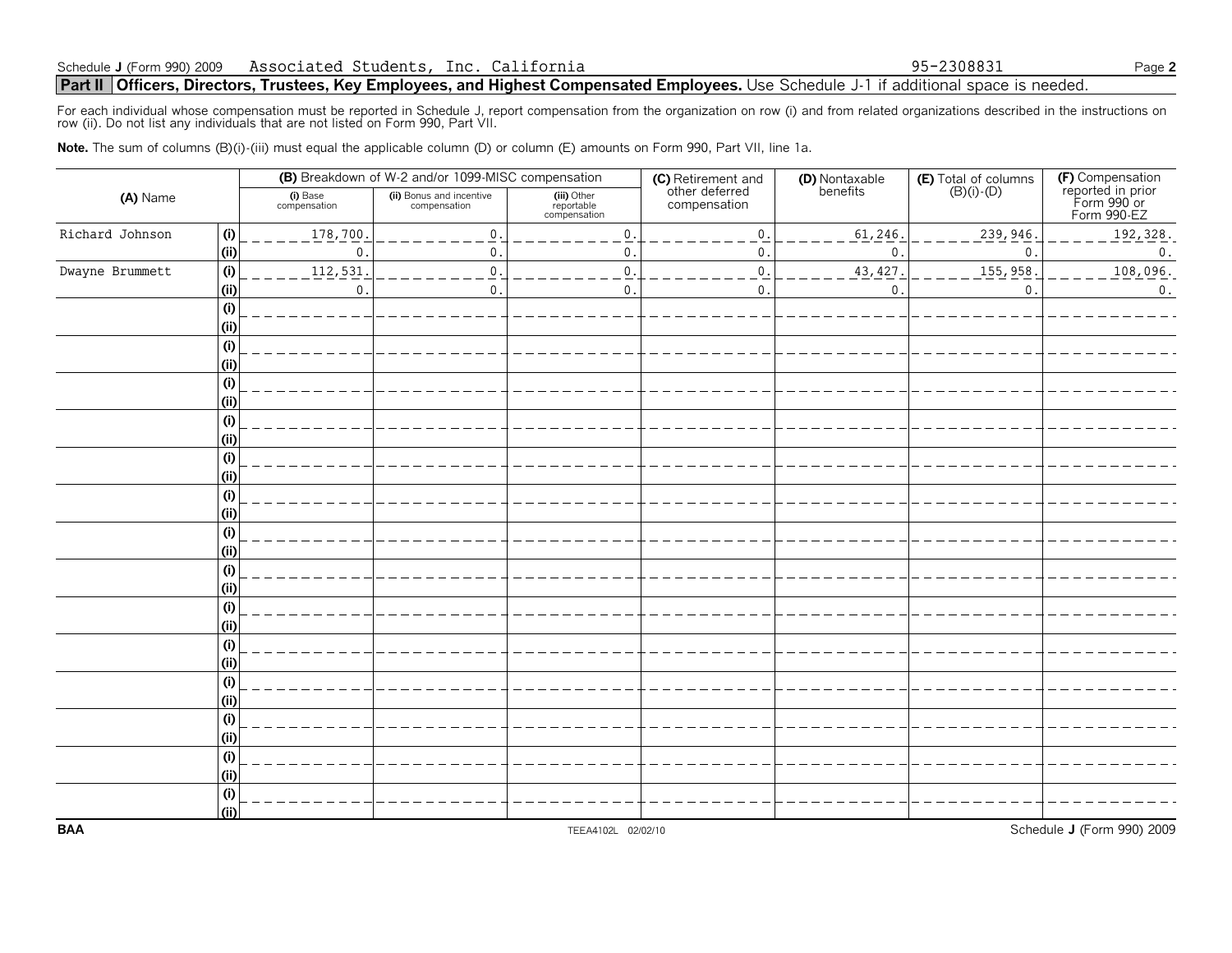| Complete this part to provide the information, explanation, or descriptions required for Part I, lines 1a, 1b, 4c, 5a, 5b, 6a, 6b, 7, and 8. Also complete this part for any additional information. |
|------------------------------------------------------------------------------------------------------------------------------------------------------------------------------------------------------|
|                                                                                                                                                                                                      |
|                                                                                                                                                                                                      |
|                                                                                                                                                                                                      |
|                                                                                                                                                                                                      |
|                                                                                                                                                                                                      |
|                                                                                                                                                                                                      |
|                                                                                                                                                                                                      |
|                                                                                                                                                                                                      |
|                                                                                                                                                                                                      |
|                                                                                                                                                                                                      |
|                                                                                                                                                                                                      |
|                                                                                                                                                                                                      |
|                                                                                                                                                                                                      |
|                                                                                                                                                                                                      |
|                                                                                                                                                                                                      |
|                                                                                                                                                                                                      |
|                                                                                                                                                                                                      |
|                                                                                                                                                                                                      |

**BAA** Schedule **J** (Form 990) 2009

#### **Part III Supplemental Information**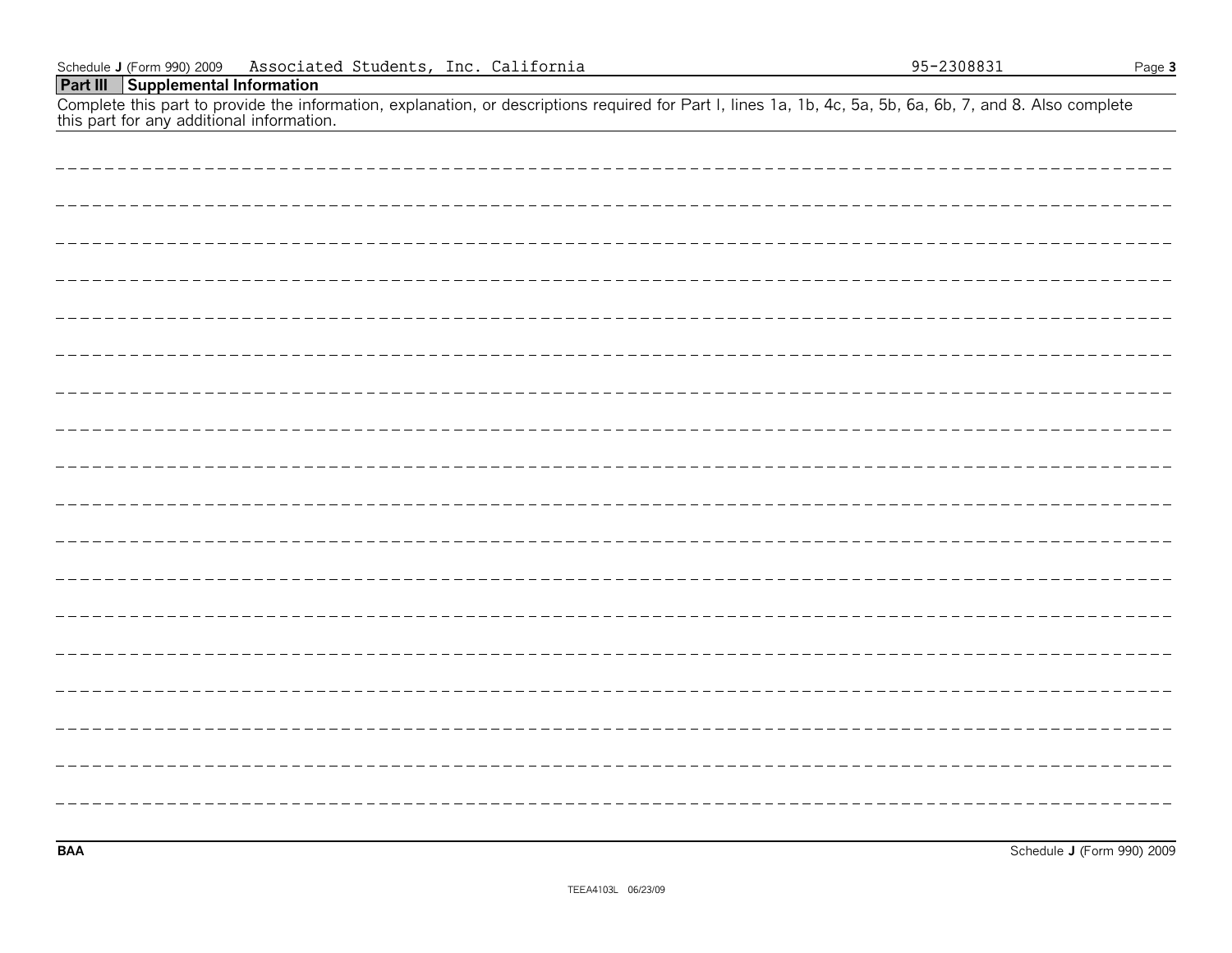## **SCHEDULE R**<br>(Form 990)

### **(Form 990) Related Organizations and Unrelated Partnerships 2009**

G **Complete if the organization answered 'Yes' to Form 990, Part IV, lines 33, 34, 35, 36, or 37.** G **Attach to Form 990.** G **See separate instructions.**

OMB No. 1545-0047

**Open to Public Inspection**

Department of the Treasury Internal Revenue Service **Name of the organization Employer identification number**

Associated Students, Inc. California Polytechnic State Univ San Luis Obispo 95-2308831

**Part I Identification of Disregarded Entities** (Complete if the organization answered 'Yes' to Form 990, Part IV, line 33.)

| (A)<br>Name, address, and EIN of disregarded entity                                                                                                                                                                                         | (B)<br>Primary activity | (C)<br>Legal domicile (state<br>or foreign country) | (D)<br>Total income                                         | (E)<br>End-of-year assets                              | (F)<br>Direct controlling<br>entity |  |  |  |
|---------------------------------------------------------------------------------------------------------------------------------------------------------------------------------------------------------------------------------------------|-------------------------|-----------------------------------------------------|-------------------------------------------------------------|--------------------------------------------------------|-------------------------------------|--|--|--|
|                                                                                                                                                                                                                                             |                         |                                                     |                                                             |                                                        |                                     |  |  |  |
|                                                                                                                                                                                                                                             |                         |                                                     |                                                             |                                                        |                                     |  |  |  |
|                                                                                                                                                                                                                                             |                         |                                                     |                                                             |                                                        |                                     |  |  |  |
|                                                                                                                                                                                                                                             |                         |                                                     |                                                             |                                                        |                                     |  |  |  |
|                                                                                                                                                                                                                                             |                         |                                                     |                                                             |                                                        |                                     |  |  |  |
|                                                                                                                                                                                                                                             |                         |                                                     |                                                             |                                                        |                                     |  |  |  |
| <b>Part II</b> Identification of Related Tax-Exempt Organizations (Complete if the organization answered 'Yes' to Form 990, Part IV, line 34 because it had<br><b>Part II</b> one or more related tax-exempt organizations during the tax y |                         |                                                     |                                                             |                                                        |                                     |  |  |  |
| (A)<br>Name, address, and EIN of related organization                                                                                                                                                                                       | (B)<br>Primary activity | or foreign country)                                 | <b>(C)</b> (C)<br>Legal domicile (state Exempt Code section | (E)<br>Public charity status<br>(if section 501(c)(3)) | (F)<br>Direct controlling<br>entity |  |  |  |
| CA Polytechnic St Univ, San Luis Obispo                                                                                                                                                                                                     |                         |                                                     |                                                             |                                                        |                                     |  |  |  |

| Ch rorycountered wire, but mare obrope<br>1 Grand Avenue |                  |    |            |     |
|----------------------------------------------------------|------------------|----|------------|-----|
| San Luis Obispo, CA 93407                                |                  |    |            |     |
| 77-0209717                                               | Higher Education | CA | StofCA Agy | N/A |
|                                                          |                  |    |            |     |
|                                                          |                  |    |            |     |
|                                                          |                  |    |            |     |
|                                                          |                  |    |            |     |
|                                                          |                  |    |            |     |
|                                                          |                  |    |            |     |
|                                                          |                  |    |            |     |

**BAA For Privacy Act and Paperwork Reduction Act Notice, see the Instructions for Form 990.** TEEA5001L 02/05/10 Schedule **R** (Form 990) (2009)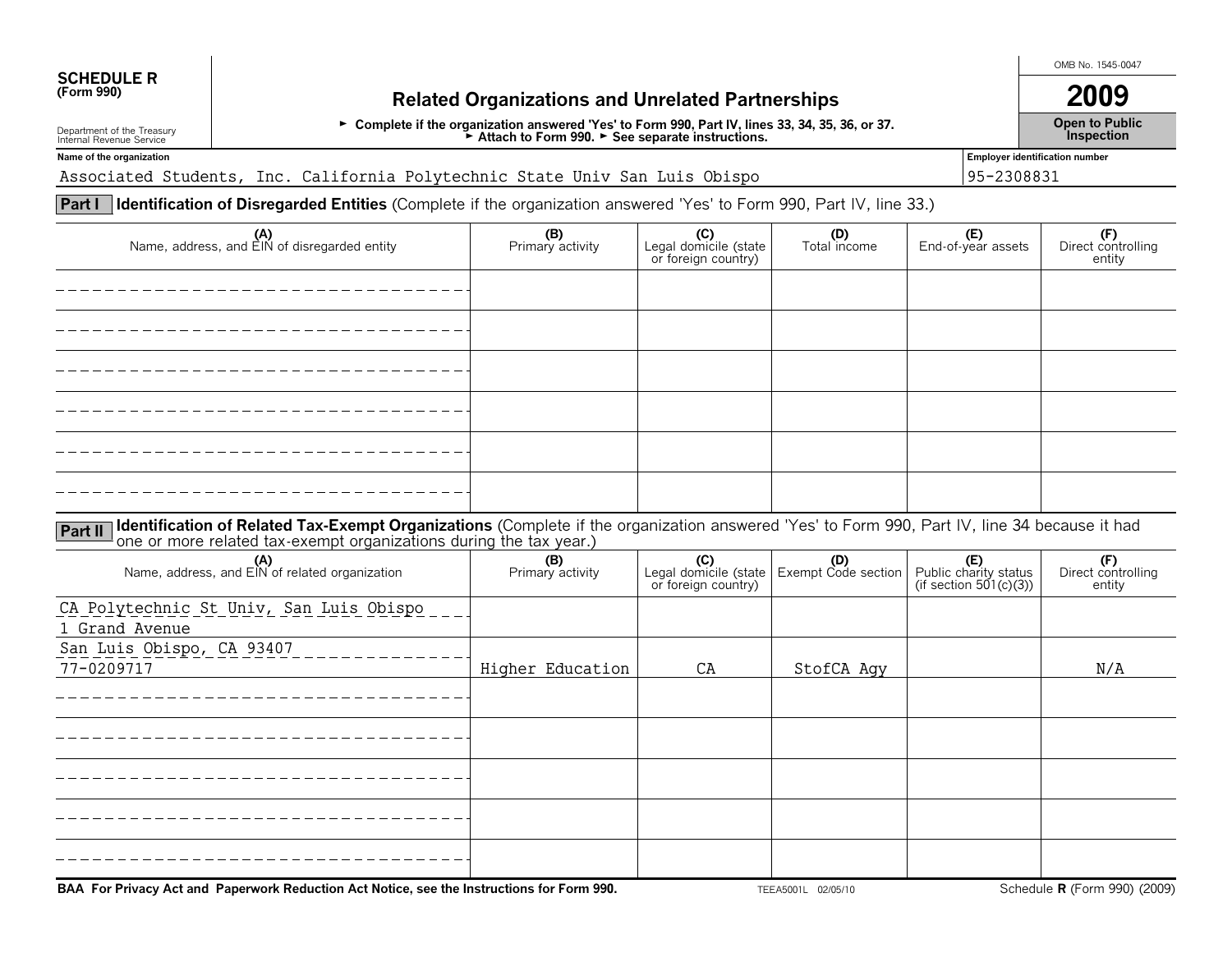Schedule **R** (Form 990) 2009 Associated Students, Inc. California Polytechnic State Univ San Luis Obispo 95-2308831 Page **2** 

Part III | Identification of Related Organizations Taxable as a Partnership (Complete if the organization answered 'Yes' to Form 990, Part IV, line 34<br>because it had one or more related organizations treated as a partnersh

|                                                          |                         |                                                    |                                     |                                                                                 | we consider the state of the constant of spanned the theories are a particle in a sample of the term from the |        |                   |                         |                                                                              |                                          |    |
|----------------------------------------------------------|-------------------------|----------------------------------------------------|-------------------------------------|---------------------------------------------------------------------------------|---------------------------------------------------------------------------------------------------------------|--------|-------------------|-------------------------|------------------------------------------------------------------------------|------------------------------------------|----|
| (A)<br>Name, address, and EIN of<br>related organization | (B)<br>Primary Activity | $(C)$<br>Legal<br>domicile<br>(state or<br>foreign | (D)<br>Direct<br>controlling entity | (E)<br>Predominant<br>income (related,<br>unrelated, excluded<br>from tax under | Share of total income Share of end-of-year                                                                    | assets | (H)<br>Dispropor- | tionate<br>allocations? | $\bigcirc$ (I)<br>Code $\vee$ -UBI<br>amount in box<br>20 of Schedule<br>K-1 | $(J)$ General or<br>managing<br>partner? |    |
|                                                          |                         | country)                                           |                                     | sections 512-514)                                                               |                                                                                                               |        | Yes               | No                      | (Form 1065)                                                                  | Yes                                      | No |
|                                                          |                         |                                                    |                                     |                                                                                 |                                                                                                               |        |                   |                         |                                                                              |                                          |    |
|                                                          |                         |                                                    |                                     |                                                                                 |                                                                                                               |        |                   |                         |                                                                              |                                          |    |
|                                                          |                         |                                                    |                                     |                                                                                 |                                                                                                               |        |                   |                         |                                                                              |                                          |    |

| <b>Identification of Related Organizations Taxable as a Corporation or Trust</b> (Complete if the organization answered 'Yes' to Form 990, Part IV,<br><b>Part IV</b><br>line 34 because it had one or more related organizations treated as a corporation or trust during the tax year.) |                         |                                   |                                                                        |                                           |                                            |               |                                |
|-------------------------------------------------------------------------------------------------------------------------------------------------------------------------------------------------------------------------------------------------------------------------------------------|-------------------------|-----------------------------------|------------------------------------------------------------------------|-------------------------------------------|--------------------------------------------|---------------|--------------------------------|
| $(A)$<br>Name, address, and EIN of related organization                                                                                                                                                                                                                                   | (B)<br>Primary Activity | (C)<br>Legal domicile<br>country) | (D)<br>Direct<br>(state or foreign controlling entity (C corp, S corp, | <b>(E)</b><br>Type of entity<br>or trust) | Share of total income Share of end-of-year | (G)<br>assets | (H)<br>Percentage<br>ownership |
|                                                                                                                                                                                                                                                                                           |                         |                                   |                                                                        |                                           |                                            |               |                                |
|                                                                                                                                                                                                                                                                                           |                         |                                   |                                                                        |                                           |                                            |               |                                |
|                                                                                                                                                                                                                                                                                           |                         |                                   |                                                                        |                                           |                                            |               |                                |
|                                                                                                                                                                                                                                                                                           |                         |                                   |                                                                        |                                           |                                            |               |                                |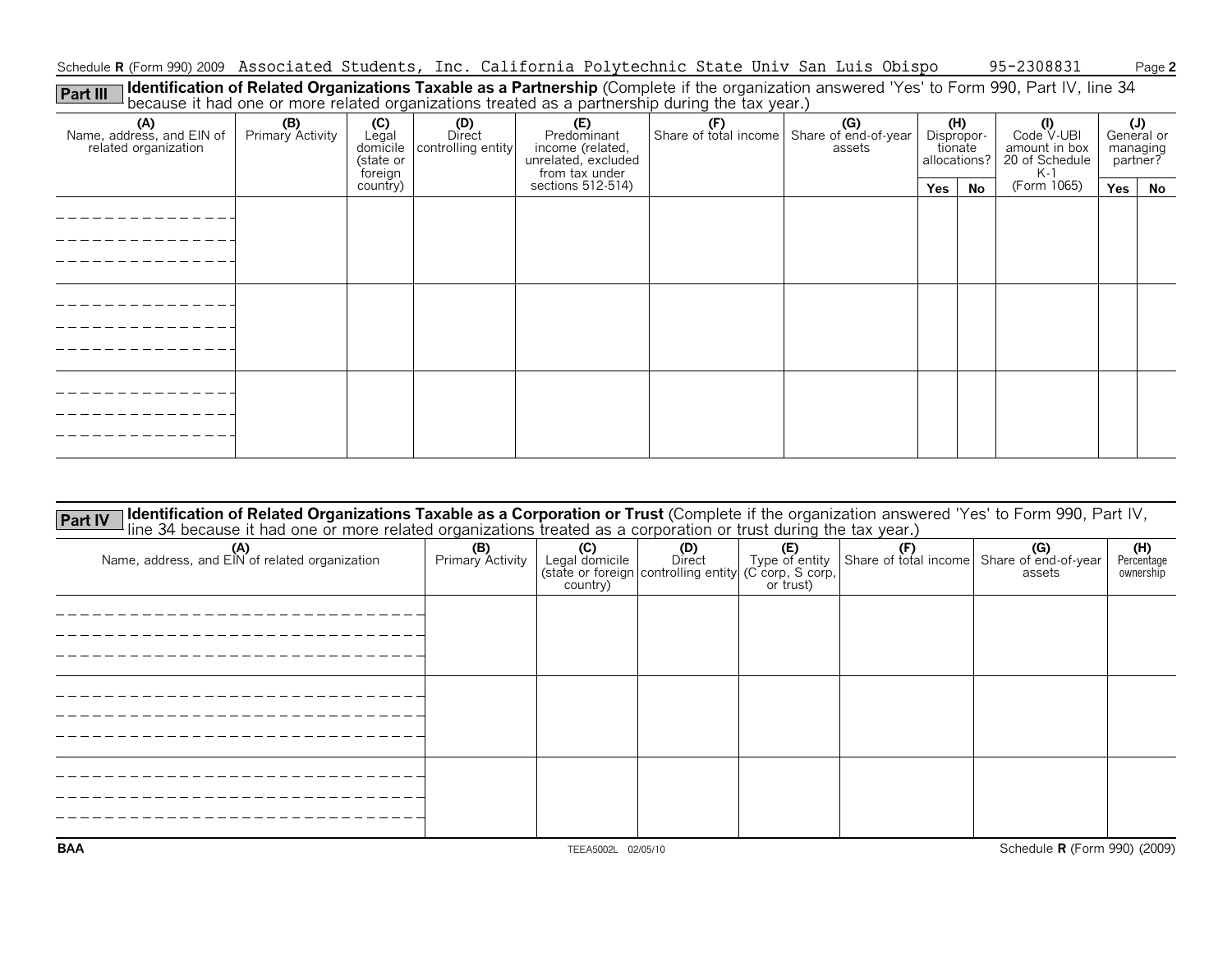**Part V** Transactions With Related Organizations (Complete if the organization answered 'Yes' to Form 990, Part IV, line 34, 35, or 36.)

| Note. Complete line 1 if any entity is listed in Parts II, III, or IV of this schedule.                                                                                        |     |                                   | <b>Yes</b>     | No |
|--------------------------------------------------------------------------------------------------------------------------------------------------------------------------------|-----|-----------------------------------|----------------|----|
| During the tax year did the organization engage in any of the following transactions with one or more related organizations listed in Parts II-IV:                             |     |                                   |                |    |
|                                                                                                                                                                                |     | 1a                                |                | X  |
|                                                                                                                                                                                |     | 1 <sub>b</sub>                    |                | X  |
|                                                                                                                                                                                |     | 1c                                | X              |    |
|                                                                                                                                                                                |     | 1 <sub>d</sub>                    |                | X  |
|                                                                                                                                                                                |     | 1e                                |                | X  |
|                                                                                                                                                                                |     |                                   |                |    |
|                                                                                                                                                                                |     | 1f                                |                | X  |
|                                                                                                                                                                                |     | 1 a                               |                | X  |
|                                                                                                                                                                                |     | ' 1 h                             |                | X  |
|                                                                                                                                                                                |     | 1i                                |                | X  |
|                                                                                                                                                                                |     |                                   |                |    |
|                                                                                                                                                                                |     | 11                                |                | X  |
|                                                                                                                                                                                |     | 1k                                | $\mathbf X$    |    |
|                                                                                                                                                                                |     | 11                                | $\overline{X}$ |    |
|                                                                                                                                                                                |     | 1 <sub>m</sub>                    | $\overline{X}$ |    |
|                                                                                                                                                                                |     | 1n                                |                | X  |
|                                                                                                                                                                                |     |                                   |                |    |
|                                                                                                                                                                                |     | <b>10</b>                         |                | X  |
|                                                                                                                                                                                |     | 1 <sub>p</sub>                    |                | X  |
|                                                                                                                                                                                |     |                                   |                |    |
|                                                                                                                                                                                |     | 1 q                               |                | X  |
|                                                                                                                                                                                |     | 1r                                |                | X  |
| 2 If the answer to any of the above is 'Yes,' see the instructions for information on who must complete this line, including covered relationships and transaction thresholds. |     |                                   |                |    |
| (A)                                                                                                                                                                            | (B) | $\begin{pmatrix} C \end{pmatrix}$ |                |    |

|                                             | (A)<br>Name of other organization | (B)<br>Transaction<br>type (a-r) | (C)<br>Amount involved       |
|---------------------------------------------|-----------------------------------|----------------------------------|------------------------------|
| (1) CA Polytechnic St Univ, San Luis Obispo |                                   | $\mathbf{C}$                     | 54,889.                      |
| (2) CA Polytechnic St Univ, San Luis Obispo |                                   | k                                | 376,049.                     |
| (3) CA Polytechnic St Univ, San Luis Obispo |                                   |                                  | 894,402.                     |
| (4)                                         |                                   |                                  |                              |
| (5)                                         |                                   |                                  |                              |
| (6)<br><b>BAA</b>                           | TEEA5003L 02/05/10                |                                  | Schedule R (Form 990) (2009) |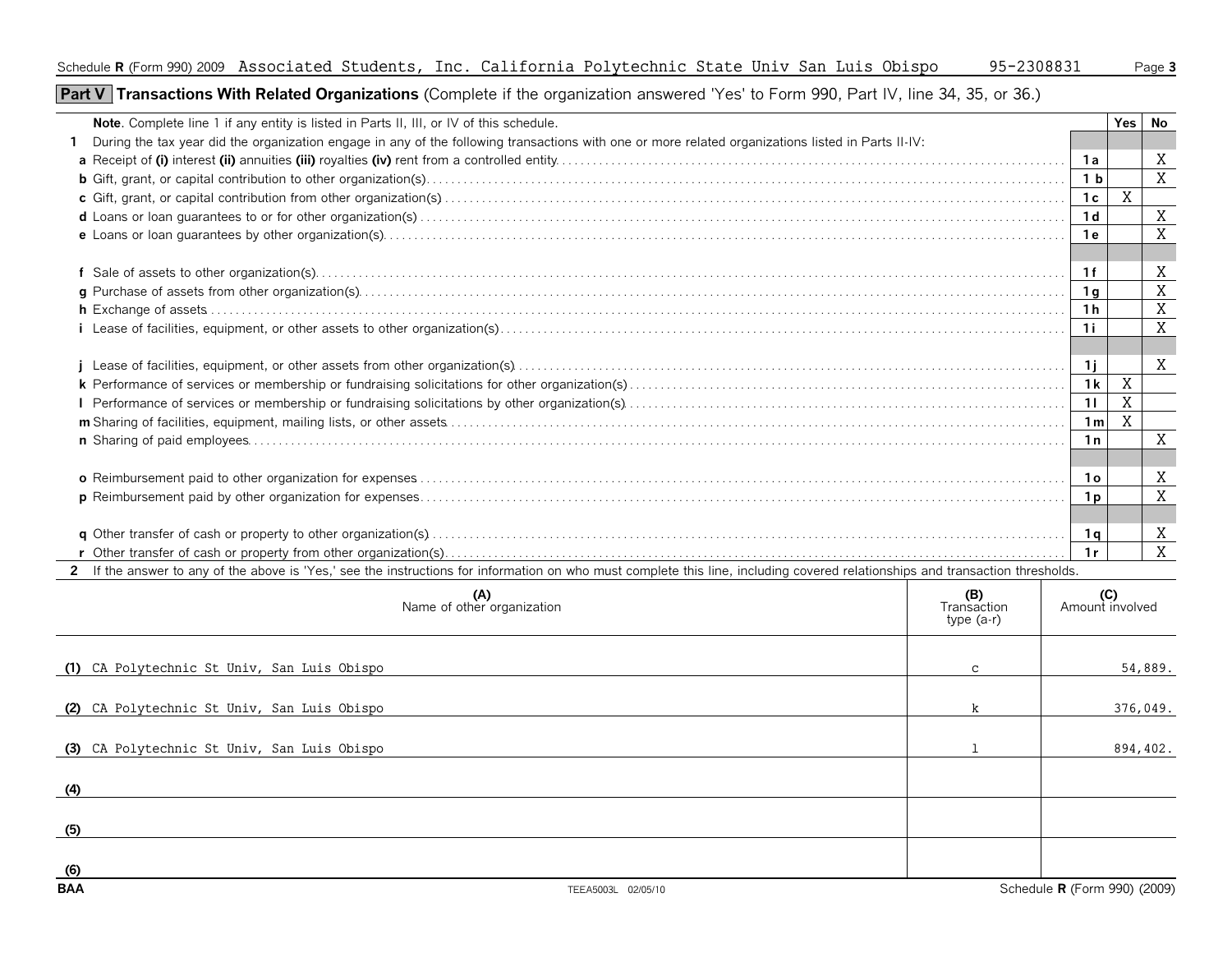### **Part VI** Unrelated Organizations Taxable as a Partnership (Complete if the organization answered 'Yes' to Form 990, Part IV, line 37.)

Provide the following information for each entity taxed as a partnership through which the organization conducted more than five percent of its activities (measured by total asset or gross<br>revenue) that was not a related o

| (A)<br>Name, address, and EIN of entity | (B)<br>Primary activity | (C)<br>Legal domicile<br>(state or foreign<br>country) |     |    | <b>(D)</b><br>Are all partners Share of end-of-year<br>section assets<br>$\frac{501(c)(3)}{organizations?}$ |     | (F)<br>Dispropor-<br>tionate<br>allocations? | Code V-UBI amount<br>in box 20 of<br>Schedule K-1<br>Form (1065) | $(H)$ General or<br>managing<br>partner? |           |
|-----------------------------------------|-------------------------|--------------------------------------------------------|-----|----|-------------------------------------------------------------------------------------------------------------|-----|----------------------------------------------|------------------------------------------------------------------|------------------------------------------|-----------|
|                                         |                         |                                                        | Yes | No |                                                                                                             | Yes | No                                           |                                                                  | Yes                                      | <b>No</b> |
|                                         |                         |                                                        |     |    |                                                                                                             |     |                                              |                                                                  |                                          |           |
|                                         |                         |                                                        |     |    |                                                                                                             |     |                                              |                                                                  |                                          |           |
|                                         |                         |                                                        |     |    |                                                                                                             |     |                                              |                                                                  |                                          |           |
|                                         |                         |                                                        |     |    |                                                                                                             |     |                                              |                                                                  |                                          |           |
|                                         |                         |                                                        |     |    |                                                                                                             |     |                                              |                                                                  |                                          |           |
|                                         |                         |                                                        |     |    |                                                                                                             |     |                                              |                                                                  |                                          |           |
|                                         |                         |                                                        |     |    |                                                                                                             |     |                                              |                                                                  |                                          |           |
|                                         |                         |                                                        |     |    |                                                                                                             |     |                                              |                                                                  |                                          |           |
| <b>BAA</b>                              |                         | TEEA5004L 02/05/10                                     |     |    |                                                                                                             |     |                                              | Schedule R (Form 990) (2009)                                     |                                          |           |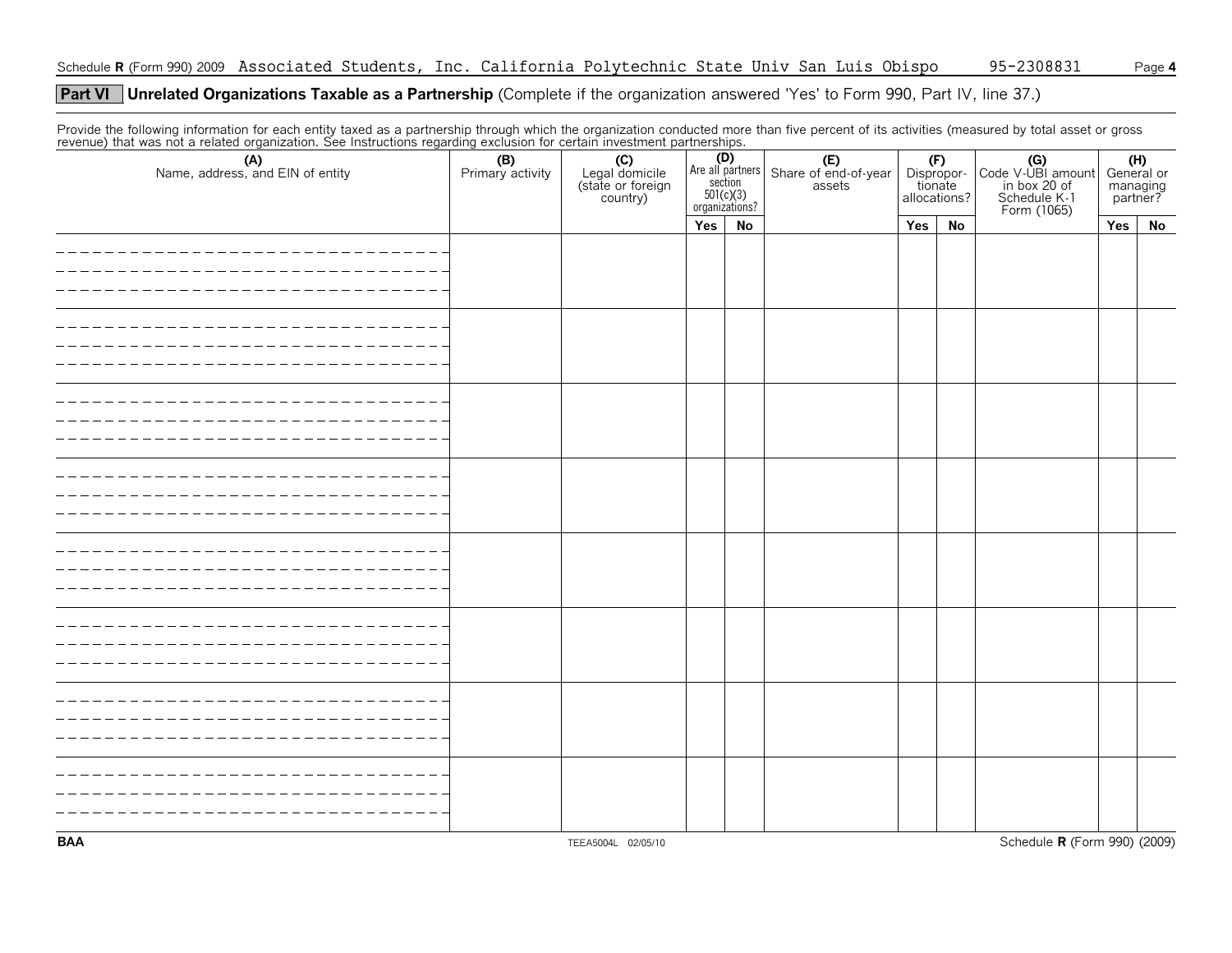| <b>SCHEDULE O</b> |  |
|-------------------|--|
| (Form 990)        |  |

Department of the Treasury Internal Revenue Service

### OMB No. 1545-0047 **SCHEDULE O (Form 990) Supplemental Information to Form 990**

**2009**

| Complete to provide information for responses to specific questions on |
|------------------------------------------------------------------------|
| Form 990 or to provide any additional information.                     |
| $\triangleright$ Attach to Form 990.                                   |

**Open to Public Inspection**

| Name of the organization Associated Students, Inc. California | <b>Employer identification number</b> |
|---------------------------------------------------------------|---------------------------------------|
| Polytechnic State Univ San Luis Obispo                        | 95-2308831                            |
|                                                               |                                       |

**Form 990, Part III, Line 1 - Organization Mission**

## To conduct and sponsor the activities for the convenience of the students, faculty \_\_\_ <u>and staff and as a part of the education program of the California Polytechnic State – </u> University. To provide extra-curricular activities for the convenience of the <u>students, faculty and staff, as a part of the education program of the University.  $\overline{\phantom{a}}$  ,  $\overline{\phantom{a}}$ </u> **Form 990, Part VI, Line 4 - Significant Changes to Organizational Documents** The bylaws were revised for clarifying eligibility for holding office. **Form 990, Part VI, Line 6 - Explanation of Classes of Members or Shareholder** Members are limited to individuals regularly admitted and enrolled as matriculating students at the University. **Form 990, Part VI, Line 7a - How Members or Shareholders Elect Governing Body** The election of Directors, is handled by an annual general election of Members held each Spring Quarter. **Form 990, Part VI, Line 11 - Form 990 Review Process** Internal review committee will meet and review the document and share with the Board of Directors. **Form 990, Part VI, Line 12c - Explanation of Monitoring and Enforcement of Conflicts** All transactions involving any board member, officer or key employee are reviewed and individuals are notified of any real or perceived conflict. **Form 990, Part VI, Line 15b - Compensation Review & Approval Process for Officers & Key Employees** 15a & 15b - The Board of Directors review and approve. Annual review of officer stipends by the by-laws and policy committee. **Form 990, Part VI, Line 19 - Other Organization Documents Publicly Available** Documents are available on-line at the organization's web site and for physical ---------------------inspection at corporate offices.